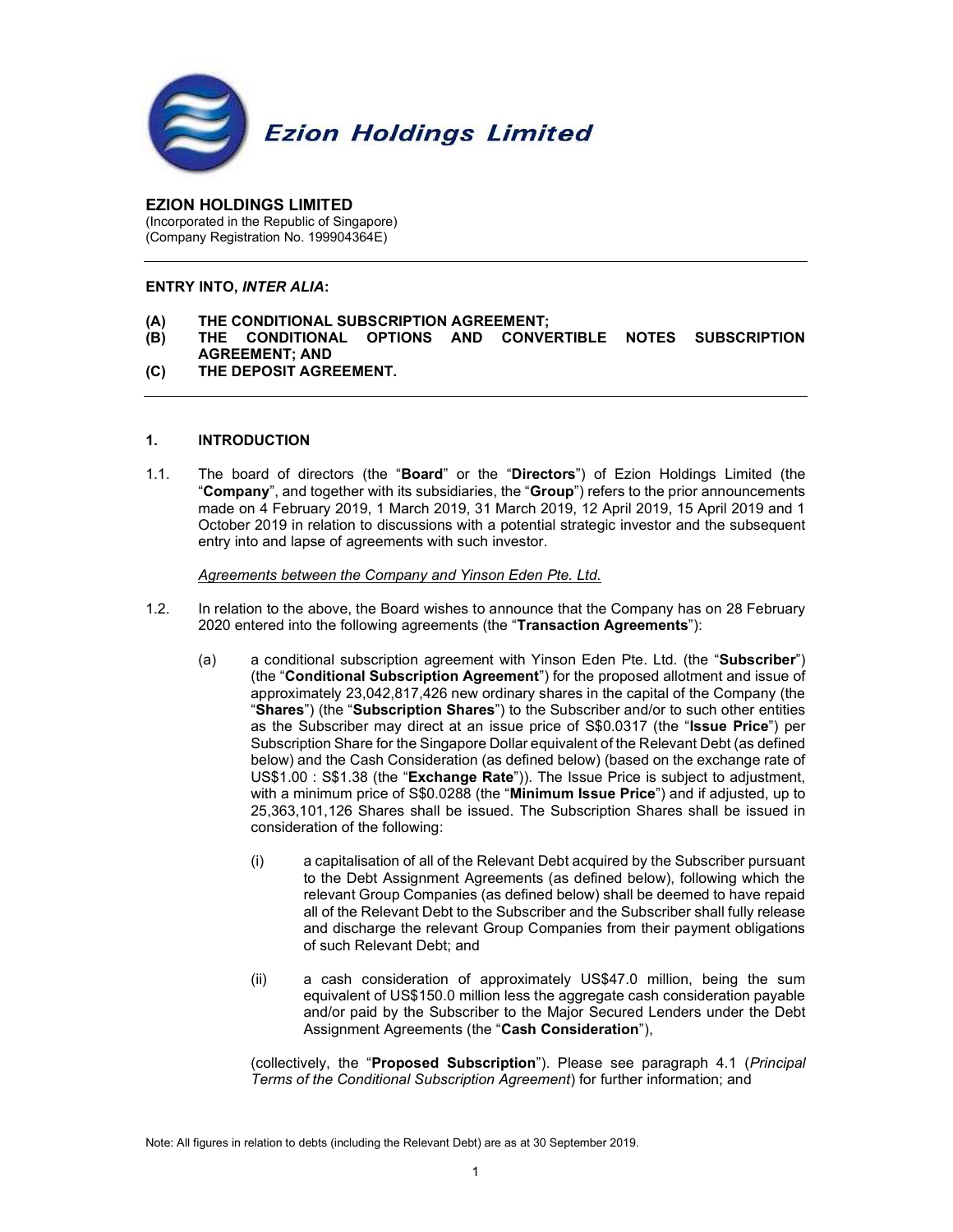- (b) a conditional options and convertible notes subscription agreement with the Subscriber (the "Conditional Options and Convertible Notes Subscription Agreement") for the:
	- (i) proposed grant by the Company of US\$150.0 million worth of unlisted and transferable share options (the "Options") to the Subscriber, with each Option carrying the right to subscribe for one (1) new Share (the "Option Shares") at the Option Exercise Price (as defined below), on the terms and conditions of the Conditional Options and Convertible Notes Subscription Agreement (the "Proposed Grant of Options"); and
	- (ii) proposed subscription by the Subscriber to US\$20.0 million in principal amount of 8.1% convertible notes issued by the Company (the "Convertible Notes") on the terms and conditions of the Conditional Options and Convertible Notes Subscription Agreement (the "Proposed Convertible Notes Subscription", together with the Proposed Subscription and the Proposed Grant of Options, the "Proposed Transactions").

Please see paragraph 4.2 (Principal Terms of the Conditional Options and Convertible Notes Subscription Agreement) for further information.

### Agreements between the Subscriber and the Major Secured Lenders

- 1.3. In relation to the above, the Company has been informed by the Subscriber that the Subscriber has on 28 February 2020 entered into separate debt assignment agreements (the "Debt Assignment Agreements") with each of the major secured lenders ("Major Secured Lenders") of the Group and jointly controlled companies (and hereinafter, reference to the "Group" shall include such jointly controlled companies, and each, a "Group Company"), pursuant to which the Subscriber shall acquire the benefits and rights of such Major Secured Lenders in respect of approximately US\$482.3 million of the existing loans extended to the relevant Group Companies under the relevant facility and/or credit agreements with such Major Secured Lenders (the "Relevant Debt").
- 1.4. The Relevant Debt is subject to the terms and conditions of the Debt Assignment Agreements and any adjustments resulting from the proposed Scheme of Arrangement (as defined below). Please see paragraph 1.13 (Filing of the proposed Scheme of Arrangement) and paragraph 10 (Proposed Scheme of Arrangement) for further information on the proposed Scheme of Arrangement.
- 1.5. The Relevant Debt, and any adjustments thereto, shall be assigned to the Subscriber and shall be owed by the relevant Group Companies directly to the Subscriber upon the completion of such Debt Assignment Agreements (the "Debt Assignment"), and is inter-conditional upon the completion of the Proposed Transactions and the proposed Scheme of Arrangement.
- 1.6. In addition to the above, the Company understands that the Subscriber has entered into an agreement with the Major Secured Lenders (the "Option to Purchase Agreement"), where the Major Secured Lenders will grant an option to the Subscriber to purchase certain assets of the Group Companies (which are secured by the relevant Group Companies in favour of the Major Secured Lenders under certain facility and/or credit agreements with the respective Major Secured Lenders) in the event that, inter alia, the approval for the proposed Scheme of Arrangement and/or the approvals under the EGM (as defined below) are not obtained (the "Proposed Option to Purchase").

### Agreement between the Company, the Subscriber and the Major Secured Lenders

- 1.7. As commitment for the Debt Assignment and support for the Group, a deposit agreement (the "Deposit Agreement") was executed 28 February 2020 amongst the Company, the Subscriber and the Major Secured Lenders for the placement of a US\$20.0 million deposit by the Subscriber as part of the purchase consideration for the Debt Assignment (the "Deposit").
- 1.8. Pursuant to the Deposit Agreement, the Deposit shall be on-lent by the Major Secured Lenders to the Group, and shall be utilised towards its operations and deployment plan for the Group's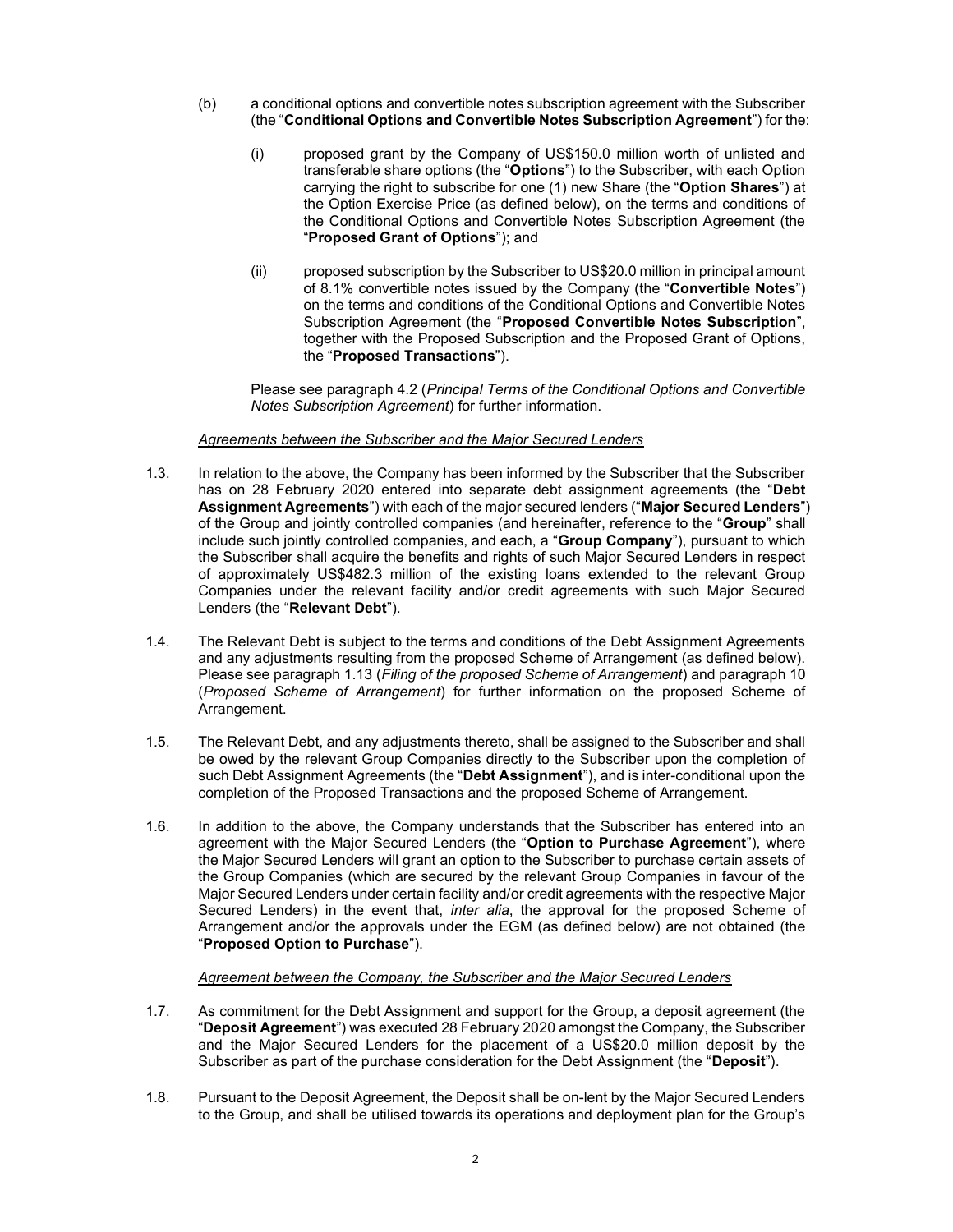liftboats. As part of the Deposit Agreement, the Major Secured Lenders will also extend additional dollar-for-dollar funding to the Group in tandem with the Deposit for the operations and deployment of the Group's liftboats (collectively, the "Interim Funding Arrangement"). Please see paragraph 4.3 (Principal Terms of the Deposit Agreement) for further information.

1.9. With the above Interim Funding Arrangement, the Group has access to up to US\$40.0 million of capital for the operations and deployment of its liftboats, pending the completion of the Proposed Transactions and the proposed Scheme of Arrangement.

### The Subscriber's overall investment in the Company

- 1.10. The Company understands from the Subscriber that its total cash outlay for the overall investment is US\$170.0 million. Of this US\$170.0 million, approximately US\$103.0 million will be utilised towards the purchase of the Relevant Debt from the Major Secured Lenders, US\$20.0 million shall be used as partial repayment of the Interim Funding Arrangement via the Proposed Convertible Notes Subscription, and the balance of approximately US\$47.0 million shall be used to fulfill the Cash Consideration for the Proposed Subscription. The Cash Consideration shall subsequently be utilised by the Company towards the satisfaction of the Company's compromise with its creditors in the proposed Scheme of Arrangement. Please see paragraph 1.13 (Filing of the proposed Scheme of Arrangement) and paragraph 10 (Proposed Scheme of Arrangement) for further information on the proposed Scheme of Arrangement.
- 1.11. In addition, the Company further understands that the Subscriber will also be instructing the Company to allot and issue to the Major Secured Lenders approximately 2,732,390,000 Subscription Shares as consideration for the purchase of the Relevant Debt (the "MSL Consideration Shares"). Such MSL Consideration Shares may be allotted and issued to other entities as instructed by the Major Secured Lenders (the "MSL Entities").
- 1.12. It is a condition to the Proposed Transactions that the Subscriber has a shareholding of the Company of at least 63.46% upon completion of the Proposed Transactions and the proposed Scheme of Arrangement (the "Transactions Completion"), taking into consideration (a) the allotment and issue of the MSL Consideration Shares to the MSL Entities; (b) the additional Shares to be allotted and issued in satisfaction of the Company's compromise with each class of its creditors in the proposed Scheme of Arrangement (the "Scheme Additional Shares"); and (c) the additional shares to be allotted and issued to professional advisors of the Company for professional services rendered in connection with the Proposed Transactions and/or the proposed Scheme of Arrangement (the "Professional Fees Additional Shares, collectively, with the Scheme Additional Shares, the "Scheme and Professional Fees Additional Shares").

### Filing of the proposed Scheme of Arrangement

- 1.13. Together with the proposed Debt Assignment and conversion of the Relevant Debt via the Proposed Subscription, the Proposed Grant of Options and the Proposed Convertible Notes Subscription, the Company will file the necessary applications to propose a scheme of arrangement which will be a compromise or arrangement between the Company and class(es) of its creditors, in accordance with Section 210 of the Companies Act (Chapter 50 of Singapore) (the "Companies Act") or the Insolvency, Restructuring and Dissolution Act 2018 (No. 40 of 2018) (the "Insolvency Act") or under any applicable law(s) of Singapore, to compromise at least US\$740 million of the Company's debt and, unless agreed otherwise by the Subscriber and the Company, will result in the Group's debts immediately after the court approval of the such compromise, to not exceed US\$403 million (the "Scheme of Arrangement"). The Company believes that this will holistically address the Company's unsustainable debt burden. Please see paragraph 10 (Proposed Scheme of Arrangement) for further information.
- 1.14. In relation to the Proposed Transactions and proposed Scheme of Arrangement, the Group is in cross default of its borrowings and intends to address it under the proposed Scheme of Arrangement.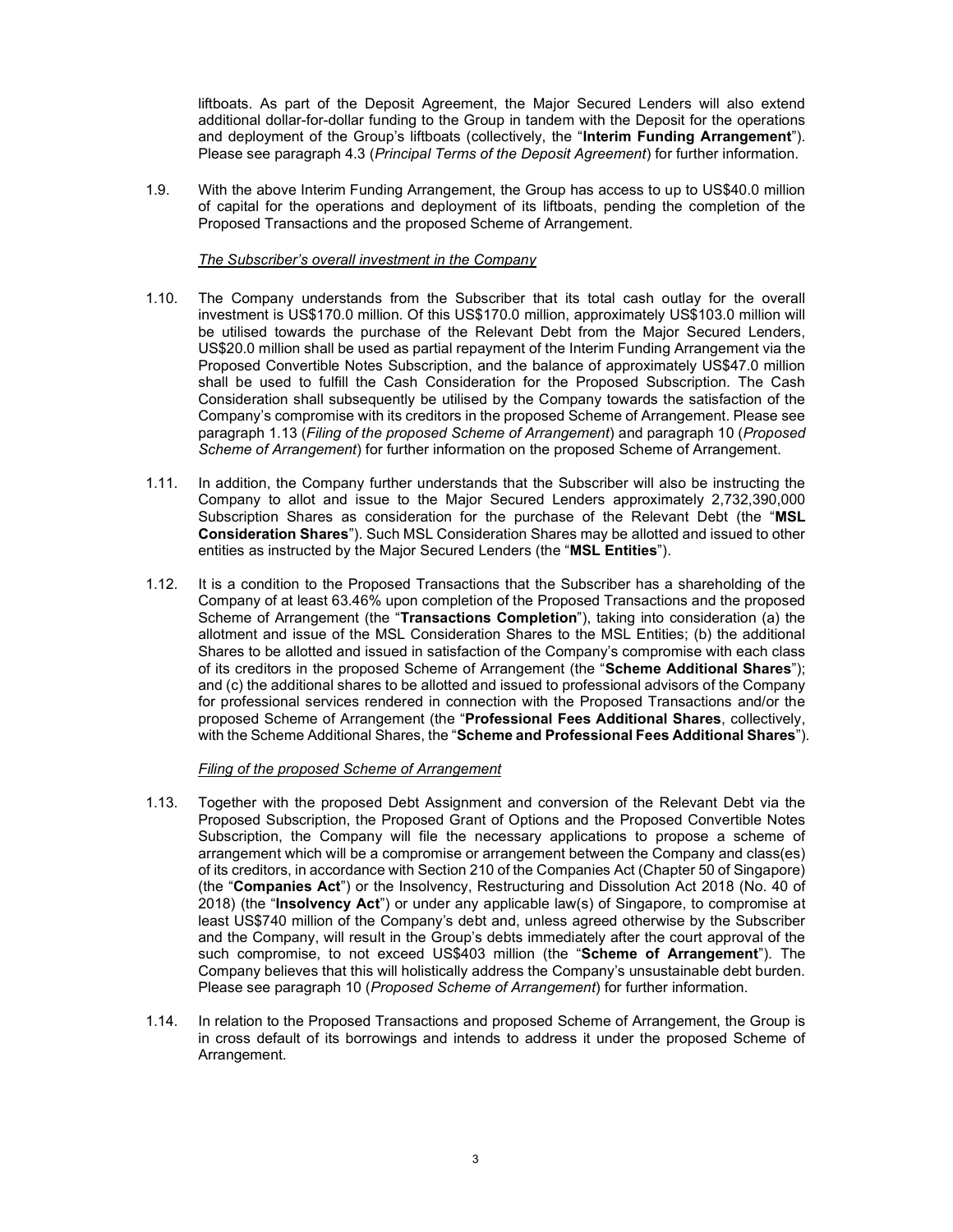### Agreement between the Company and one of the Major Secured Lenders

- 1.15. In connection with the proposed Scheme of Arrangement, the Company has secured the support of one of its Major Secured Lenders, Oversea-Chinese Banking Corporation Limited ("OCBC") and entered into a deed of obligations on 28 February 2020 (the "Deed of Obligations") whereby OCBC has agreed to cap or limit its recovery under the proposed Scheme of Arrangement and relevant Debt Assignment Agreement.
- 1.16. Shareholders of the Company (the "Shareholders") should note that completion of the Proposed Transactions and the proposed Scheme of Arrangement are inter-conditional and shall take place simultaneously. Accordingly, if completion of any one (1) of the Proposed Transactions and/or the proposed Scheme of Arrangement does not proceed in accordance with the Transaction Agreements, none of the Proposed Transactions will proceed.

### 2. THE SUBSCRIBER

- 2.1. The Subscriber is a private limited company incorporated in Singapore and as at the date of this Announcement, has a paid-up capital of US\$1 and is currently an indirect wholly-owned subsidiary of Yinson Holdings Berhad ("Yinson Holdings"). To the best of the Company's knowledge, the Subscriber is participating in the Debt Assignment and the Proposed Transactions for its investment purposes.
- 2.2. The Company understands from the Subscriber that Yinson Holdings is considering the option of bringing in strategic investors to co-invest in the Subscriber, who together, may jointly control the Subscriber. Upon Transactions Completion, Yinson Holdings envisages that the Subscriber may no longer be an indirect wholly-owned subsidiary of Yinson Holdings. The Company will provide update(s) to its Shareholders accordingly.
- 2.3. Yinson Holdings is a public limited company incorporated in Malaysia with its shares listed and quoted on the Main Market of Bursa Malaysia ("Bursa"). It is a premier Malaysian integrated offshore production and support services provider company listed on the Bursa. Yinson Holdings was established in 1983 as a transport agency partnership business in Johor Bahru. In 2011, Yinson Holdings and its subsidiaries ("Yinson Group") ventured into the offshore services industry through the provision of chartering services as well as vessel management. In 2014, Yinson Holdings achieved another milestone in marine services when it acquired Fred. Olsen Production ASA. With the acquisition, Yinson Holdings inherited three floating production storage and offloading ("FPSO") and one (1) mobile offshore production unit management contract which was also complemented with a strong and experienced FPSO team to grow the business. In 2016, the Yinson Group disposed all of its non-oil & gas business segments and streamlined its business to be a full-fledged oil & gas company. Currently, Yinson Holdings is the sixth largest independent FPSO leasing company globally having a wide geographical presence in Malaysia, Vietnam, Singapore, Norway, USA and Africa.
- 2.4. Yinson Holding's current market capitalisation stands at approximately RM7.65 billion as at the date of this Announcement.
- 2.5. As at the date of this Announcement, neither Yinson Holdings nor the Subscriber (a) holds any Shares; or (b) is related to any of the Directors, substantial shareholders of the Company, or their respective associates. There is also no connection (including business relationship) between Yinson Holdings and the Subscriber and the Company's directors or substantial shareholders.
- 2.6. Upon completion of the Proposed Subscription, the Subscriber will hold 23,042,817,426 Shares (and if the Issue Price is adjusted to the Minimum Issue Price, 25,363,101,126 Shares) representing approximately 86.1% (and if the Issue Price is adjusted to the Minimum Issue Price, 87.2%) of the enlarged share capital of the Company as at the date of this Announcement. Assuming full exercise of the Options and full conversion of the Convertible Notes, the Subscriber will hold an aggregate of 29,844,711,977 Shares (and if based on the Issue Price being adjusted to the Minimum Issue Price, 32,851,402,913 Shares) representing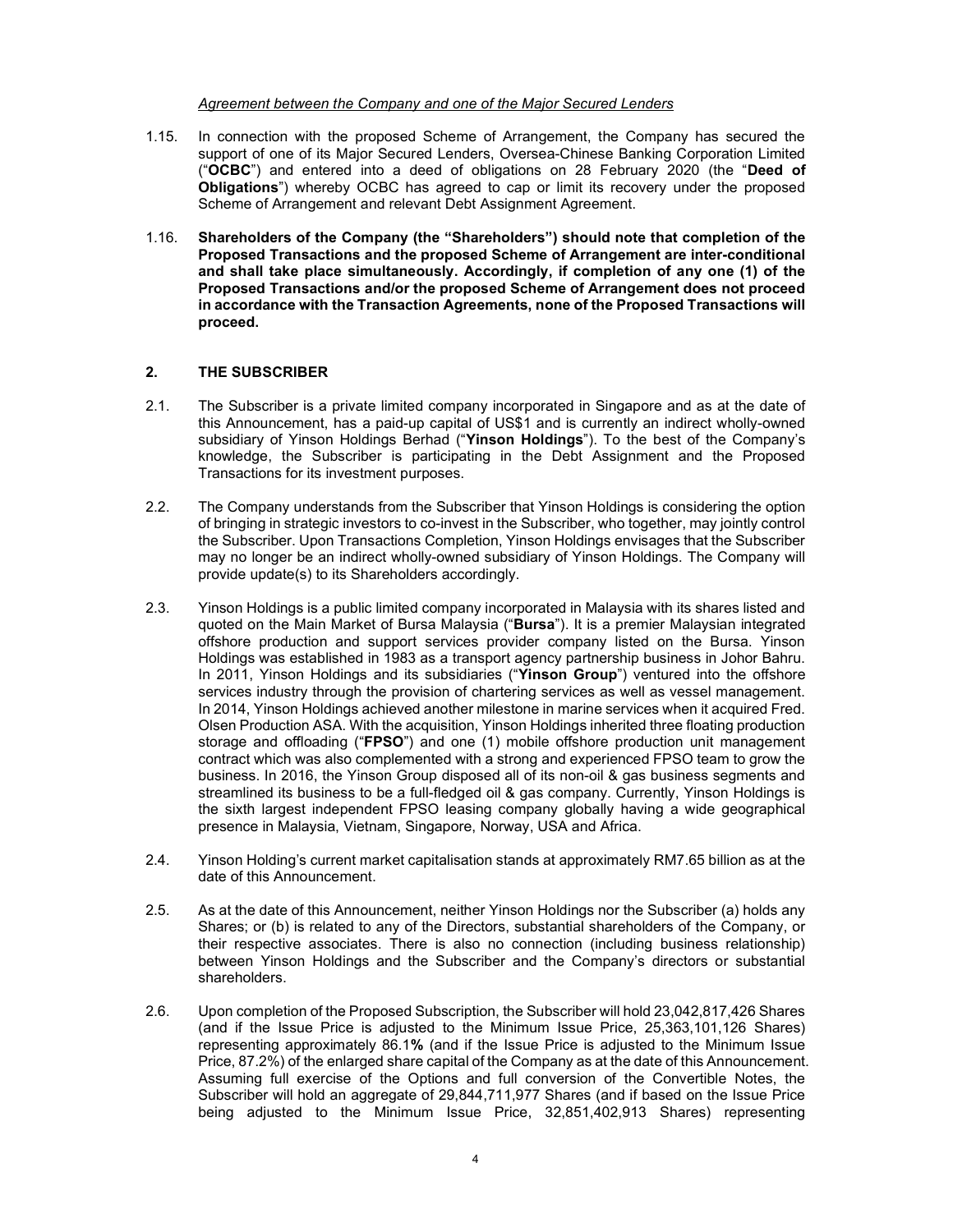approximately 88.9% (and if based on the Issue Price being adjusted to the Minimum Issue Price, 89.8%) of the enlarged share capital of the Company as at the date of this Announcement. For the avoidance of doubt, these figures include the Subscription Shares which may be allotted and issued as MSL Consideration Shares to the MSL Entities but exclude any Scheme and Professional Fees Additional Shares. Please see paragraphs 1.11 and 1.12 for further information on the MSL Consideration Shares and the Scheme and Professional Fees Additional Shares, respectively.

2.7. The Company will be seeking specific approval from Shareholders at an extraordinary general meeting (the "EGM") in relation to, *inter alia*, the Proposed Subscription, Proposed Grant of Options, Proposed Convertible Notes Subscription and the Proposed Whitewash Resolution (as defined below). Please see paragraph 9 (Regulatory and Shareholder Approvals Required) for further information.

### 3. BACKGROUND TO AND RATIONALE OF THE PROPOSED TRANSACTIONS

### 3.1. Background of the Proposed Transactions

Notwithstanding the completion of a refinancing exercise in 2018, due to the systemic problems in the industry and uncertainty in the oil prices (that has also affected the Group's clients), the market conditions remained very challenging for the Group. This is worsened by the persistent oversupply of certain marine assets like tugs, barges, workboats and drilling and accommodation rigs (jack ups). As such, the Group's recognised additional impairments to these classes of assets, negatively impacting its financial position.

Furthermore, due to difficulties of the Group to access funding for capital expenditures, the Group has been unable to re-deploy its liftboats. Coupled with the above mentioned factors, the Group's operating cashflow has weakened since 2018.

In order for the Group to re-deploy its vessels, grow its market share in the liftboat business and strengthen its financial position, the Group needs to have a strategic investor.

The management team has been in discussions with various potential strategic investors for more than a year and is of the opinion that there are many synergies in the business activities that can be further developed between the Group and the Subscriber.

### 3.2. Rationale of the Proposed Transactions

The rationale for issuing the Subscription Shares and the Options to the Subscriber is to allow the Group to improve its financial position by allowing the Group to reduce its borrowings, debtto-equity ratio and debt service obligations, and to allow the Group to have access to additional funds in the event the Subscriber exercises its Options. Notwithstanding the general caution of bank lenders and financial institutions towards the offshore oil and gas industry, the improved financial position of the Group will enable it to gain ease of access to the funds required by the Group to fund capital expenditures and deploy its assets, allowing growth of the Group's market share in the liftboat business.

The rationale of entry into the Deposit Agreement is to allow the Group to have access to funds via the Interim Funding Arrangement for its operations and deployment of its liftboats, pending the completion of the Proposed Transactions and the proposed Scheme of Arrangement.

The Convertible Notes are issued to the Subscriber and the proceeds from such issue shall be used by the Company to repay the Major Secured Lenders for the interim funding provided by the Major Secured Lenders via the Interim Funding Arrangement to the Company in accordance with the terms and conditions of the Deposit Agreement.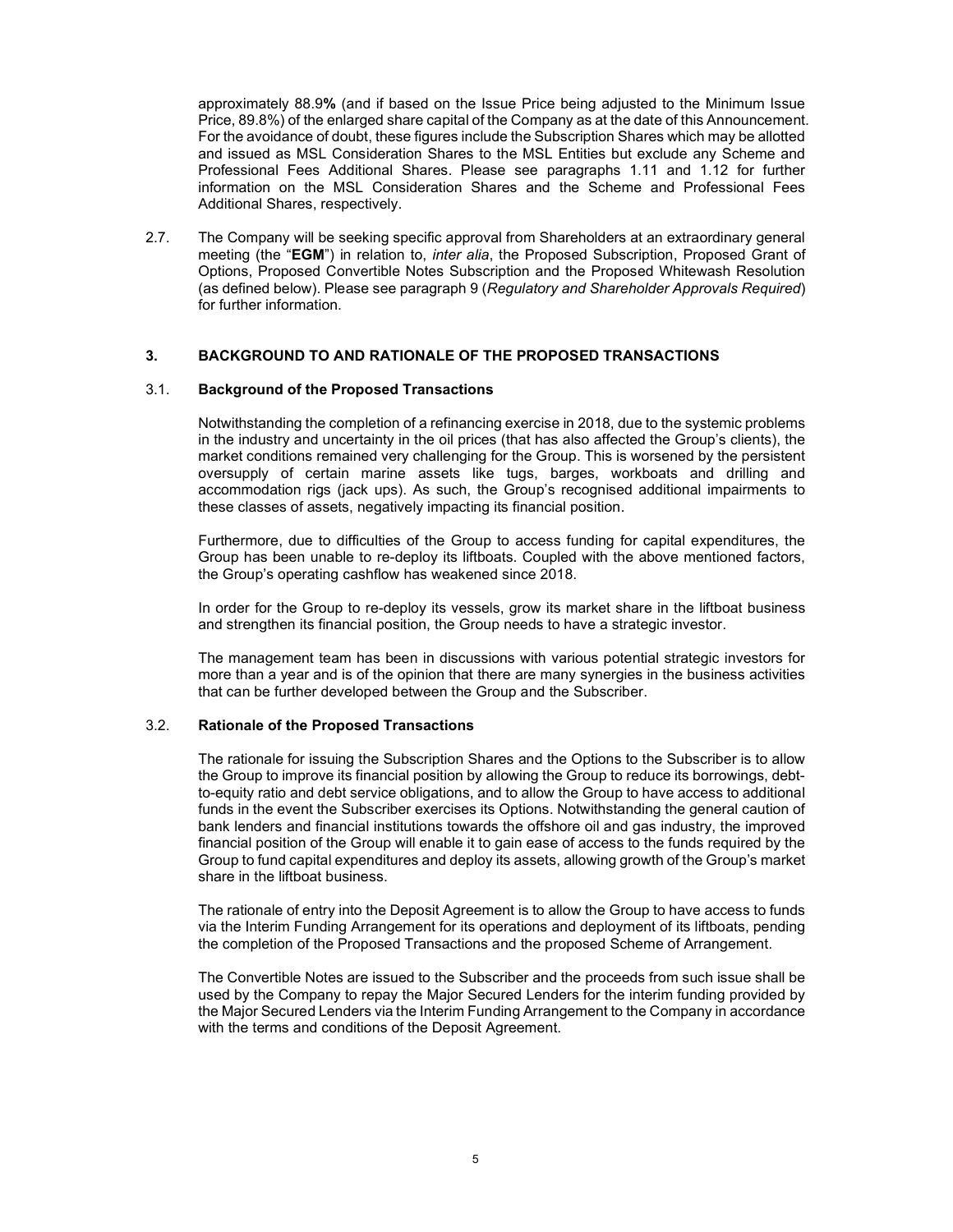## 4. PRINCIPAL TERMS OF THE PROPOSED TRANSACTIONS

# 4.1. Principal Terms of the Conditional Subscription Agreement

| <b>Issue Price of</b><br><b>Subscription Shares</b>                                                     | The Issue Price per Subscription Share is expected to be<br>S\$0.0317. This is at a discount of 26.3% to the volume weighted<br>average price of S\$0.043 of the Shares in respect of trades done<br>on the SGX-ST on 26 February 2019 (being the last full market<br>day preceding the day on which the Conditional Subscription<br>Agreement and Conditional Option and Convertible Notes<br>Subscription Agreement were signed) (the "Last Traded Price").<br>The Issue Price is subject to adjustment, with a Minimum Issue |
|---------------------------------------------------------------------------------------------------------|---------------------------------------------------------------------------------------------------------------------------------------------------------------------------------------------------------------------------------------------------------------------------------------------------------------------------------------------------------------------------------------------------------------------------------------------------------------------------------------------------------------------------------|
|                                                                                                         | Price of S\$0.0288, which is at a discount of 33.0% to the Last<br>Traded Price.                                                                                                                                                                                                                                                                                                                                                                                                                                                |
| <b>Adjustments to the</b><br><b>Issue Price</b>                                                         | Downward adjustment shall be made to the Issue Price where<br>necessary, such that the Subscriber shall hold such number of<br>Subscription Shares constituting at least 63.46% of the enlarged<br>share capital of the Company, taking into consideration the MSL<br>Consideration Shares to be allotted and issued to the MSL Entities<br>and the issue of the Scheme and Professional Fees Additional<br>Shares, at Transactions Completion.                                                                                 |
| <b>Relevant Debt to be</b><br>capitalised pursuant<br>to the issue of the<br><b>Subscription Shares</b> | US\$482,330,928.64, to be converted into Singapore dollars at the<br>Exchange Rate.                                                                                                                                                                                                                                                                                                                                                                                                                                             |
| <b>Cash Consideration</b>                                                                               | Up to US\$46,985,964.44, assuming that the Subscriber pays to<br>the Major Secured Lenders in aggregate of US\$103,014,035.56<br>under the Debt Assignment Agreements, such that the total cash<br>payable by the Subscriber to the Company and/or the Major<br>Secured Lenders does not exceed US\$150,000,000.                                                                                                                                                                                                                |
| Total number of<br><b>Subscription Shares</b>                                                           | 23,042,817,426 Shares (and if the Issue Price is adjusted to the<br>Minimum Issue Price, 25,363,101,126 Shares), representing<br>approximately 86.1% (and if the Issue Price is adjusted to the<br>Minimum Issue Price, 87.2%) of the enlarged share capital of the<br>Company as at the date of this Announcement.                                                                                                                                                                                                             |
| Placees of the<br><b>Subscription Shares</b>                                                            | All of the Subscription Shares shall be allotted and issued to the<br>Subscriber, save for such MSL Consideration Shares which the<br>Subscriber may direct the Company to allot and issue to the MSL<br>Entities under the Debt Assignment Agreements.                                                                                                                                                                                                                                                                         |
|                                                                                                         | If or as and when such other entities are identified, the Company<br>will make the necessary announcement(s) in accordance with<br>Rule 810(2) of the Listing Manual of the SGX-ST.                                                                                                                                                                                                                                                                                                                                             |
| Completion                                                                                              | Subject to provisions of the Conditional Subscription Agreement,<br>completion shall take place on the date falling five (5) business<br>days after the date on which the Conditions Precedent have been<br>fulfilled or waived, or such other date as may be mutually agreed<br>between the parties (the "Subscription Completion Date") at the<br>office of the Subscriber's solicitors (or at such other place or by<br>such other means as may be agreed between the parties) (the<br>"Subscription Completion").           |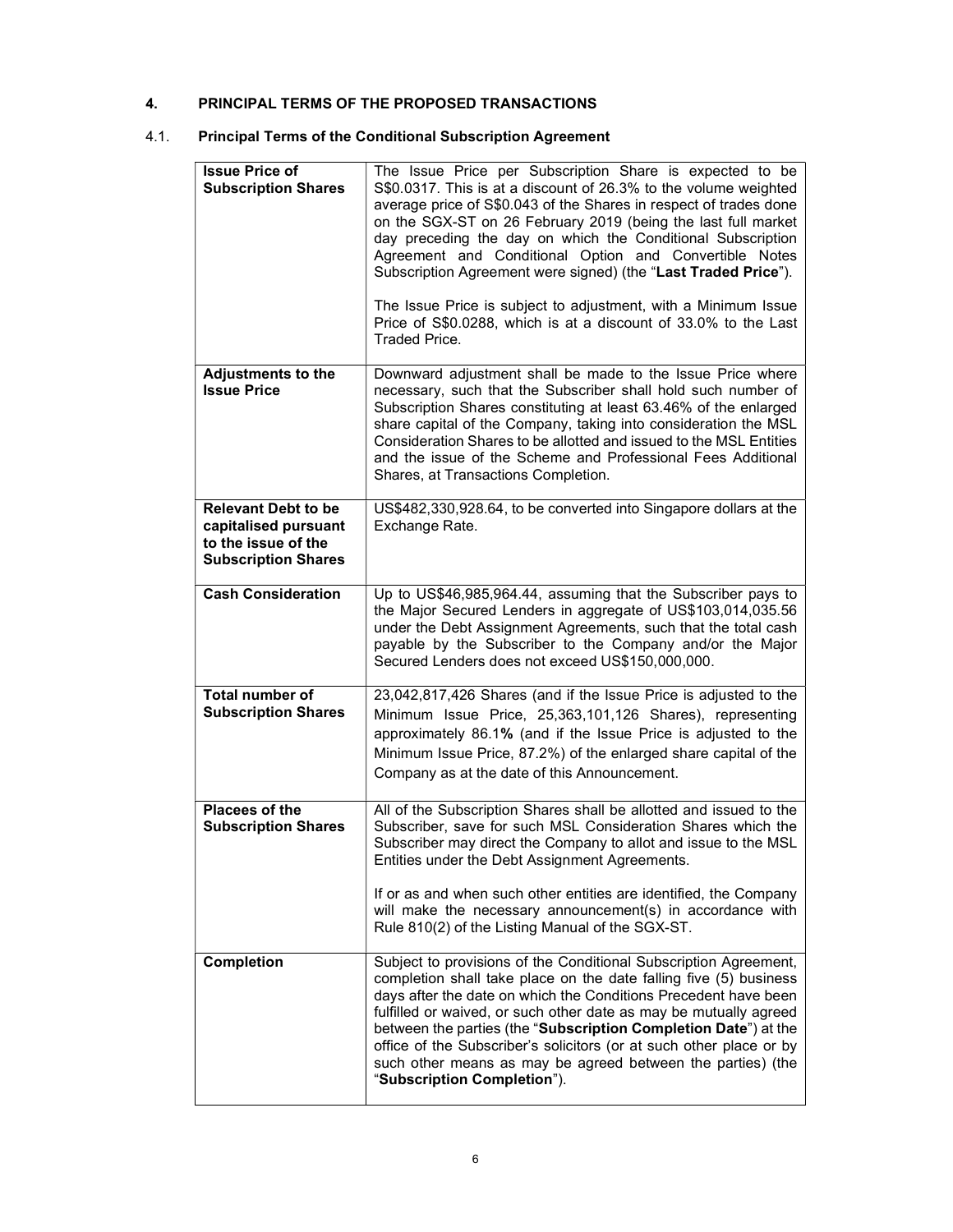| Date: |      | The Subscriber shall, upon request of the Company, but no later<br>than two (2) business days before the Subscription Completion                                                                                                                                                                                                                                                                                                                                                                                                                                                               |
|-------|------|------------------------------------------------------------------------------------------------------------------------------------------------------------------------------------------------------------------------------------------------------------------------------------------------------------------------------------------------------------------------------------------------------------------------------------------------------------------------------------------------------------------------------------------------------------------------------------------------|
| (a)   |      | furnish such information, including its address and other<br>particulars, to the Company (in particular, for the Company<br>to update its relevant register(s)), the Accounting and<br>Corporate Regulatory Authority of Singapore ("ACRA"),<br>The Central Depository (Pte) Limited ("CDP"), the Monetary<br>Authority of Singapore ("MAS"), the SGX-ST and/or any<br>other relevant authority as may reasonably be required in<br>connection with the Subscription; and                                                                                                                      |
| (b)   |      | provide such undertakings as may reasonably be required<br>by the Company, ACRA, CDP, MAS, the SGX-ST and/or<br>any other relevant authority in connection with the<br>Subscription (including those relating to the satisfaction of<br>the conditions for listing and quotation of the Subscription<br>Shares as may be required by the SGX-ST). For the<br>avoidance of doubt, the Subscriber shall not be obliged to<br>provide any undertaking where the terms and conditions of<br>such undertaking are not satisfactory or acceptable to the<br>Subscriber in its reasonable discretion. |
|       |      | On the Subscription Completion Date:                                                                                                                                                                                                                                                                                                                                                                                                                                                                                                                                                           |
| (a)   |      | each of the Company and the Subscriber shall deliver to the<br>other party evidence that it is authorised to execute the<br><b>Conditional Subscription Agreement;</b>                                                                                                                                                                                                                                                                                                                                                                                                                         |
| (b)   |      | the Company shall, against compliance by the Subscriber<br>of sub-paragraph (a) above:                                                                                                                                                                                                                                                                                                                                                                                                                                                                                                         |
|       | (i)  | deliver to the Subscriber certified true copies of the<br>resolutions passed by the board of directors of the<br>Company:                                                                                                                                                                                                                                                                                                                                                                                                                                                                      |
|       | (A)  | approving the allotment and issue of the<br>Subscription Shares to the Subscriber and/or the<br><b>MSL Entities;</b>                                                                                                                                                                                                                                                                                                                                                                                                                                                                           |
|       | (B)  | approving the giving of financial assistance by the<br>Company in compliance with the requirements<br>set out in section 76(9BA) of the Companies Act,<br>if required; and                                                                                                                                                                                                                                                                                                                                                                                                                     |
|       | (C)  | appointing as directors of the Company, the<br>person(s) nominated by the Subscriber as<br>notified to the Company in writing at least thirty<br>(30) days prior to the Subscription Completion<br>effect<br>Date,<br>with<br>from<br>the<br>Subscription<br>Completion Date;                                                                                                                                                                                                                                                                                                                  |
|       | (ii) | on the Subscription Completion Date, allot and issue<br>the Subscription Shares to CDP and instruct CDP to<br>credit the securities account of the Subscriber and/or<br>the MSL Entities with such number of Subscription<br>Shares (in relation to the MSL Entities, the MSL<br>Consideration Shares, as notified by the Subscriber to<br>the Company and where the Subscription Shares shall<br>be credited to the securities account(s) of the                                                                                                                                              |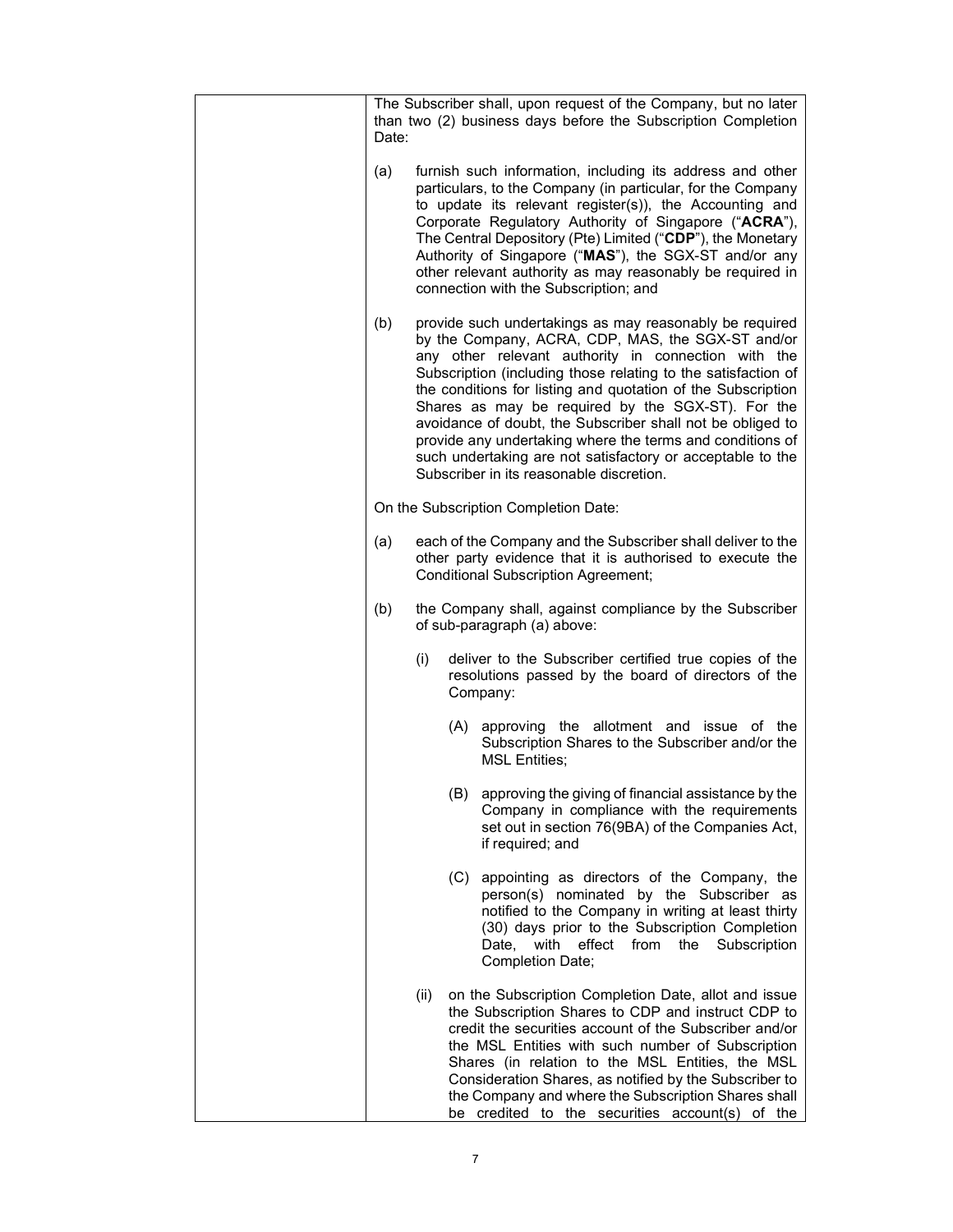|     |       | Subscriber and/or the MSL Entities (particulars of such<br>securities account(s) to be notified to the Company no<br>later than seven (7) days before the Subscription<br>Completion Date) no later than 5.00 p.m. on the<br>Subscription Completion Date, subject always to<br>CDP's settlement timing;                                                                                                                                                                                                                                                                                                                                                                                                                                                                                                                                                                                                                                                                             |
|-----|-------|--------------------------------------------------------------------------------------------------------------------------------------------------------------------------------------------------------------------------------------------------------------------------------------------------------------------------------------------------------------------------------------------------------------------------------------------------------------------------------------------------------------------------------------------------------------------------------------------------------------------------------------------------------------------------------------------------------------------------------------------------------------------------------------------------------------------------------------------------------------------------------------------------------------------------------------------------------------------------------------|
|     | (iii) | deliver to CDP the share certificate(s) registered in the<br>name of CDP, for the account of the Subscriber and/or<br>the MSL Entities, for the relevant number of the<br><b>Subscription Shares;</b>                                                                                                                                                                                                                                                                                                                                                                                                                                                                                                                                                                                                                                                                                                                                                                                |
|     |       | (iv) file the return on allotment with ACRA for the issuance<br>of the Subscription Shares to CDP for the account of<br>the Subscriber and/or the MSL Entities;                                                                                                                                                                                                                                                                                                                                                                                                                                                                                                                                                                                                                                                                                                                                                                                                                      |
|     | (v)   | SGX-ST<br>deliver to<br>the<br>documents<br>such<br>and<br>confirmations as may be required by the SGX-ST for<br>the purposes of (A) the listing and quotation of the<br>Subscription Shares on the Main Board of the SGX-ST<br>and for such Subscription Shares to be admitted to the<br>Official List of the SGX-ST without undue delay after<br>the Subscription Completion Date and in any event no<br>later than one (1) business day after the Subscription<br>Completion Date; and (B) the lifting of any trading halt<br>or suspension of the Shares on the SGX-ST; and                                                                                                                                                                                                                                                                                                                                                                                                      |
|     | (vi)  | deliver to the Subscriber (A)<br>copy of its<br>a<br>correspondence with and documents delivered to the<br>SGX-ST, evidencing that the Company has satisfied<br>sub-paragraph (v) above; (B) evidence that any trading<br>halt or suspension in the Company's Shares on the<br>SGX-ST has been lifted or will be lifted as at the<br>Subscription Completion Date, or such other date as<br>may be mutually agreed between the Parties and that<br>the Shares have not been delisted from the SGX-ST<br>as at the Subscription Completion Date, or such other<br>date as may be mutually agreed between the parties;<br>and (C) evidence that the Subscription Shares, less<br>any such Subscription Shares allotted and issued to<br>the MSL Entities and taking into consideration the<br>issue of the Scheme and Professional Fees Additional.<br>Shares, represents not less than 63.46% of the<br>enlarged share capital of the Company on the<br>Subscription Completion Date; |
| (c) |       | against compliance by the Company of the foregoing, the<br>Subscriber shall pay the Cash Consideration to the<br>Company by telegraphic transfer to the account designated<br>by the Company and notified to the Subscriber no later than<br>three (3) business days before the Subscription Completion<br>Date or delivery to the Company of a cashier's order or<br>bankers' draft for the Cash Consideration provided always<br>that such Cash Consideration shall be received in clear<br>funds on the Completion Date; and                                                                                                                                                                                                                                                                                                                                                                                                                                                      |
| (d) |       | the entire amount of the Relevant Debt shall be deemed to<br>be repaid by the Company without any further obligation to<br>the Subscriber in respect of such amount of the Relevant<br>Debt. For the avoidance of doubt, all the Relevant Debt shall                                                                                                                                                                                                                                                                                                                                                                                                                                                                                                                                                                                                                                                                                                                                 |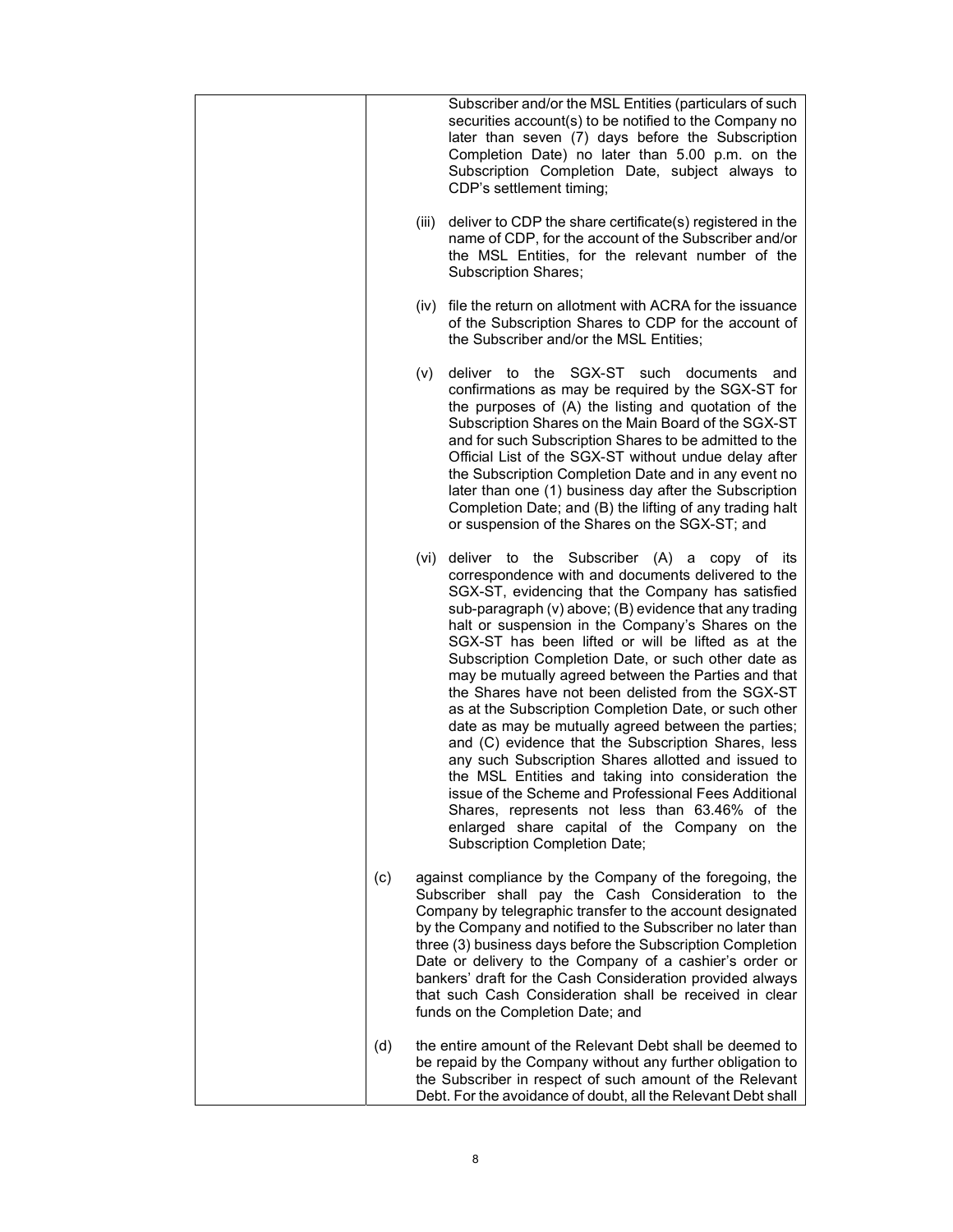|            |     | be capitalised into Subscription Shares under the Proposed<br>Subscription.                                                                                                                                                                                                                                                                                                                                                                                         |
|------------|-----|---------------------------------------------------------------------------------------------------------------------------------------------------------------------------------------------------------------------------------------------------------------------------------------------------------------------------------------------------------------------------------------------------------------------------------------------------------------------|
|            |     | No party shall be obliged to perform any of its obligations above<br>unless the other party performs its obligations.                                                                                                                                                                                                                                                                                                                                               |
|            |     | Without prejudice to any other remedies available, if in any respect<br>the provisions of this section are not complied with by either party<br>on the Subscription Completion Date, the party not in default may:                                                                                                                                                                                                                                                  |
|            | (a) | defer Subscription Completion to a date not more than<br>twenty eight (28) days after the Subscription Completion<br>Date and not later than nine (9) months from the date of the<br>Conditional Subscription Agreement, or such other date as<br>may be mutually agreed between the parties (and so that<br>the provisions of this section shall apply to Subscription<br>Completion as so deferred);                                                              |
|            | (b) | effect Subscription Completion so far as practicable having<br>regard to the defaults which have occurred (without<br>prejudice to their rights hereunder); or                                                                                                                                                                                                                                                                                                      |
|            | (c) | terminate the Conditional Subscription Agreement and no<br>party shall have any claim against the other party for costs,<br>damages, compensation or otherwise, save for any claim by<br>the Subscriber against the Company arising from<br>antecedent breach of the terms of the Conditional<br>Subscription Agreement or the parties' respective liability<br>for the payment of costs and expenses in accordance with<br>the Conditional Subscription Agreement. |
|            |     |                                                                                                                                                                                                                                                                                                                                                                                                                                                                     |
| Moratorium |     | The Subscriber irrevocably and unconditionally undertakes not to,<br>directly or indirectly:                                                                                                                                                                                                                                                                                                                                                                        |
|            | (a) | offer, sell, contract to sell, sell any option or contract to<br>purchase, purchase any option or contract to sell, grant any<br>option, right or warrant to purchase, lend, transfer or<br>otherwise dispose of, any of or any interest in, the<br><b>Subscription Shares;</b>                                                                                                                                                                                     |
|            | (b) | enter into any swap, hedge, or other arrangement that<br>transfers to another, in whole or in part, any of the economic<br>consequences of ownership of any of the Subscription<br>Shares;                                                                                                                                                                                                                                                                          |
|            | (c) | transaction<br>(including<br>derivative<br>enter<br>into<br>any<br>a<br>transaction) or other arrangement with a similar economic<br>effect to the sub-paragraphs (a) or (b) above;                                                                                                                                                                                                                                                                                 |
|            | (d) | enter into a transaction which is designed or which may<br>reasonably be expected to result in any of the above; or                                                                                                                                                                                                                                                                                                                                                 |
|            | (e) | publicly announce any intention to do any of the above,                                                                                                                                                                                                                                                                                                                                                                                                             |
|            |     | for three (3) calendar months after the date of listing of the<br>Subscription Shares on the Main Board of the SGX-ST.                                                                                                                                                                                                                                                                                                                                              |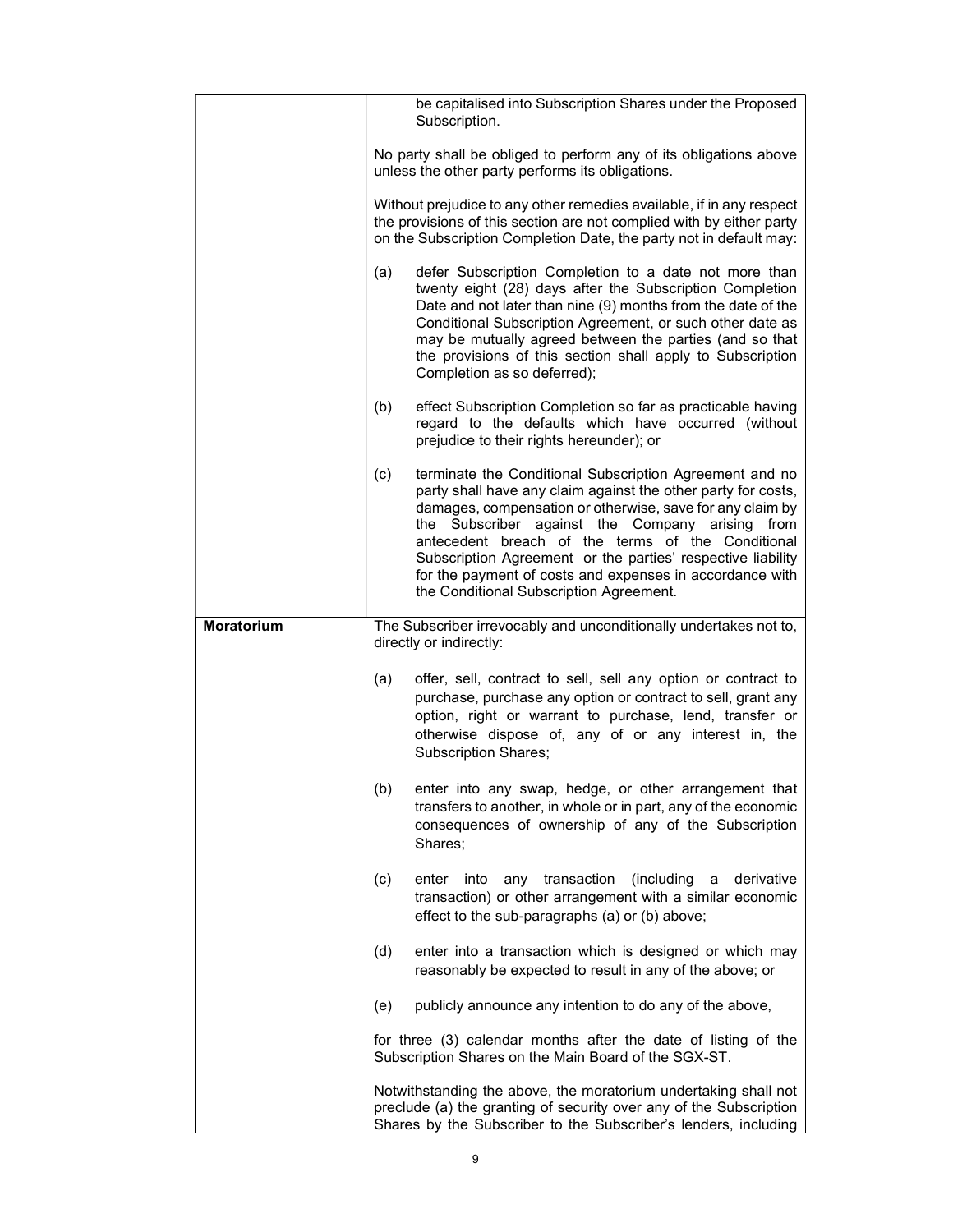|                             |     | any transfer of any of the Subscription Shares to the Subscriber's<br>lenders in connection with such security; and (b) the transfer of<br>any shares of the Subscriber, or any shares of the Subscriber's<br>direct or indirect shareholders, with the consequence that the<br>Subscriber ceases to be an indirect wholly-owned subsidiary of<br>Yinson Holdings.                                                                                                                                                                                                                                                                                                                                                                                                        |
|-----------------------------|-----|---------------------------------------------------------------------------------------------------------------------------------------------------------------------------------------------------------------------------------------------------------------------------------------------------------------------------------------------------------------------------------------------------------------------------------------------------------------------------------------------------------------------------------------------------------------------------------------------------------------------------------------------------------------------------------------------------------------------------------------------------------------------------|
|                             |     | The Subscriber acknowledges that in the event that it has granted<br>security over any of its Subscription Shares (including any transfer<br>of any of the Subscription Shares to the Subscriber's lenders in<br>connection with such security), the Subscriber shall promptly<br>provide the following information to the Company for<br>announcement purposes (provided only if such disclosure is<br>required by Rule 728 of the Listing Manual of the SGX-ST):                                                                                                                                                                                                                                                                                                        |
|                             | (a) | the number of Shares and the percentage of the<br>shareholdings in the Company that is subject of the security<br>interest;                                                                                                                                                                                                                                                                                                                                                                                                                                                                                                                                                                                                                                               |
|                             | (b) | the party(ies) in whose favour the security interest is created<br>or financial instrument given; and                                                                                                                                                                                                                                                                                                                                                                                                                                                                                                                                                                                                                                                                     |
|                             | (c) | all other material details which are necessary for the<br>understanding of the arrangements.                                                                                                                                                                                                                                                                                                                                                                                                                                                                                                                                                                                                                                                                              |
|                             |     | This moratorium shall not apply to such MSL Consideration<br>Shares which are allotted and issued to the MSL Entities as<br>consideration to the Major Secured Lenders under the Debt<br>Assignment Agreements.                                                                                                                                                                                                                                                                                                                                                                                                                                                                                                                                                           |
| <b>Conditions Precedent</b> |     | The completion of the Proposed Subscription shall be subject to,<br>inter alia, the following:                                                                                                                                                                                                                                                                                                                                                                                                                                                                                                                                                                                                                                                                            |
|                             | (a) | the approval in-principle of the SGX-ST for the listing and<br>quotation of the Subscription Shares, the Option Shares<br>and the new Shares to be issued pursuant to the conversion<br>of the Convertible Notes (the "Convertible Notes Shares")<br>on the Main Board of the SGX-ST having been obtained<br>from the SGX-ST (and such approval not having been<br>withdrawn or revoked), and if such approval is granted<br>subject to conditions, such conditions being reasonably<br>acceptable to the Company and the Subscriber, and to the<br>extent that any conditions to such approval are required to<br>be fulfilled on or before completion of the Proposed<br>Subscription, they are so fulfilled to the satisfaction of the<br>SGX-ST or so waived by them; |
|                             | (b) | the approval from the Board having been obtained for the<br>transactions contemplated under, inter alia, the Conditional<br>Subscription Agreement (including without limitation the<br>Proposed Subscription) and the Conditional Options and<br>Convertible Notes Subscription Agreement in connection<br>thereto, and such approval not having been revoked or<br>amended;                                                                                                                                                                                                                                                                                                                                                                                             |
|                             | (c) | the approval by Shareholders having been obtained at the<br>EGM to be duly convened for, inter alia, the allotment and<br>issue of the Subscription Shares, the grant of Options, the<br>issue of Convertible Notes, the allotment and issue of<br>Option Shares and the Convertible Notes Shares, the<br>transfer of controlling interest in the Company to the                                                                                                                                                                                                                                                                                                                                                                                                          |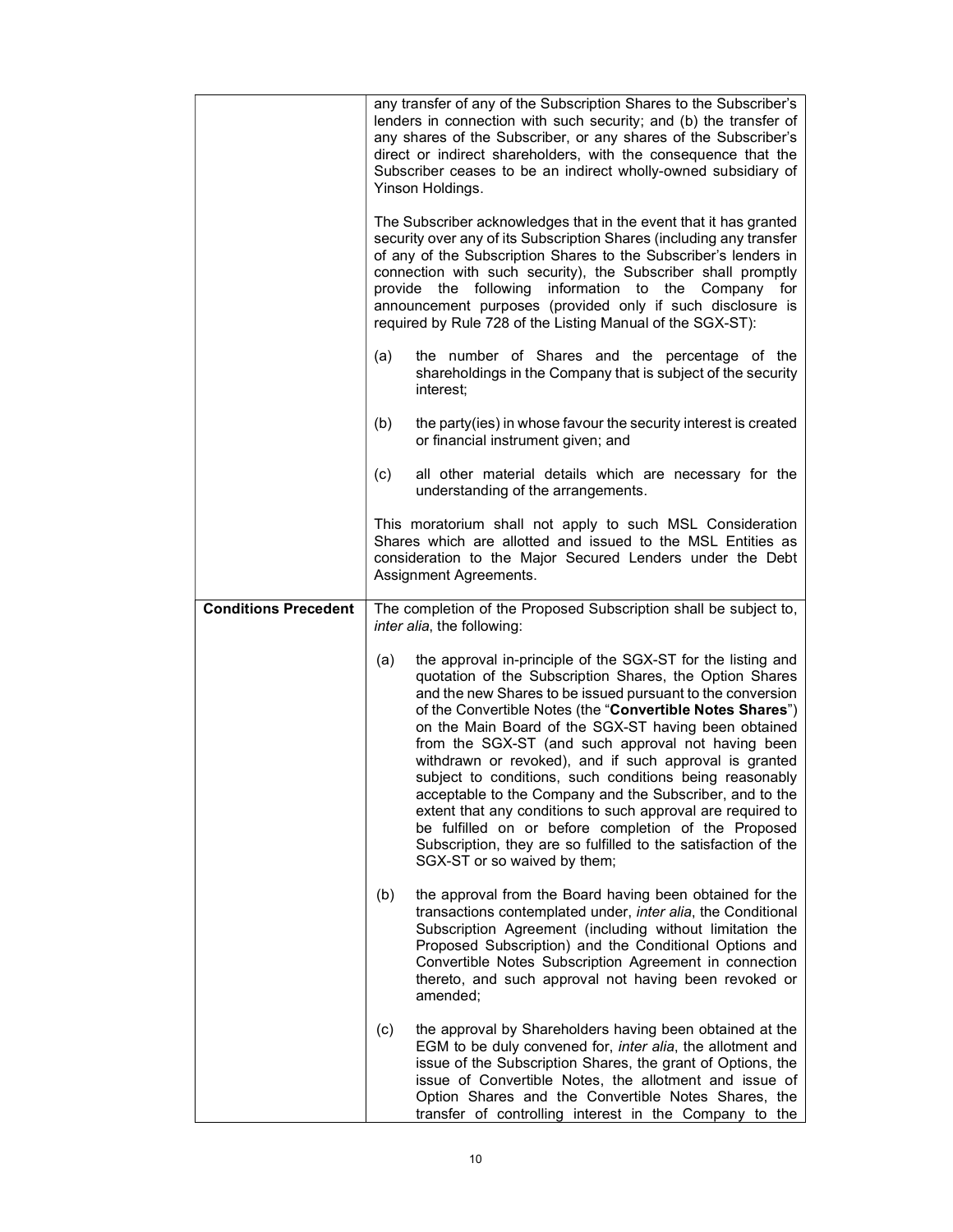|     | Subscriber and the Proposed Whitewash Resolution (as<br>defined below);                                                                                                                                                                                                                                                                                                                                                                                                                                                                                                                                                                                                                                                                                                                                                                                                                                                                                                                                                                                                                                                                                                                                                                                                                                                                                                                                                                                  |
|-----|----------------------------------------------------------------------------------------------------------------------------------------------------------------------------------------------------------------------------------------------------------------------------------------------------------------------------------------------------------------------------------------------------------------------------------------------------------------------------------------------------------------------------------------------------------------------------------------------------------------------------------------------------------------------------------------------------------------------------------------------------------------------------------------------------------------------------------------------------------------------------------------------------------------------------------------------------------------------------------------------------------------------------------------------------------------------------------------------------------------------------------------------------------------------------------------------------------------------------------------------------------------------------------------------------------------------------------------------------------------------------------------------------------------------------------------------------------|
| (d) | the issue and subscription of the Subscription Shares, the<br>Option Shares and the Convertible Notes Shares not being<br>prohibited by any statute, order, rule or regulation<br>promulgated after the date of the Conditional Subscription<br>Agreement by any applicable legislative, executive or<br>regulatory body or authority of Singapore or Malaysia or in<br>any other jurisdiction affecting the parties or the Company;                                                                                                                                                                                                                                                                                                                                                                                                                                                                                                                                                                                                                                                                                                                                                                                                                                                                                                                                                                                                                     |
| (e) | there being no delisting of the Shares from the SGX-ST;                                                                                                                                                                                                                                                                                                                                                                                                                                                                                                                                                                                                                                                                                                                                                                                                                                                                                                                                                                                                                                                                                                                                                                                                                                                                                                                                                                                                  |
| (f) | all resolutions of the board of directors and the shareholders<br>of each of the Company and the other affected members of<br>the Group Companies having been passed to approve the<br>proposed Scheme of Arrangement (which has been<br>approved by the courts pursuant to Part VII of the<br>Companies Act or Part 5 of the Insolvency Act (as the case<br>may be)) and to authorise the entry into, delivery and<br>performance by each of the Company and the other<br>affected members of the Group Companies of all<br>agreements and documents to be entered into in connection<br>therewith;                                                                                                                                                                                                                                                                                                                                                                                                                                                                                                                                                                                                                                                                                                                                                                                                                                                     |
| (g) | the proposed Scheme of Arrangement, in the form<br>approved in writing by the Subscriber, and being binding on<br>the Company and all the creditors or classes of creditors of<br>the Group Companies meant to be bound by the proposed<br>Scheme of Arrangement, the members of the Company and<br>the Shareholders and having been approved by the courts<br>pursuant to Part VII of the Companies Act or Part 5 of the<br>Insolvency Act (as the case may be) and lodged with the<br>ACRA of Singapore in accordance with Section 210(5) of<br>the Companies Act or Section 71(10) of the Insolvency, Act<br>(as the case may be), provided that if such approval is<br>granted by the courts subject to any alterations or conditions<br>of the proposed Scheme of Arrangement imposed by the<br>courts which results in a material adverse impact to (i) the<br>Group Companies<br>Subscriber's<br>investment<br>the<br>in<br>(contemplated under, inter alia, the proposed Scheme of<br>Arrangement and the agreements to which any of the<br>Subscriber or Group Company is a party thereto); or (ii) any<br>of the Major Secured Lenders' interests in respect of the<br>Relevant Debt (save as contemplated in the proposed<br>Scheme of Arrangement in the form voted upon by the<br>Major Secured Lenders), such alterations or conditions shall<br>be acceptable to the Subscriber and/or (as the case may<br>be) the Major Secured Lenders; |
| (h) | subject to the provisions of the Conditional Subscription<br>Agreement, there having been no occurrence of any event<br>discovery of any fact rendering<br>any<br>of<br>the<br>or<br>representations, warranties and undertakings<br>in the<br>Conditional Subscription Agreement untrue or incorrect in<br>any material respect;                                                                                                                                                                                                                                                                                                                                                                                                                                                                                                                                                                                                                                                                                                                                                                                                                                                                                                                                                                                                                                                                                                                        |
| (i) | each the Company and the Subscriber not being in breach<br>of any of its undertakings and the covenants in the<br><b>Conditional Subscription Agreement;</b>                                                                                                                                                                                                                                                                                                                                                                                                                                                                                                                                                                                                                                                                                                                                                                                                                                                                                                                                                                                                                                                                                                                                                                                                                                                                                             |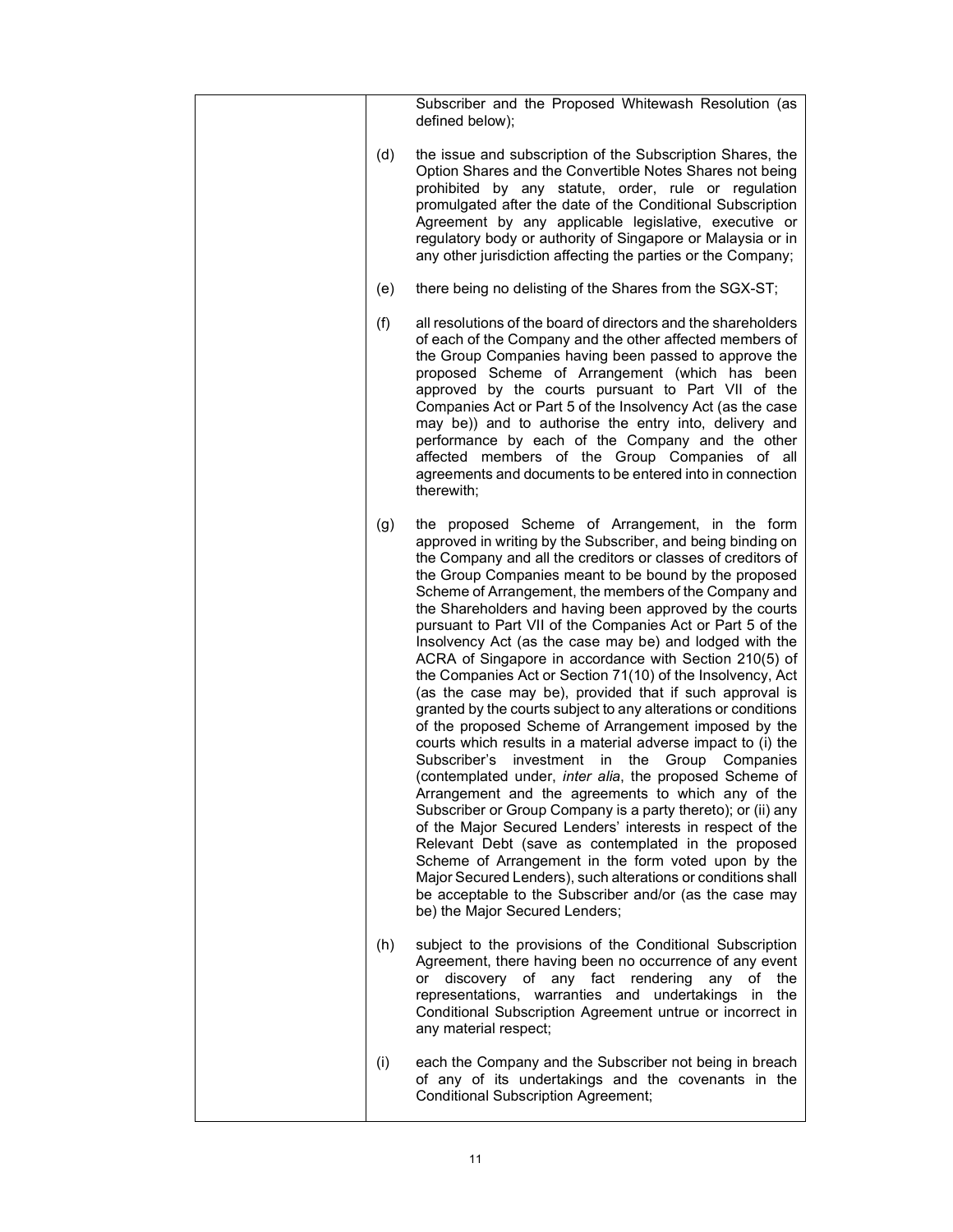| (j) | each of Yinson Holdings and the Subscriber having<br>received approvals from:                                                                                                                                                                                                                                                                                                                                                                                                                                                                                                                                                                                                                                                                                                                                                                                                                                                                                                                                                                                                                                                                                                                                                                                                                                                                                                                                                           |
|-----|-----------------------------------------------------------------------------------------------------------------------------------------------------------------------------------------------------------------------------------------------------------------------------------------------------------------------------------------------------------------------------------------------------------------------------------------------------------------------------------------------------------------------------------------------------------------------------------------------------------------------------------------------------------------------------------------------------------------------------------------------------------------------------------------------------------------------------------------------------------------------------------------------------------------------------------------------------------------------------------------------------------------------------------------------------------------------------------------------------------------------------------------------------------------------------------------------------------------------------------------------------------------------------------------------------------------------------------------------------------------------------------------------------------------------------------------|
|     | (i)<br>its board of directors and its shareholders for, <i>inter</i><br>alia, the Debt Assignment, the Proposed Subscription<br>and the Conditional Options and Convertible Notes<br>Subscription Agreement; and                                                                                                                                                                                                                                                                                                                                                                                                                                                                                                                                                                                                                                                                                                                                                                                                                                                                                                                                                                                                                                                                                                                                                                                                                        |
|     | Bank Negara Malaysia in respect of the Debt<br>(ii)<br>Assignment, the Proposed Subscription and the<br>Options<br>Conditional<br>and<br>Convertible<br>Notes<br>Subscription Agreement and the Debt Assignment (if<br>required);                                                                                                                                                                                                                                                                                                                                                                                                                                                                                                                                                                                                                                                                                                                                                                                                                                                                                                                                                                                                                                                                                                                                                                                                       |
| (k) | the Securities Industry Council of Singapore (the "SIC")<br>having granted the Subscriber and its concert parties (and<br>not having revoked or repealed such grant) a waiver of their<br>obligation to make a mandatory general offer under Rule 14<br>of the Singapore Code on Take-overs and Mergers (the<br>"Takeover Code") for the Shares not held by the Subscriber<br>and its concert parties following the issue of the<br>Subscription Shares, the Option Shares and the Convertible<br>Notes Shares (including, where applicable, a waiver to<br>make a general offer for the downstream companies held<br>by the Company) and from having to comply with the<br>requirements of Rule 14 of the Takeover Code, subject to<br>(i) any conditions that the SIC may impose, provided that<br>such conditions<br>reasonably acceptable to<br>the<br>are<br>Subscriber (the "Whitewash Waiver"); and<br>(ii)<br>the<br>independent Shareholders approving at a general meeting<br>of the Company the proposed ordinary resolution of the<br>Company which if passed by the independent Shareholders<br>would result in a waiver by the independent Shareholders<br>of their right to receive a mandatory general offer from the<br>Subscriber and its concert parties in connection with the<br>issue of the Subscription Shares, the Option Shares and the<br>Convertible Notes Shares (the "Proposed Whitewash<br>Resolution"); |
| (1) | such consents, approval or waiver as may be required (or<br>deemed necessary by the Company and/or the Subscriber,<br>as the case may be) being obtained from any other<br>person(s), including but not limited to any governmental,<br>regulatory body or competent authority having jurisdiction<br>over the Company and/or the Subscriber, as the case may<br>be, in respect of the transactions contemplated in the<br>Conditional Subscription Agreement and such consents,<br>approvals or waivers not having been amended or revoked<br>and if any such consents, approvals or waivers are subject<br>to conditions, such conditions being reasonably acceptable<br>to the Company and/or the Subscriber, as the case may be;<br>and                                                                                                                                                                                                                                                                                                                                                                                                                                                                                                                                                                                                                                                                                             |
| (m) | the entry into the following agreements:                                                                                                                                                                                                                                                                                                                                                                                                                                                                                                                                                                                                                                                                                                                                                                                                                                                                                                                                                                                                                                                                                                                                                                                                                                                                                                                                                                                                |
|     | (i)<br>Deposit Agreement (and the funding of the Deposit by<br>the Subscriber thereto);                                                                                                                                                                                                                                                                                                                                                                                                                                                                                                                                                                                                                                                                                                                                                                                                                                                                                                                                                                                                                                                                                                                                                                                                                                                                                                                                                 |
|     | (ii)<br>Debt<br>the<br>Assignment<br>Agreements<br>between<br>Subscriber and each of the Major Secured Lenders;                                                                                                                                                                                                                                                                                                                                                                                                                                                                                                                                                                                                                                                                                                                                                                                                                                                                                                                                                                                                                                                                                                                                                                                                                                                                                                                         |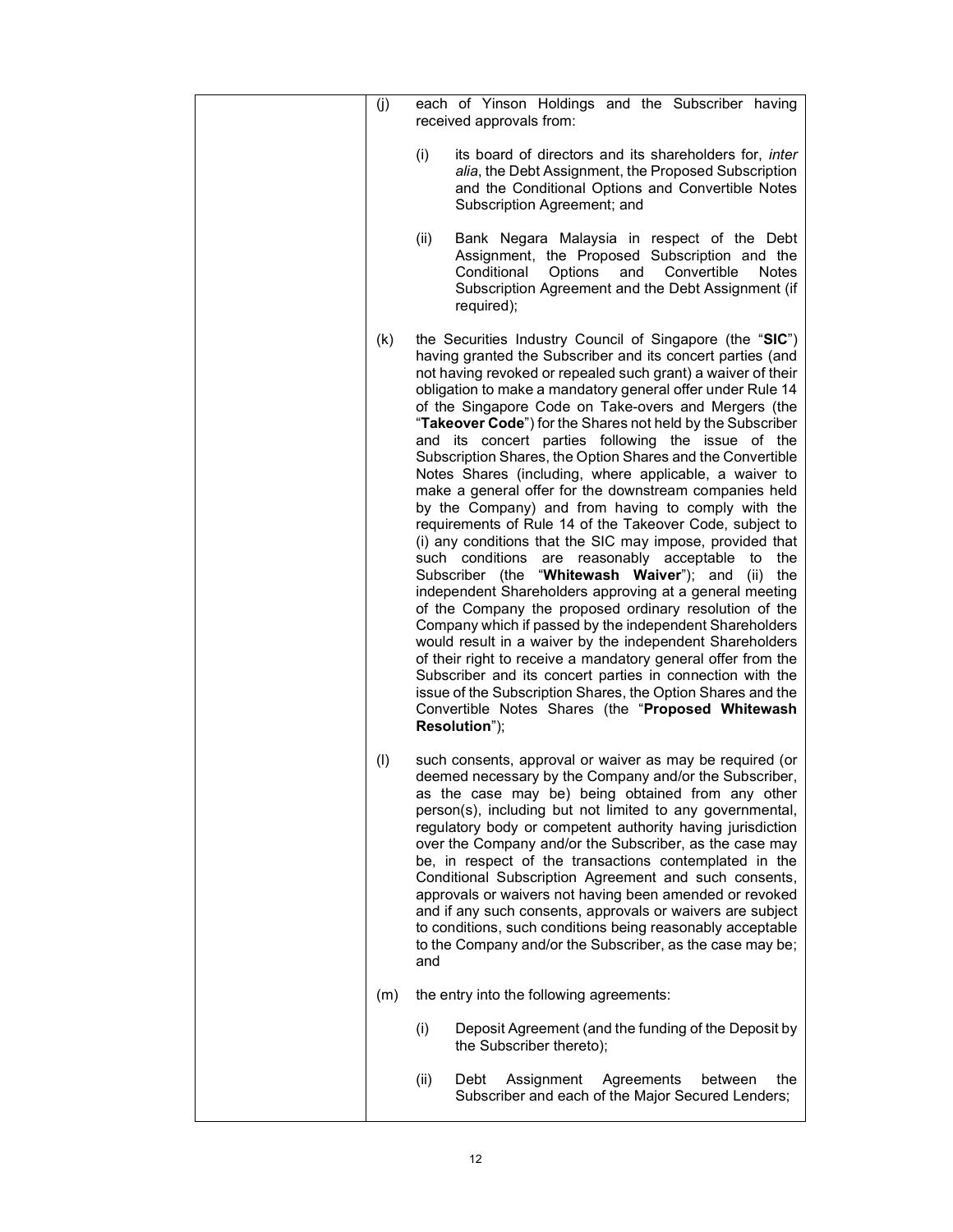|                                                                  | (iii)                         | Option to Purchase Agreement between<br>the<br>Subscriber and each of the Major Secured Lenders;                                                                                                                                                                                                                                                                      |
|------------------------------------------------------------------|-------------------------------|-----------------------------------------------------------------------------------------------------------------------------------------------------------------------------------------------------------------------------------------------------------------------------------------------------------------------------------------------------------------------|
|                                                                  | (iv)                          | Conditional<br>Options<br>and<br>Convertible<br><b>Notes</b><br>Subscription Agreement, in such form and substance<br>satisfactory to the Subscriber in its<br>absolute<br>discretion;                                                                                                                                                                                |
|                                                                  | (v)                           | amendment agreements between relevant Group<br>Company and the respective lenders in relation of the<br>relevant facility and/or credit facilities extended to<br>such Group Company, in form and substance<br>reasonably acceptable to the Subscriber;                                                                                                               |
|                                                                  | (vi)                          | Deed of Obligations between the Company and<br>OCBC; and                                                                                                                                                                                                                                                                                                              |
|                                                                  | (vii)                         | bilateral release, waiver and discharge agreements<br>between the respective Major Secured Lenders and<br>the borrowers of all indebtedness in respect of which<br>the contingent claims under the corporate guarantees<br>have been compromised in the proposed Scheme of<br>Arrangement except in relation to Teras Lyza Pte Ltd.                                   |
| <b>Further Conditions</b>                                        |                               | The parties further agree that the completion of the Proposed<br>Subscription is conditional upon:                                                                                                                                                                                                                                                                    |
|                                                                  | (a)                           | any trading halt or suspension in Shares on the SGX-ST<br>being lifted as at Subscription Completion Date, or such<br>other date as may be mutually agreed between the parties<br>in writing; and                                                                                                                                                                     |
|                                                                  | (b)                           | the Subscription Shares, less any such MSL Consideration<br>Shares to be allotted and issued to the MSL Entities and<br>taking into consideration the issue of the Scheme and<br>Professional Fees Additional Shares, representing not less<br>than 63.46% of the enlarged share capital of the Company<br>on the Subscription Completion Date.                       |
| <b>Inter-Conditionality</b>                                      |                               | Completion of the Proposed Subscription is conditional upon and<br>shall take place simultaneously with (a) the Debt Assignment and<br>completion of all transactions contemplated under each of the<br>Debt Assignment Agreements to be entered into; and (b) the<br>completion of the Proposed Grant of Options and the Proposed<br>Convertible Notes Subscription. |
|                                                                  | terminated.                   | If the Conditional Subscription Agreement is terminated in<br>accordance with its terms, the Conditional Options and<br>Convertible Notes Subscription Agreement shall automatically be                                                                                                                                                                               |
|                                                                  |                               | If the Conditional Options and Convertible Notes Subscription<br>Agreement or any Debt Assignment Agreement is terminated in<br>accordance with its terms, the Conditional Subscription<br>Agreement shall automatically be terminated.                                                                                                                               |
| Representations,<br><b>Warranties and</b><br><b>Undertakings</b> | Subscription<br>transactions. | Each of the Company and the Subscriber have, in the Conditional<br>Agreement, provided<br>such<br>representations,<br>warranties and undertakings as are customary for transactions of<br>the nature of the Proposed Subscription or other similar                                                                                                                    |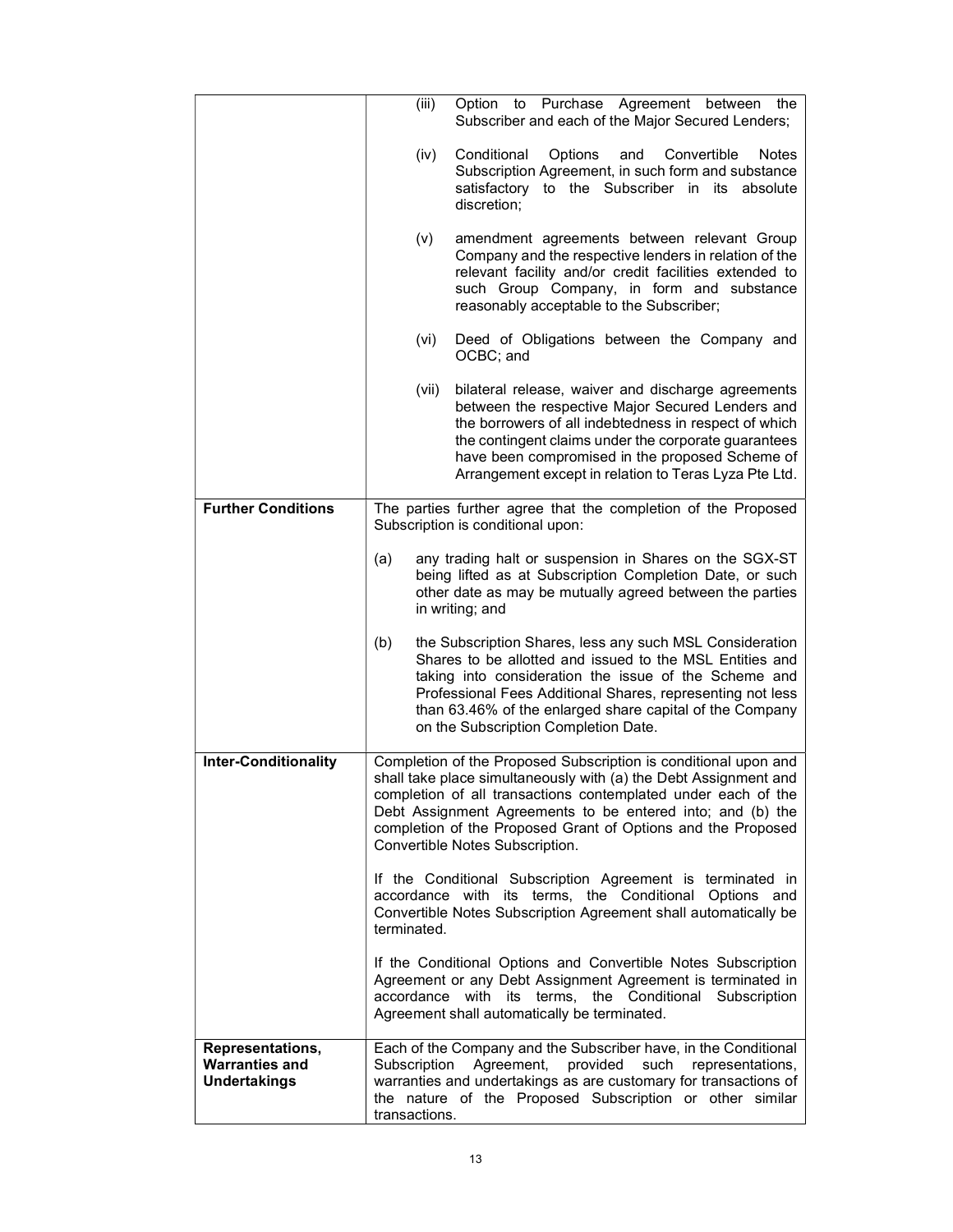| <b>Status of the</b><br><b>Subscription Shares</b> | The Subscription Shares, when issued by the Company, will rank<br>pari passu in all respects with and carry all rights similar to the then<br>existing ordinary shares of the Company, save that they will not<br>rank for any dividends, rights, allotments or other distributions, the<br>record date for which falls before the date of issue of the<br>Subscription Shares. |
|----------------------------------------------------|---------------------------------------------------------------------------------------------------------------------------------------------------------------------------------------------------------------------------------------------------------------------------------------------------------------------------------------------------------------------------------|
| <b>Long-Stop Date</b>                              | If the Conditions Precedent are not satisfied or waived within nine<br>(9) months from the date of the Conditional Subscription<br>Agreement (or such other date as may be mutually agreed<br>between the Company and the Subscriber), the Conditional<br>Subscription Agreement shall terminate.                                                                               |
| <b>Termination Rights</b>                          | Each of the Company and the Subscriber shall be entitled to<br>terminate the Conditional Subscription Agreement in the event of<br>any breach of the representations, warranties and undertakings<br>which has not been remedied to the reasonable satisfaction of the<br>non-defaulting party within seven (7) days of the receipt of notice<br>of breach.                     |

### 4.2. Principal Terms of the Conditional Options and Convertible Notes Subscription Agreement

| <b>Aggregate Number of</b><br><b>Options</b> | 5,931,232,091 Options (and if the Issue Price is adjusted to the<br>Minimum Issue Price, 6,529,968,454 Options).                                                                                                                                                                                                                                                                                                                                                                 |
|----------------------------------------------|----------------------------------------------------------------------------------------------------------------------------------------------------------------------------------------------------------------------------------------------------------------------------------------------------------------------------------------------------------------------------------------------------------------------------------------------------------------------------------|
| <b>Exercise Rights of</b><br><b>Options</b>  | Each Option entitles the holder of the Option (the "Option<br>Holder") to subscribe for one (1) Option Share at the Option<br>Exercise Price.                                                                                                                                                                                                                                                                                                                                    |
|                                              | The Option Holder may only exercise the Options in tranches of<br>1,000 Options at any time during the Option Exercise Period (as<br>defined below, save where the balance of Options held by the<br>Option Holder is less than 1,000 Options, in which case, the<br>Option Holder may exercise all but not some of such balance of<br>the Options.                                                                                                                              |
| <b>Option Exercise Price</b>                 | The option exercise price per Option Share is subject to<br>adjustment in tandem with the Issue Price and shall be at a 10.0%<br>premium to the Issue Price (rounded up to the nearest hundredth<br>of a cent) (the "Option Exercise Price").                                                                                                                                                                                                                                    |
|                                              | The Option Exercise Price per Option Share is expected to be<br>S\$0.0349, which is at a discount of 18.8% to the Last Traded Price<br>(and if the Issue Price is adjusted to the Minimum Issue Price,<br>S\$0.0317, which is at a discount of 26.3% to the Last Traded<br>Price).                                                                                                                                                                                               |
| <b>Option Exercise</b><br><b>Period</b>      | The period commencing on and including the date of issue of the<br>Options and expiring on the fifth (5th) anniversary of the date of<br>issue of the Options, unless such date is a date on which the<br>register of members is closed or is not a market day, in which<br>event, such period shall end on the date prior to the closure of the<br>register of members of the Company or immediate preceding<br>market day (as the case may be) (the "Option Exercise Period"). |
|                                              | At the expiry of the Option Exercise Period, the Options, if not<br>exercised, shall lapse and cease to be valid for any purpose                                                                                                                                                                                                                                                                                                                                                 |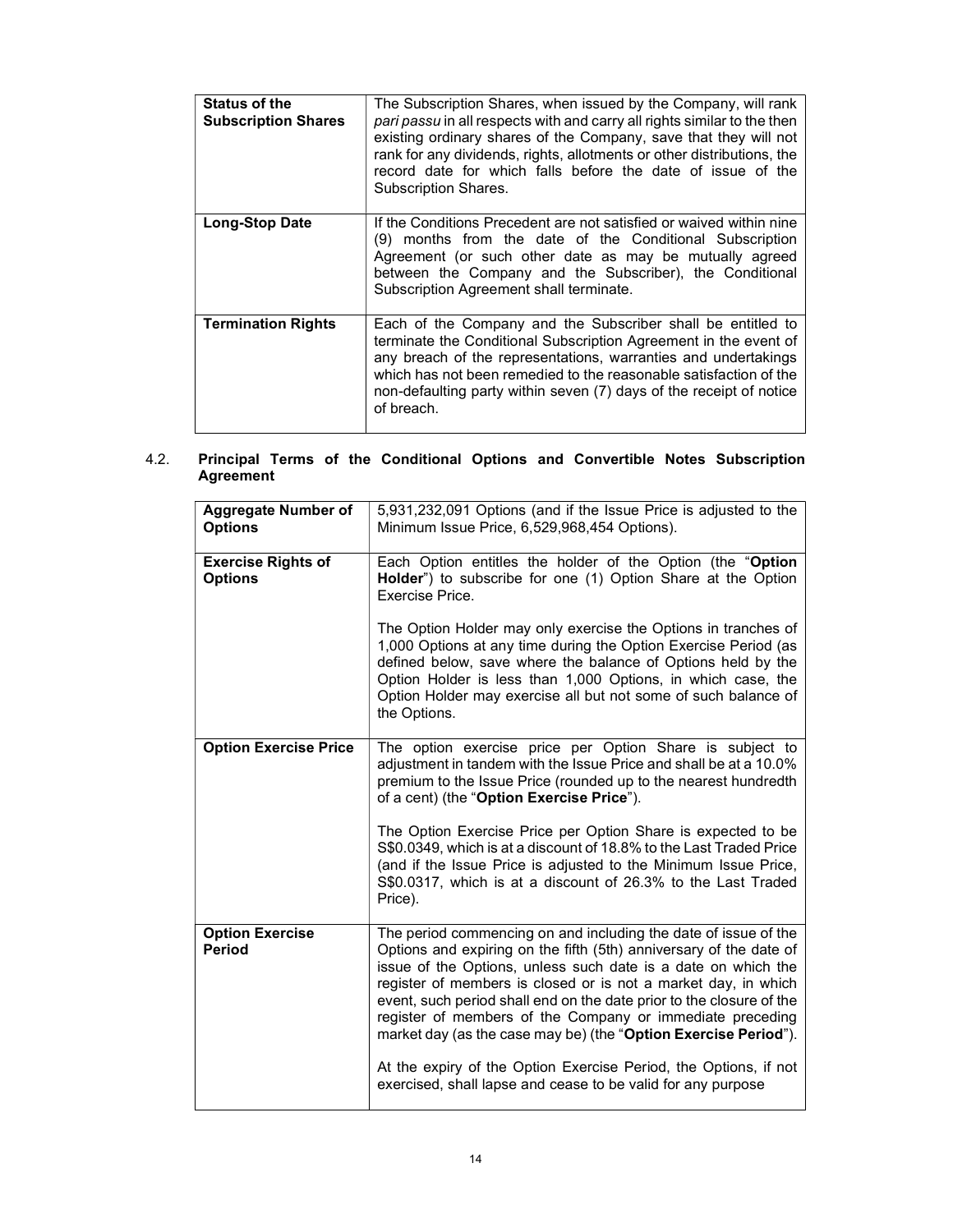| <b>Option Exercise Date</b>                                                                                                               | The option exercise date, in relation to the exercise of the Options,<br>shall be the market day (falling within the Option Exercise Period)<br>on which the applicable conditions referred to in Conditional<br>Options and Convertible Notes Subscription Agreement are<br>fulfilled, or (if fulfilled on different days) on which the last of such<br>conditions is fulfilled, provided that if any such day falls on a date<br>when the register of members of the Company is closed, the<br>option exercise date shall be the following market day on which<br>the register of members is open (the "Option Exercise Date").<br>The Options which are exercised shall be treated as exercised on<br>the Option Exercise Date, and shall immediately thereafter be<br>cancelled on the Option Exercise Date. |
|-------------------------------------------------------------------------------------------------------------------------------------------|------------------------------------------------------------------------------------------------------------------------------------------------------------------------------------------------------------------------------------------------------------------------------------------------------------------------------------------------------------------------------------------------------------------------------------------------------------------------------------------------------------------------------------------------------------------------------------------------------------------------------------------------------------------------------------------------------------------------------------------------------------------------------------------------------------------|
| <b>Gross Proceeds to be</b><br><b>Raised from Proposed</b><br><b>Grant of Options</b><br>(assuming the<br>exercise of all the<br>Options) | Approximately S\$207,000,000 (assuming full exercise of the<br>Options) (the "Option Proceeds").                                                                                                                                                                                                                                                                                                                                                                                                                                                                                                                                                                                                                                                                                                                 |
| <b>Status of the Option</b><br><b>Shares</b>                                                                                              | The Option Shares, when issued by the Company, will rank pari<br>passu in all respects with and carry all rights similar to the then<br>existing ordinary shares of the Company, save that they will not<br>rank for any dividends, rights, allotments or other distributions, the<br>record date for which falls before the date of issue of the Option<br>Shares.                                                                                                                                                                                                                                                                                                                                                                                                                                              |
| Notice of Expiration of<br>the Option Exercise<br><b>Period</b>                                                                           | The Company shall, not later than one (1) month before the expiry<br>of the Option Exercise Period, announce the same on the<br>SGXNET. Additionally, the Company shall, not later than one (1)<br>month before the same, take reasonable steps to notify the Option<br>Holder(s) in writing of the expiry date and such notice(s) shall be<br>delivered personally or by post to the address(es) of the Option<br>Holder(s).                                                                                                                                                                                                                                                                                                                                                                                    |
| <b>Alteration to Terms of</b><br><b>Options</b>                                                                                           | No material alteration to the terms of the Options after the issue<br>thereof to the advantage of the Subscriber shall be made, unless<br>the alterations are made pursuant to the terms and conditions of<br>the Options or the prior approval of Shareholders in general<br>meeting has been sought.<br>No modification or alteration shall materially adversely affect the<br>rights attaching to any Option granted prior to such modification<br>or alteration, except with the written consent of the option holders<br>holding or representing not less than 50% of the Options for the<br>time being unexercised.                                                                                                                                                                                        |
| <b>Principal Amount of</b><br><b>Convertible Notes</b>                                                                                    | US\$20,000,000.00.                                                                                                                                                                                                                                                                                                                                                                                                                                                                                                                                                                                                                                                                                                                                                                                               |
| <b>Gross Proceeds to be</b><br><b>Raised from the</b><br><b>Proposed Convertible</b><br><b>Notes Subscription</b>                         | US\$20,000,000.00 (the "Convertible Notes Proceeds").                                                                                                                                                                                                                                                                                                                                                                                                                                                                                                                                                                                                                                                                                                                                                            |
| <b>Status and</b><br><b>Transferability of the</b><br><b>Convertible Notes</b>                                                            | The<br>Convertible<br>Notes<br>constitute<br>direct,<br>unsubordinated,<br>unconditional and unsecured obligations of the Company and<br>shall at all times rank pari passu and without any preference or<br>priority among themselves. The payment obligations of the<br>Company under the Convertible Notes shall, save for such                                                                                                                                                                                                                                                                                                                                                                                                                                                                               |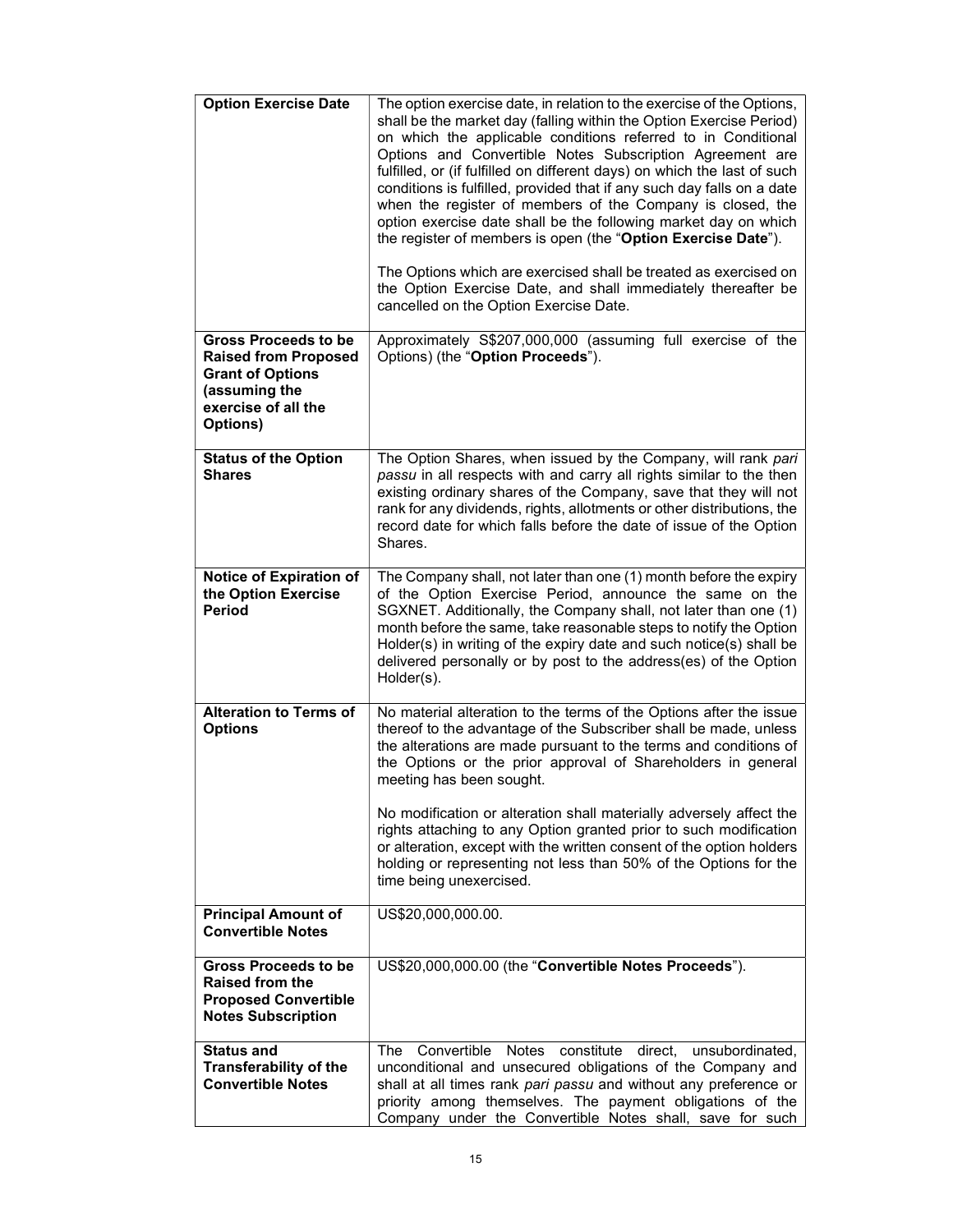|                                                                    | exceptions as may be provided by mandatory provisions of<br>applicable law, at all times rank at least equally with all of its other<br>present and future direct, unsubordinated and unsecured<br>obligations.<br>The Convertible Notes are not transferable.                                                                                                                                                                                                                                                                                                                                                                                                                                                                                                                                                                                                                                                                                                                                                                                                                                                                                                                                                                                                                                                                                                                                                                                                                                                                                                                                                                                                                                                                                                                                                                                                                                                                                                                                                                         |
|--------------------------------------------------------------------|----------------------------------------------------------------------------------------------------------------------------------------------------------------------------------------------------------------------------------------------------------------------------------------------------------------------------------------------------------------------------------------------------------------------------------------------------------------------------------------------------------------------------------------------------------------------------------------------------------------------------------------------------------------------------------------------------------------------------------------------------------------------------------------------------------------------------------------------------------------------------------------------------------------------------------------------------------------------------------------------------------------------------------------------------------------------------------------------------------------------------------------------------------------------------------------------------------------------------------------------------------------------------------------------------------------------------------------------------------------------------------------------------------------------------------------------------------------------------------------------------------------------------------------------------------------------------------------------------------------------------------------------------------------------------------------------------------------------------------------------------------------------------------------------------------------------------------------------------------------------------------------------------------------------------------------------------------------------------------------------------------------------------------------|
| <b>Denomination</b>                                                | The Convertible Notes are issued in the denomination of<br>US\$1,000.                                                                                                                                                                                                                                                                                                                                                                                                                                                                                                                                                                                                                                                                                                                                                                                                                                                                                                                                                                                                                                                                                                                                                                                                                                                                                                                                                                                                                                                                                                                                                                                                                                                                                                                                                                                                                                                                                                                                                                  |
| <b>Interest Rate of</b><br><b>Convertible Notes and</b><br>Accrual | 8.1% per annum, to be paid semi-annually in arrears.<br>Subject to the written approval of the Subscriber, in the event that<br>any interest is not paid when due (the "Unpaid Interest"), the<br>Unpaid Interest can be deferred to a later date to be agreed by<br>the parties on a compounding basis or be added to form part of<br>principal amount of the Convertible Notes.                                                                                                                                                                                                                                                                                                                                                                                                                                                                                                                                                                                                                                                                                                                                                                                                                                                                                                                                                                                                                                                                                                                                                                                                                                                                                                                                                                                                                                                                                                                                                                                                                                                      |
| <b>Conversion Price</b>                                            | The conversion price per Convertible Note is the Issue Price,<br>subject to adjustments (a) in tandem with the Issue Price and the<br>Minimum Issue Price; and (b) as summarised below in<br>Adjustments, in accordance with the Conditional Options and<br>Convertible Notes Subscription Agreement (the "Conversion<br>Price").                                                                                                                                                                                                                                                                                                                                                                                                                                                                                                                                                                                                                                                                                                                                                                                                                                                                                                                                                                                                                                                                                                                                                                                                                                                                                                                                                                                                                                                                                                                                                                                                                                                                                                      |
| <b>Conversion Rights</b>                                           | Subject as hereinafter provided, the Subscriber shall have the<br>right to convert the Convertible Notes into Convertible Notes<br>Shares during the Conversion Period (as defined below) (the<br>"Conversion Right"):<br>The Conversion Right attaching to the Convertible Notes<br>(a)<br>may be exercised, at the option of the Subscriber thereof,<br>at any time after the date of issue of the Convertible Notes<br>up to the close of business on the date falling on the fifth<br>(5th) anniversary of such issue date of the Convertible<br>Notes (the "Convertible Notes Maturity Date") or, if such<br>Convertible Notes have been called for redemption prior to<br>the Convertible Notes Maturity Date, then up to the close of<br>business on a date no later than seven (7) business days<br>prior to the date fixed for redemption thereof (the<br>"Conversion Period"). If the final date on which the<br>Conversion Right may be exercised is not a business day<br>for the Company, then the period for the exercise of the<br>Conversion Right by the Subscriber shall end on the<br>immediately following business day.<br>Notwithstanding the foregoing, if the Conversion Date (as<br>(b)<br>defined below) would otherwise fall during a period in which<br>the register of members of the Company is closed generally<br>or for the purpose of establishing entitlement to any<br>dividend, distribution or other rights attaching to the Shares<br>(a "Book Closure Period"), such Conversion Date shall be<br>postponed to the first market day on which the Shares are<br>trading, after the expiry of such Book Closure Period. Any<br>exercise of a Conversion Right shall be deemed to be<br>ineffective and shall be deemed to have expired if, as a<br>result of any postponement pursuant to this condition, the<br>Conversion Date would fall on a day after expiry of the<br>Conversion Period or, in the case of the exercise of such<br>rights as aforesaid, after the relevant redemption date. |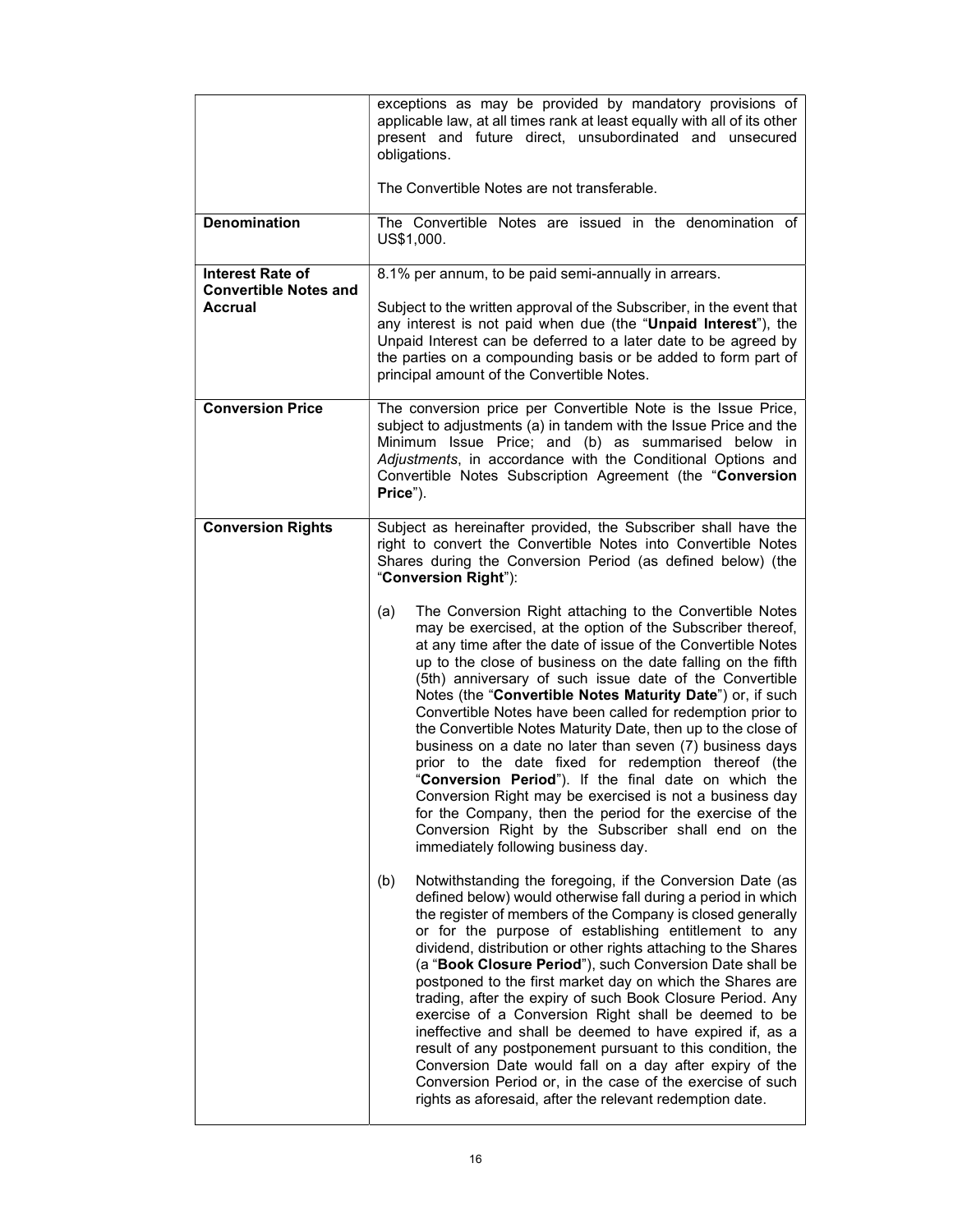|                                                           | The number of Convertible Notes Shares to be issued on<br>(c)<br>conversion of Convertible Notes will be determined by<br>dividing the principal amount of the Convertible Notes to be<br>converted by the Conversion Price (at the Exchange Rate)<br>(the "Conversion Price") in effect at the date on which the<br>Company receives a notice of conversion in accordance<br>with the Conditional Options and Convertible Notes<br>Subscription Agreement ("Conversion Date"). The<br>Conversion Price is equal to the Issue Price and shall be<br>subject to adjustment in tandem with the Issue Price (which<br>has a Minimum Issue Price of S\$0.0288). Following<br>conversion in accordance with these Conditions, the rights<br>of the converting noteholder in respect of such Convertible<br>Notes shall be extinguished and released, and in<br>consideration and in exchange therefor, the Company shall<br>allot and issue Convertible Notes Shares credited as paid-<br>up in full as provided in this Condition. A Conversion Right<br>may only be exercised in respect of Convertible Notes in a<br>minimum denomination of US\$1,000. In relation to any of<br>the Convertible Notes held by the Subscriber that are being<br>converted at any one time, the number of Convertible Notes<br>Shares to be issued upon such conversion will be calculated<br>on the basis of the aggregate principal amount of the<br>Convertible Notes to be converted.<br>Fractions of Convertible Notes Shares will not be issued on<br>(d) |
|-----------------------------------------------------------|----------------------------------------------------------------------------------------------------------------------------------------------------------------------------------------------------------------------------------------------------------------------------------------------------------------------------------------------------------------------------------------------------------------------------------------------------------------------------------------------------------------------------------------------------------------------------------------------------------------------------------------------------------------------------------------------------------------------------------------------------------------------------------------------------------------------------------------------------------------------------------------------------------------------------------------------------------------------------------------------------------------------------------------------------------------------------------------------------------------------------------------------------------------------------------------------------------------------------------------------------------------------------------------------------------------------------------------------------------------------------------------------------------------------------------------------------------------------------------------------------------------------------------------------|
|                                                           | conversion and no cash adjustments will be made in respect<br>thereof.                                                                                                                                                                                                                                                                                                                                                                                                                                                                                                                                                                                                                                                                                                                                                                                                                                                                                                                                                                                                                                                                                                                                                                                                                                                                                                                                                                                                                                                                       |
| <b>Alteration to Terms of</b><br><b>Convertible Notes</b> | No material alteration to the terms of the Convertible Notes after<br>the issue thereof to the advantage of the Subscriber shall be<br>made, unless the alterations are made pursuant to the conditions<br>of the Convertible Notes or the prior approval of Shareholders in<br>general meeting has been sought.                                                                                                                                                                                                                                                                                                                                                                                                                                                                                                                                                                                                                                                                                                                                                                                                                                                                                                                                                                                                                                                                                                                                                                                                                             |
|                                                           | No modification or alteration shall materially adversely affect the<br>rights attaching to the Convertible Notes granted prior to such<br>modification or alteration, except with the written consent of the<br>Subscriber.                                                                                                                                                                                                                                                                                                                                                                                                                                                                                                                                                                                                                                                                                                                                                                                                                                                                                                                                                                                                                                                                                                                                                                                                                                                                                                                  |
| <b>Events of Default of</b><br>the Convertible Notes      | The Subscriber may, at its discretion, give notice to the Company<br>that the Convertible Notes are, and they shall accordingly thereby<br>become, immediately due and repayable at 100% of their principal<br>amount plus accrued interest (subject as provided below and<br>without prejudice to the right of the Subscriber to exercise the<br>Conversion Right in respect of its Convertible Notes in<br>accordance the Conditional Options and Convertible Notes<br>Subscription Agreement) if any of the following events has<br>occurred:                                                                                                                                                                                                                                                                                                                                                                                                                                                                                                                                                                                                                                                                                                                                                                                                                                                                                                                                                                                             |
|                                                           | (a)<br>if default is made in the payment of any principal or interest<br>due in respect of the Convertible Notes and the default<br>continues for a period of more than five (5) days from the<br>date of notice of default provided by the Subscriber to the<br>Company, unless a delay in interest payment has been<br>agreed to in writing by the Subscriber; or                                                                                                                                                                                                                                                                                                                                                                                                                                                                                                                                                                                                                                                                                                                                                                                                                                                                                                                                                                                                                                                                                                                                                                          |
|                                                           | (b)<br>if any order is made by any competent court or effective<br>resolution passed for the winding up or dissolution of the<br>Company, except for the purposes of a reconstruction,                                                                                                                                                                                                                                                                                                                                                                                                                                                                                                                                                                                                                                                                                                                                                                                                                                                                                                                                                                                                                                                                                                                                                                                                                                                                                                                                                       |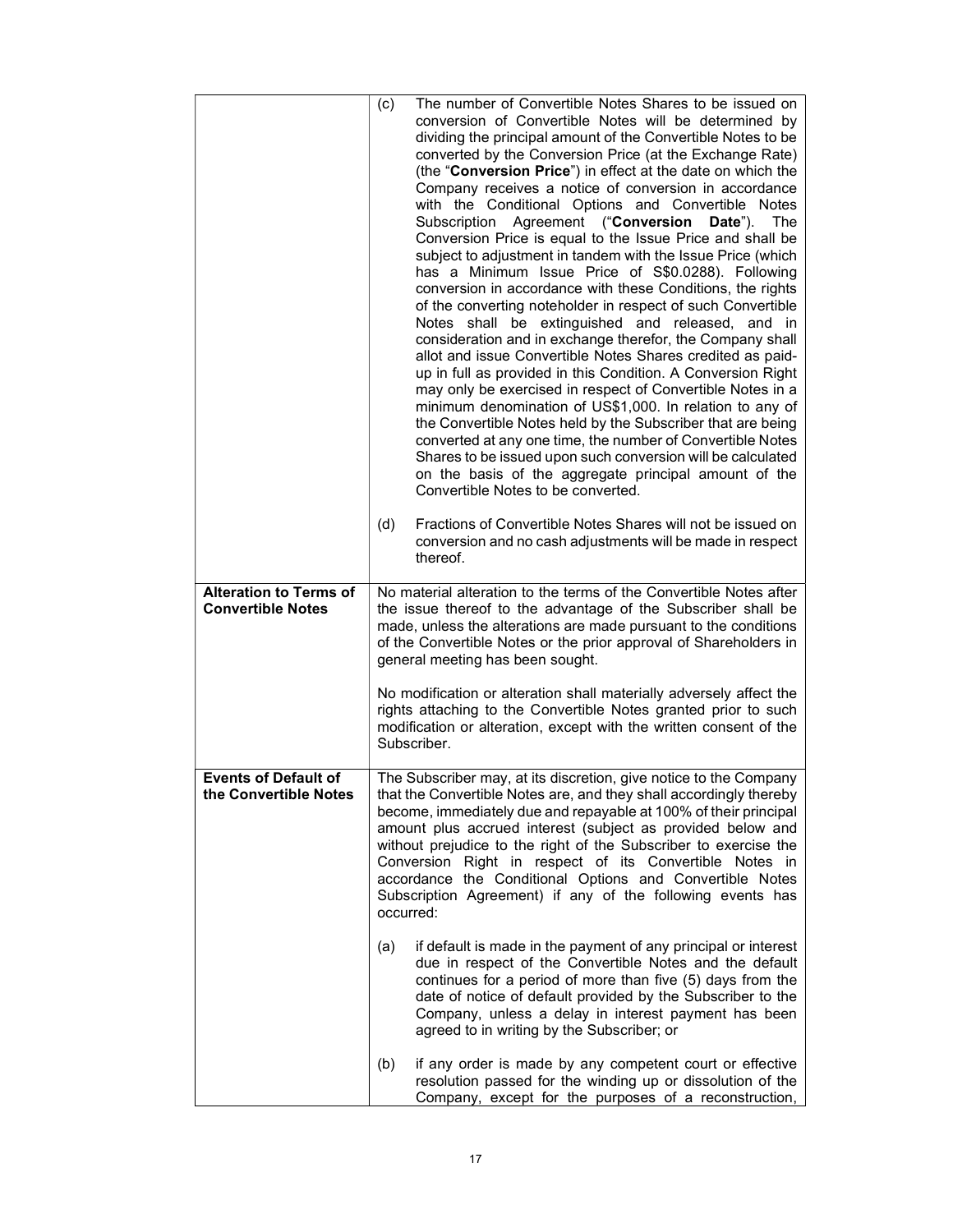|                             | amalgamation, merger, consolidation or reorganisation on<br>terms approved by the Subscriber.                                                                                                                                                                                                                                                                                                                                                                                                                                                                                                                                                                                                                                                        |
|-----------------------------|------------------------------------------------------------------------------------------------------------------------------------------------------------------------------------------------------------------------------------------------------------------------------------------------------------------------------------------------------------------------------------------------------------------------------------------------------------------------------------------------------------------------------------------------------------------------------------------------------------------------------------------------------------------------------------------------------------------------------------------------------|
| <b>Adjustments</b>          | The Option Exercise Price, the number of Options and the<br>Conversion Price are subject to certain anti-dilution adjustments<br>under certain circumstances provided for in the terms and<br>conditions of the Options and the Convertible Notes. Such<br>circumstances relate to, inter alia:                                                                                                                                                                                                                                                                                                                                                                                                                                                      |
|                             | issue by the Company of Shares credited as fully paid-up<br>(a)<br>by way of capitalisation of profits or reserves;                                                                                                                                                                                                                                                                                                                                                                                                                                                                                                                                                                                                                                  |
|                             | (b)<br>capital distribution<br>made by the<br>Company<br>to<br>a<br>Shareholders;                                                                                                                                                                                                                                                                                                                                                                                                                                                                                                                                                                                                                                                                    |
|                             | an offer or invitation made by the Company to its<br>(c)<br>Shareholders whereunder they may acquire or subscribe for<br>Shares by way of rights; or                                                                                                                                                                                                                                                                                                                                                                                                                                                                                                                                                                                                 |
|                             | (d)<br>any consolidation, subdivision or conversion of Shares.                                                                                                                                                                                                                                                                                                                                                                                                                                                                                                                                                                                                                                                                                       |
| <b>Conditions Precedent</b> | The completion of the Proposed Grant of Options and the<br>Proposed Convertible Notes Subscription shall be subject to, inter<br>alia, the following:                                                                                                                                                                                                                                                                                                                                                                                                                                                                                                                                                                                                |
|                             | the approval in-principle of the SGX-ST for the listing and<br>(a)<br>quotation of the Subscription Shares, the Option Shares<br>and the Convertible Notes Shares on the Main Board of the<br>SGX-ST having been obtained from the SGX-ST (and such<br>approval not having been withdrawn or revoked), and if<br>such approval is granted subject to conditions, such<br>conditions being reasonably acceptable to the Company<br>and the Subscriber, and to the extent that any conditions to<br>such approval are required to be fulfilled on or before the<br>completion of the Proposed Grant of Options and the<br>Proposed Convertible Notes Subscription, they are so<br>fulfilled to the satisfaction of the SGX-ST or so waived by<br>them; |
|                             | (b)<br>the approval from the Board having been obtained for the<br>transactions contemplated under, inter alia, the Conditional<br>Options and Convertible Notes Subscription Agreement<br>(including without limitation the Proposed Grant of Options<br>and the Proposed Convertible Notes Subscription) and the<br>Conditional Subscription Agreement in connection thereto,<br>and such approval not having been revoked or amended;                                                                                                                                                                                                                                                                                                             |
|                             | the approval by Shareholders having been obtained at the<br>(c)<br>EGM to be duly convened for, inter alia, the allotment and<br>issue of the Subscription Shares pursuant to the Proposed<br>Subscription, the Proposed Grant of Options, the Proposed<br>Convertible Notes Subscription, the allotment and issue of<br>Option Shares and the Convertible Notes Shares, the<br>transfer of controlling interest in the Company to the<br>Subscriber and the Proposed Whitewash Resolution;                                                                                                                                                                                                                                                          |
|                             | (d)<br>the issue and subscription of the Subscription Shares, the<br>Option Shares and the Convertible Notes Shares not being<br>prohibited by any statute, order, rule or regulation<br>promulgated after the date of the Conditional Options and<br>Convertible Notes Subscription Agreement by any                                                                                                                                                                                                                                                                                                                                                                                                                                                |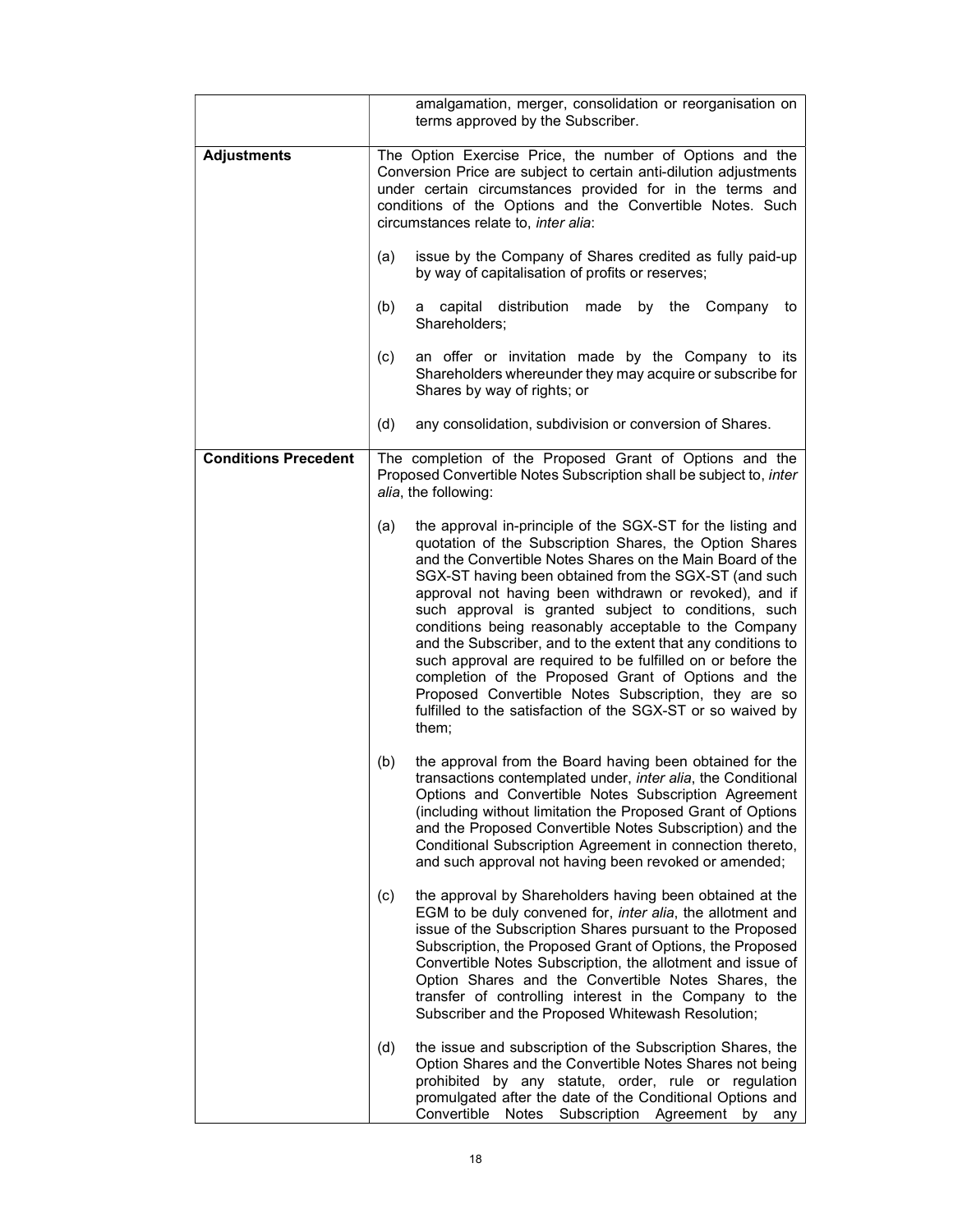|     | applicable legislative, executive or regulatory body or<br>authority of Singapore or Malaysia or in any other<br>jurisdiction affecting the parties or the Company;                                                                                                                                                                                                                                                                                                                                                                                                                                                                                                                                                                                                                                                                                                                                                                                                                                                                                                                                                                                                                                                                                                                                                                                                                                                                      |
|-----|------------------------------------------------------------------------------------------------------------------------------------------------------------------------------------------------------------------------------------------------------------------------------------------------------------------------------------------------------------------------------------------------------------------------------------------------------------------------------------------------------------------------------------------------------------------------------------------------------------------------------------------------------------------------------------------------------------------------------------------------------------------------------------------------------------------------------------------------------------------------------------------------------------------------------------------------------------------------------------------------------------------------------------------------------------------------------------------------------------------------------------------------------------------------------------------------------------------------------------------------------------------------------------------------------------------------------------------------------------------------------------------------------------------------------------------|
| (e) | there being no delisting of the Shares from the SGX-ST;                                                                                                                                                                                                                                                                                                                                                                                                                                                                                                                                                                                                                                                                                                                                                                                                                                                                                                                                                                                                                                                                                                                                                                                                                                                                                                                                                                                  |
| (f) | all resolutions of the board of directors and the shareholders<br>of each of the Company and the other affected members of<br>the Group Companies having been passed to approve the<br>proposed Scheme of Arrangement (which has been<br>approved by the courts pursuant to Part VII of the<br>Companies Act or Part 5 of the Insolvency Act (as the case<br>may be)) and to authorise the entry into, delivery and<br>performance by each of the Company and the other<br>affected members of the Group Companies of all<br>agreements and documents to be entered into in connection<br>therewith;                                                                                                                                                                                                                                                                                                                                                                                                                                                                                                                                                                                                                                                                                                                                                                                                                                     |
| (g) | the proposed Scheme of Arrangement, in the form<br>approved in writing by the Subscriber, and being binding on<br>the Company and all the creditors or classes of creditors of<br>the Group Companies meant to be bound by the proposed<br>Scheme of Arrangement, the members of the Company and<br>the Shareholders and having been approved by the courts<br>pursuant to Part VII of the Companies Act or Part 5 of the<br>Insolvency Act (as the case may be) and lodged with the<br>ACRA of Singapore in accordance with Section 210(5) of<br>the Companies Act or Section 71(10) of the Insolvency, Act<br>(as the case may be), provided that if such approval is<br>granted by the courts subject to any alterations or conditions<br>of the proposed Scheme of Arrangement imposed by the<br>courts which results in a material adverse impact to (i) the<br>Subscriber's investment in the Group Companies<br>(contemplated under, inter alia, the proposed Scheme of<br>Arrangement and the agreements to which any of the<br>Subscriber or Group Company is a party thereto); or (ii) any<br>of the Major Secured Lenders' interests in respect of the<br>Relevant Debt (save as contemplated in the proposed<br>Scheme of Arrangement in the form voted upon by the<br>Major Secured Lenders), such alterations or conditions shall<br>be acceptable to the Subscriber and/or (as the case may<br>be) Major Secured Lenders; |
| (h) | there having been no occurrence of any event or discovery<br>of any fact rendering any of the representations, warranties<br>undertakings in the Conditional Options<br>and<br>and<br>Convertible Notes Subscription Agreement untrue or<br>incorrect in any material respect as at the completion date<br>of the Proposed Grant of Options and Proposed Convertible<br>Notes Subscription, or such other date as may be mutually<br>agreed between the parties ("Options Completion Date"),<br>as if they had been given again on the Options Completion<br>Date;                                                                                                                                                                                                                                                                                                                                                                                                                                                                                                                                                                                                                                                                                                                                                                                                                                                                       |
| (i) | each the Company and the Subscriber not being in breach<br>of any of its undertakings and the covenants in the<br>Conditional Options and Convertible Notes Subscription<br>Agreement as at the Options Completion Date;                                                                                                                                                                                                                                                                                                                                                                                                                                                                                                                                                                                                                                                                                                                                                                                                                                                                                                                                                                                                                                                                                                                                                                                                                 |
| (j) | each of Yinson Holdings and the Subscriber having<br>received approvals from:                                                                                                                                                                                                                                                                                                                                                                                                                                                                                                                                                                                                                                                                                                                                                                                                                                                                                                                                                                                                                                                                                                                                                                                                                                                                                                                                                            |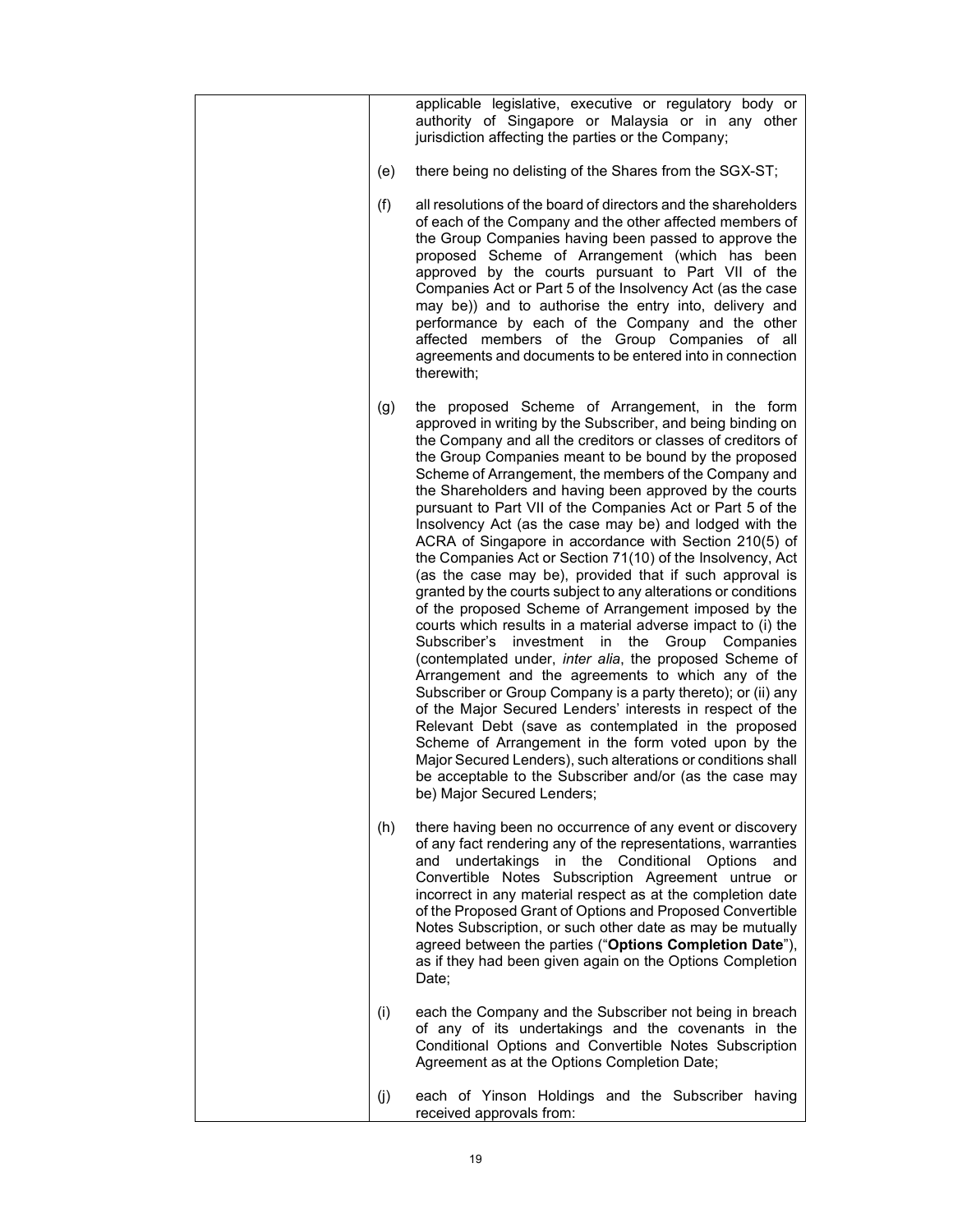|     | (i)   | its board of directors and its shareholders for, <i>inter</i><br>the<br>Debt<br>Assignment,<br>the<br>Proposed<br>alia.<br>Subscription, the Proposed Grant of Options and the<br>Proposed Convertible Notes Subscription; and                                                                                                                                                                                                                                                                                                                                                                                                                                                                                                                                            |
|-----|-------|---------------------------------------------------------------------------------------------------------------------------------------------------------------------------------------------------------------------------------------------------------------------------------------------------------------------------------------------------------------------------------------------------------------------------------------------------------------------------------------------------------------------------------------------------------------------------------------------------------------------------------------------------------------------------------------------------------------------------------------------------------------------------|
|     | (ii)  | Bank Negara Malaysia in respect of the Debt<br>Assignment, the Proposed Subscription and the<br>Conditional<br>Options<br>and<br>Convertible<br><b>Notes</b><br>Subscription Agreement and the Debt Assignment (if<br>required);                                                                                                                                                                                                                                                                                                                                                                                                                                                                                                                                          |
| (k) |       | the SIC having granted the Subscriber and its concert<br>parties (and not having revoked or repealed such grant) a<br>waiver of their obligation to make a mandatory general offer<br>under Rule 14 of the Takeover Code for the Shares not held<br>by the Subscriber and its concert parties following the issue<br>of the Subscription Shares, the Option Shares and the<br>Convertible Notes Shares (including, where applicable, a<br>waiver to make a general offer for the downstream<br>companies held by the Company) and from having to<br>comply with the requirements of Rule 14 of the Takeover<br>Code, subject to (i) the Whitewash Waiver; and (ii) the<br>independent Shareholders<br>approving the<br>Proposed<br>Whitewash Resolution;                  |
| (1) |       | such consents, approval or waiver as may be required (or<br>deemed necessary by the Company and/or the Subscriber,<br>as the case may be) being obtained from any other<br>person(s), including but not limited to any governmental,<br>regulatory body or competent authority having jurisdiction<br>over the Company and/or the Subscriber, as the case may<br>be, in respect of the transactions contemplated in the<br>Conditional Options and Convertible Notes Subscription<br>Agreement and such consents, approvals or waivers not<br>having been amended or revoked and if any such consents,<br>approvals or waivers are subject to conditions, such<br>conditions being reasonably acceptable to the Company<br>and/or the Subscriber, as the case may be; and |
| (m) |       | the entry into the following agreements:                                                                                                                                                                                                                                                                                                                                                                                                                                                                                                                                                                                                                                                                                                                                  |
|     | (i)   | Deposit Agreement (and the funding of the Deposit by<br>the Subscriber thereto);                                                                                                                                                                                                                                                                                                                                                                                                                                                                                                                                                                                                                                                                                          |
|     | (ii)  | Debt<br>Assignment<br>Agreements<br>the<br>between<br>Subscriber and each of the Major Secured Lenders,<br>in such form and substance satisfactory to the<br>Subscriber in its absolute discretion;                                                                                                                                                                                                                                                                                                                                                                                                                                                                                                                                                                       |
|     | (iii) | Option to Purchase Agreement between<br>the<br>Subscriber and each of the Major Secured Lenders;                                                                                                                                                                                                                                                                                                                                                                                                                                                                                                                                                                                                                                                                          |
|     | (iv)  | Conditional Subscription Agreement, in such form<br>and substance satisfactory to the Subscriber in its<br>absolute discretion;                                                                                                                                                                                                                                                                                                                                                                                                                                                                                                                                                                                                                                           |
|     | (v)   | amendment agreements between relevant Group<br>Company and the respective lenders in relation of the<br>relevant facility and/or credit facilities extended to                                                                                                                                                                                                                                                                                                                                                                                                                                                                                                                                                                                                            |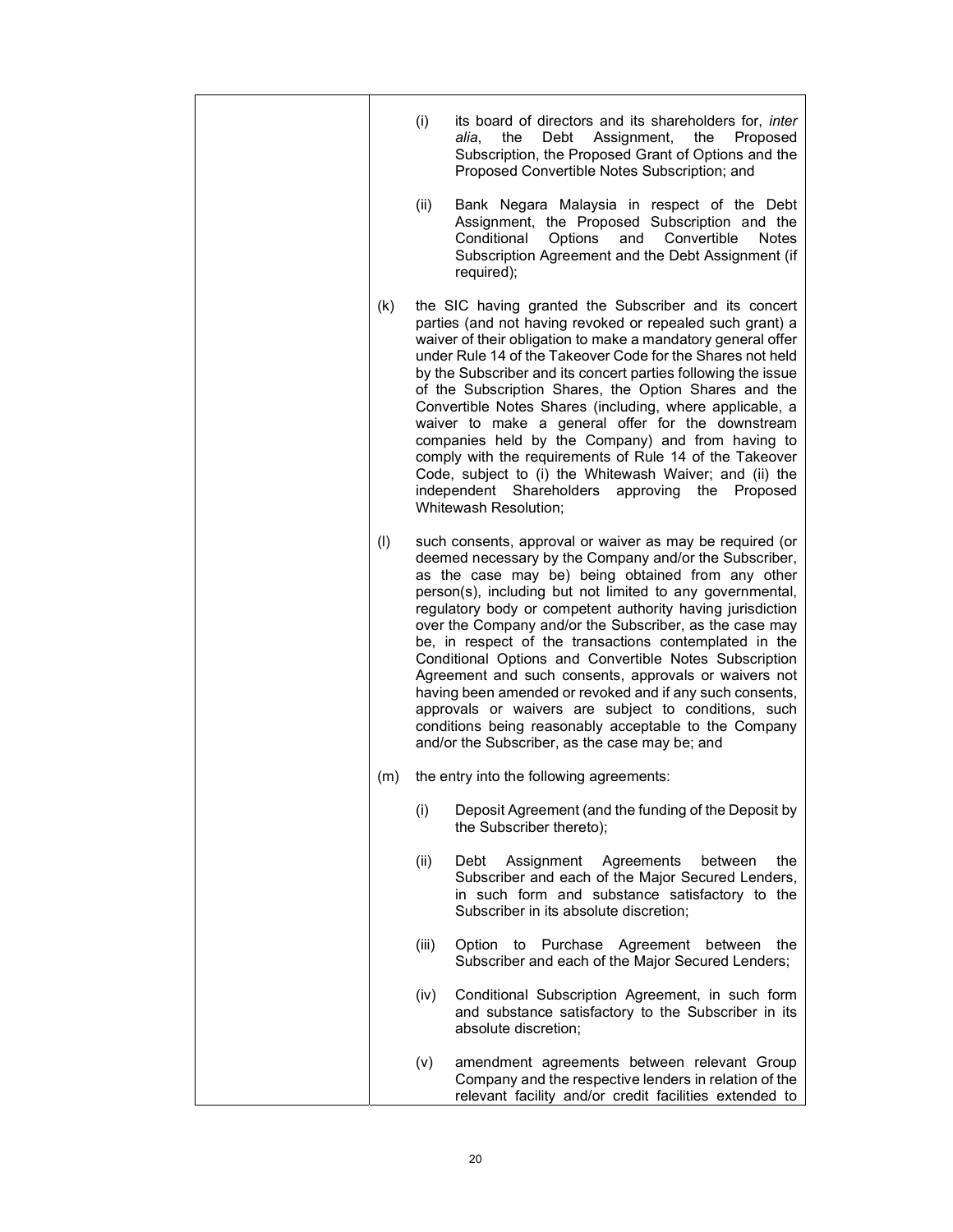|                   | such Group Company, in form and substance<br>reasonably acceptable to the Subscriber;                                                                                                                                                                                                                                                                                                                                                                                                                                                                                                                                                                                                                            |
|-------------------|------------------------------------------------------------------------------------------------------------------------------------------------------------------------------------------------------------------------------------------------------------------------------------------------------------------------------------------------------------------------------------------------------------------------------------------------------------------------------------------------------------------------------------------------------------------------------------------------------------------------------------------------------------------------------------------------------------------|
|                   | (vi)<br>Deed of Obligations between the Company and<br>OCBC; and                                                                                                                                                                                                                                                                                                                                                                                                                                                                                                                                                                                                                                                 |
|                   | bilateral release, waiver and discharge agreements<br>(vii)<br>between the respective Major Secured Lenders and<br>the borrowers of all indebtedness in respect of which<br>the contingent claims under the corporate guarantees<br>have been compromised in the proposed Scheme of<br>Arrangement except in relation to Teras Lyza Pte Ltd.                                                                                                                                                                                                                                                                                                                                                                     |
| <b>Completion</b> | Completion shall take place on the Options Completion Date at<br>the office of the Subscriber's solicitors (or at such other place or<br>by such other means as may be agreed between the parties) (the<br>"Options Completion").                                                                                                                                                                                                                                                                                                                                                                                                                                                                                |
|                   | On the Options Completion Date:                                                                                                                                                                                                                                                                                                                                                                                                                                                                                                                                                                                                                                                                                  |
|                   | each of the Company and the Subscriber shall deliver to the<br>(a)<br>other party evidence that it is authorised to execute the<br>Conditional Options and Convertible Notes Subscription<br>Agreement and undertake all the transactions<br>as<br>contemplated<br>under the Conditional Options<br>and<br><b>Convertible Notes Subscription Agreement;</b>                                                                                                                                                                                                                                                                                                                                                      |
|                   | (b)<br>against the payment of the cash consideration of S\$1.00 by<br>the Subscriber (the receipt, sufficiency and adequacy of<br>which the Company acknowledges), the Company shall (i)<br>grant such number of Options (as determined by dividing<br>US\$150,000,000.00 by the Option Exercise Price to the<br>Subscriber; and (ii) register the Subscriber as holder of such<br>number of the Options in the option register; and                                                                                                                                                                                                                                                                             |
|                   | (c)<br>against the payment of the cash consideration of<br>US\$20,000,000.00 by the Subscriber to the Company (by<br>telegraphic transfer to the account designated by the<br>Company and notified to the Subscriber no later than three<br>(3) business days before the Options Completion Date or<br>delivery to the Company of a cashier's order or bankers'<br>draft for the cash consideration provided always that such<br>cash consideration shall be received in clear funds on the<br>Options Completion Date), the Company shall issue to the<br>Subscriber the Convertible Notes in a certificate as set out<br>in the Conditional Options and Convertible<br><b>Notes</b><br>Subscription Agreement. |
|                   | No party shall be obliged to perform any of its obligations above<br>unless the other party performs its obligations.                                                                                                                                                                                                                                                                                                                                                                                                                                                                                                                                                                                            |
|                   | Without prejudice to any other remedies available, if in any<br>respect the provisions of this section are not complied with by<br>either party on the Options Completion Date, the party not in<br>default may:                                                                                                                                                                                                                                                                                                                                                                                                                                                                                                 |
|                   | defer Options Completion to a date not more than twenty-<br>(a)<br>eight (28) days after the Options Completion Date and not<br>later than nine (9) months from the date of the Conditional<br>Options and Convertible Notes Subscription Agreement, or<br>such other date as may be mutually agreed between the                                                                                                                                                                                                                                                                                                                                                                                                 |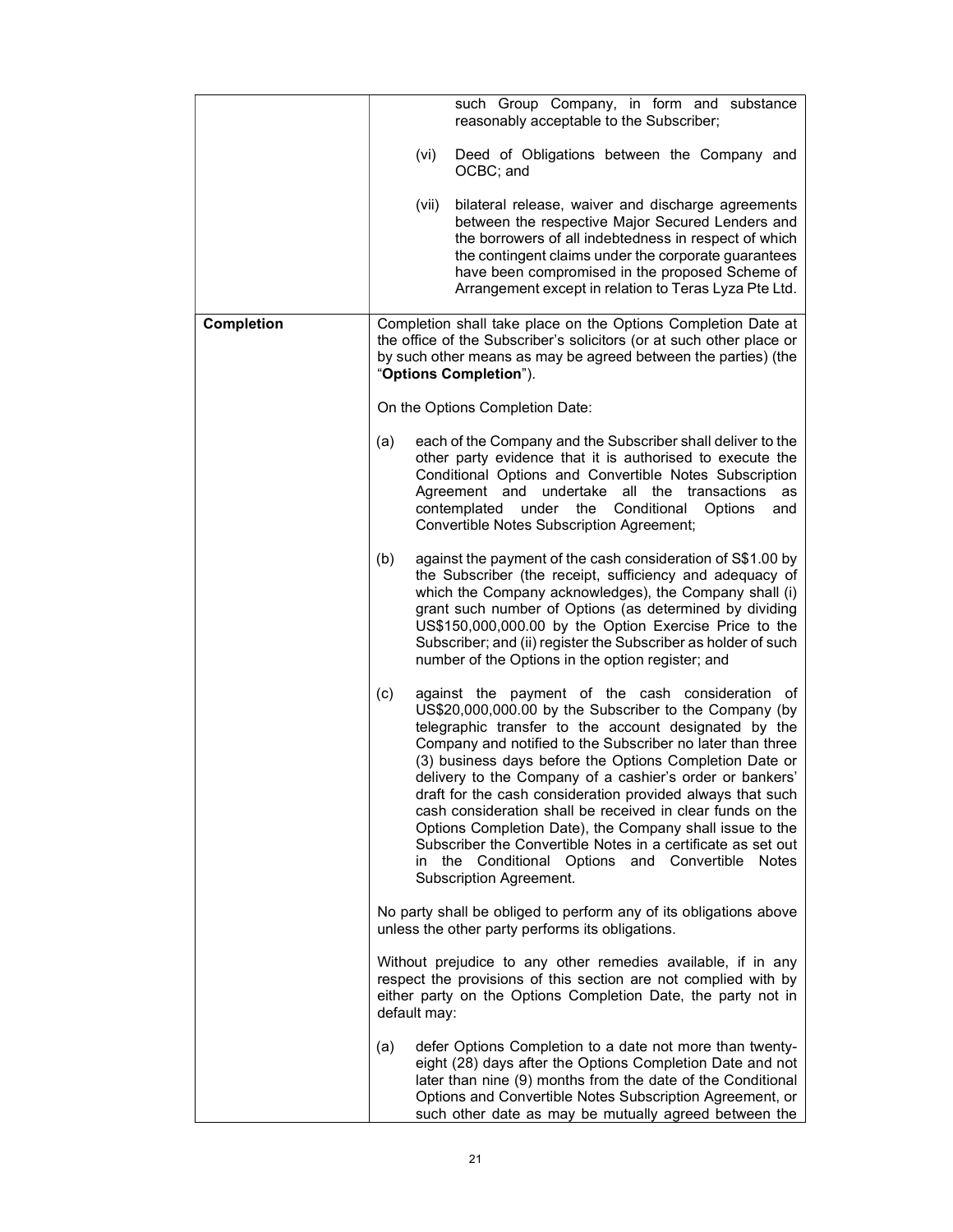|                             | parties (and so that the provisions of this section shall apply<br>to the Options Completion as so deferred);                                                                                                                                                                                                                                                                                                                           |
|-----------------------------|-----------------------------------------------------------------------------------------------------------------------------------------------------------------------------------------------------------------------------------------------------------------------------------------------------------------------------------------------------------------------------------------------------------------------------------------|
|                             | effect Options Completion so far as practicable having<br>(b)<br>regard to the defaults which have occurred (without<br>prejudice to their rights hereunder); or                                                                                                                                                                                                                                                                        |
|                             | (c)<br>terminate the Conditional Options and Convertible Notes<br>Subscription Agreement and no party shall have any claim<br>against the other party for costs, damages, compensation<br>or otherwise, save for any claim by the Subscriber against<br>the Company arising from antecedent breach of the terms<br>hereof.                                                                                                              |
|                             | All the transactions contemplated by the Conditional Options and<br>Convertible Notes Subscription Agreement to be consummated at<br>Options Completion shall be deemed to occur simultaneously,<br>and no such transaction shall be deemed consummated unless<br>all such transactions are consummated.                                                                                                                                |
| <b>Inter-Conditionality</b> | Completion of the Proposed Grant of Options and the Proposed<br>Convertible Notes Subscription is conditional upon and shall take<br>place simultaneously with (a) the Debt Assignment and<br>completion of all transactions contemplated under each of the<br>Debt Assignment Agreements; and (b) the Proposed Subscription<br>and completion of all transactions contemplated under the<br><b>Conditional Subscription Agreement.</b> |
|                             | If the Conditional Options and Convertible Notes Subscription<br>Agreement is terminated in accordance with its terms, the<br>Conditional Subscription Agreement shall automatically be<br>terminated.                                                                                                                                                                                                                                  |
|                             | If any of the Conditional Subscription Agreement or any Debt<br>Assignment Agreements are terminated in accordance with its<br>terms, the Conditional Option and Convertible Notes Subscription<br>Agreement shall automatically be terminated.                                                                                                                                                                                         |
| <b>Long-Stop Date</b>       | If the Conditions Precedent are not satisfied or waived within nine<br>(9) months from the date of the Conditional Options and<br>Convertible Notes Subscription Agreement (or such other date as<br>may be mutually agreed between the Company and the<br>Subscriber), the Conditional Options and Convertible Notes<br>Subscription Agreement shall terminate.                                                                        |
| <b>Termination Rights</b>   | Each of the Company and the Subscriber shall be entitled to<br>terminate the Conditional Options and Convertible Notes<br>Subscription Agreement in the event of any breach of the<br>representations, warranties and undertakings which has not been<br>remedied to the reasonable satisfaction of the non-defaulting<br>party within seven (7) days of the receipt of notice of breach.                                               |

# 4.3. Principal Terms of the Deposit Agreement

| <b>Deposit</b> | US\$20,000,000.00 in cash to be deposited by the Subscriber into<br>the account(s) to be jointly controlled by the Subscriber, the<br>Company and RSM Corporate Advisory Pte Ltd (the "Designated"<br>Approver") (the "Designated Account") immediately upon the<br>execution of the Deposit Agreement. |
|----------------|---------------------------------------------------------------------------------------------------------------------------------------------------------------------------------------------------------------------------------------------------------------------------------------------------------|
|----------------|---------------------------------------------------------------------------------------------------------------------------------------------------------------------------------------------------------------------------------------------------------------------------------------------------------|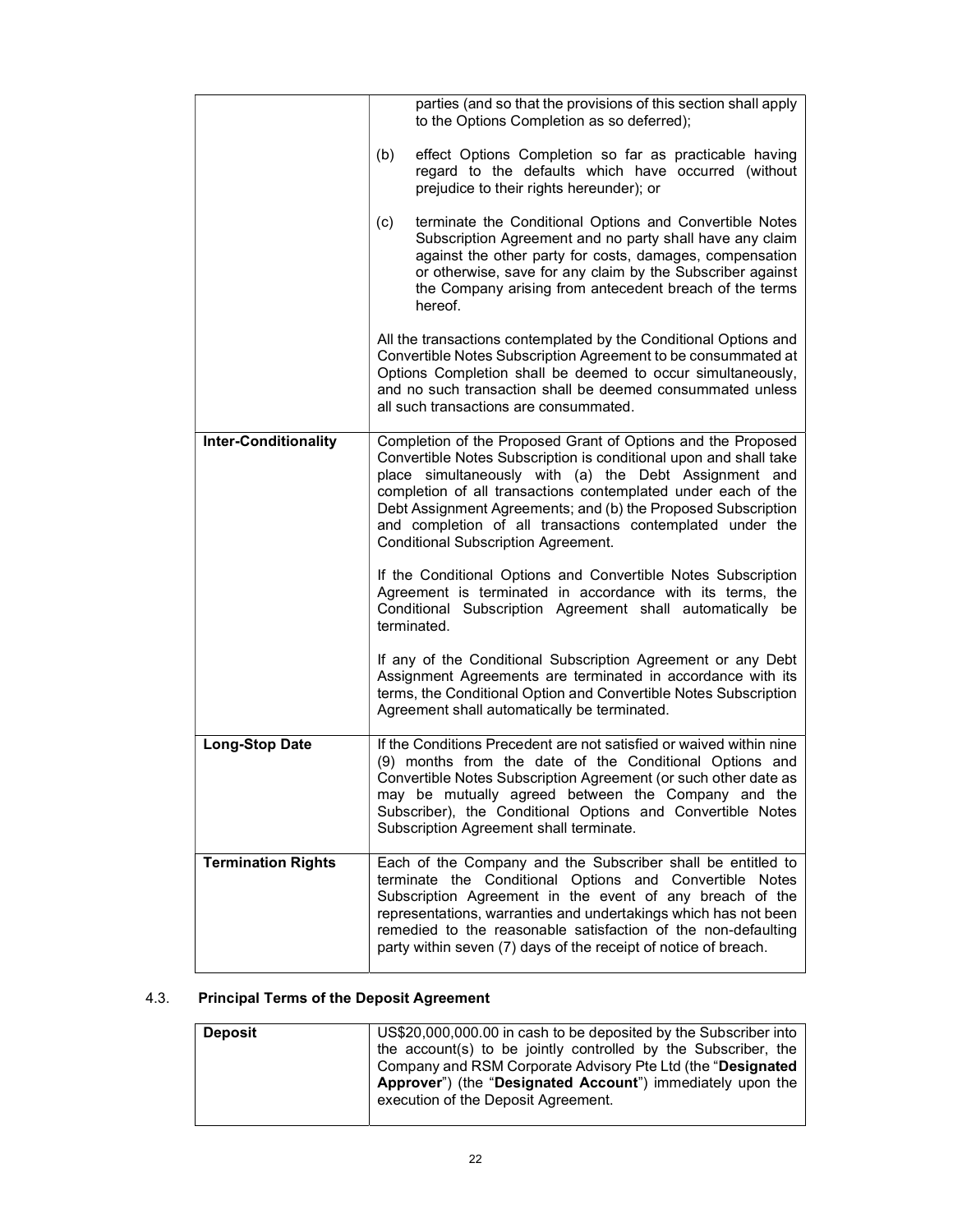|                                                | The Deposit shall be made as part of the purchase consideration<br>for the Debt Assignment and in favour of the Major Secured<br>Lenders, and shall be utilised in the manner as set out in the<br>Deposit Agreement.                                                                                                                                                                                                                                                                                                                                                                                                                   |
|------------------------------------------------|-----------------------------------------------------------------------------------------------------------------------------------------------------------------------------------------------------------------------------------------------------------------------------------------------------------------------------------------------------------------------------------------------------------------------------------------------------------------------------------------------------------------------------------------------------------------------------------------------------------------------------------------|
| <b>Use of Deposit</b>                          | Monies in the Designated Account may only be used for (a) the<br>purpose of co-funding the costs arising from the reactivation,<br>modification and mobilisation of the liftboats owned by a Group<br>Company and is an existing security under the existing revolving<br>credit facilities between the Major Secured Lenders and the<br>relevant Group Company (the "Relevant Liftboat Borrower")<br>("Liftboats"); and/or (b) for the purpose of procuring that a<br>Relevant Major Secured Lender (as defined below) issues a bank<br>guarantee in connection with the reactivation, modification and<br>mobilisation of a Liftboat. |
| Drawdown from the<br><b>Designated Account</b> | For each drawdown of the Deposit from the Designated Account<br>by the Company, the Major Secured Lender that has an existing<br>security over the Liftboats (the "Relevant Major Secured<br>Lender") shall:                                                                                                                                                                                                                                                                                                                                                                                                                            |
|                                                | (a)<br>not charge any interest on such part of the loans from that<br>Relevant Major Secured Lender to the extent such part of<br>the loans is derived from the amounts drawn down from the<br>Designated Account by the Company (the "Drawdown<br>Amount"); and                                                                                                                                                                                                                                                                                                                                                                        |
|                                                | (b)<br>extend and disburse financing to the Relevant Liftboat<br>Borrower under the existing revolving credit facility between<br>the Relevant Major Secured Lender and the Relevant<br>Liftboat Borrower (the "Relevant RCF") on the basis of a<br>dollar-for-dollar in relation to the Drawdown Amount<br>required for the relevant Liftboat (the "Deposit Dollar-to-<br>Dollar Funding").                                                                                                                                                                                                                                            |
|                                                | By way of illustration, if the sum required by the Group to activate<br>a Liftboat amounts to US\$2,000,000, the Drawdown Amount<br>made from the Designated Account will be US\$1,000,000 and the<br>Relevant Major Secured Lender shall grant the drawdown of the<br>other US\$1,000,000 under the terms of the Relevant RCF.                                                                                                                                                                                                                                                                                                         |
|                                                | Any drawdown from the Designated Account by the Company<br>shall be in accordance with the following:                                                                                                                                                                                                                                                                                                                                                                                                                                                                                                                                   |
|                                                | a duly completed notice ("the Drawdown Notice") shall be<br>(a)<br>jointly delivered by the Company and the Relevant Liftboat<br>Borrower to each of the Subscriber and the Relevant Major<br>Secured Lender, and a copy of such Drawdown Notice shall<br>be jointly delivered by the Company and the Relevant<br>Liftboat Borrower to each of the other Major Secured<br>Lenders, at least five (5) working days in advance of the<br>date of the drawdown;                                                                                                                                                                            |
|                                                | (b)<br>in relation to the Deposit Dollar-to-Dollar Funding, the<br>Relevant Liftboat Borrower shall provide a separate notice<br>of drawdown to the Relevant Major Secured Lender in<br>accordance with the facility agreement relating to the<br>Relevant RCF; and                                                                                                                                                                                                                                                                                                                                                                     |
|                                                | (c)<br>the proposed drawdown from the Designated Account shall<br>be subject to the unanimous approval of the Subscriber and                                                                                                                                                                                                                                                                                                                                                                                                                                                                                                            |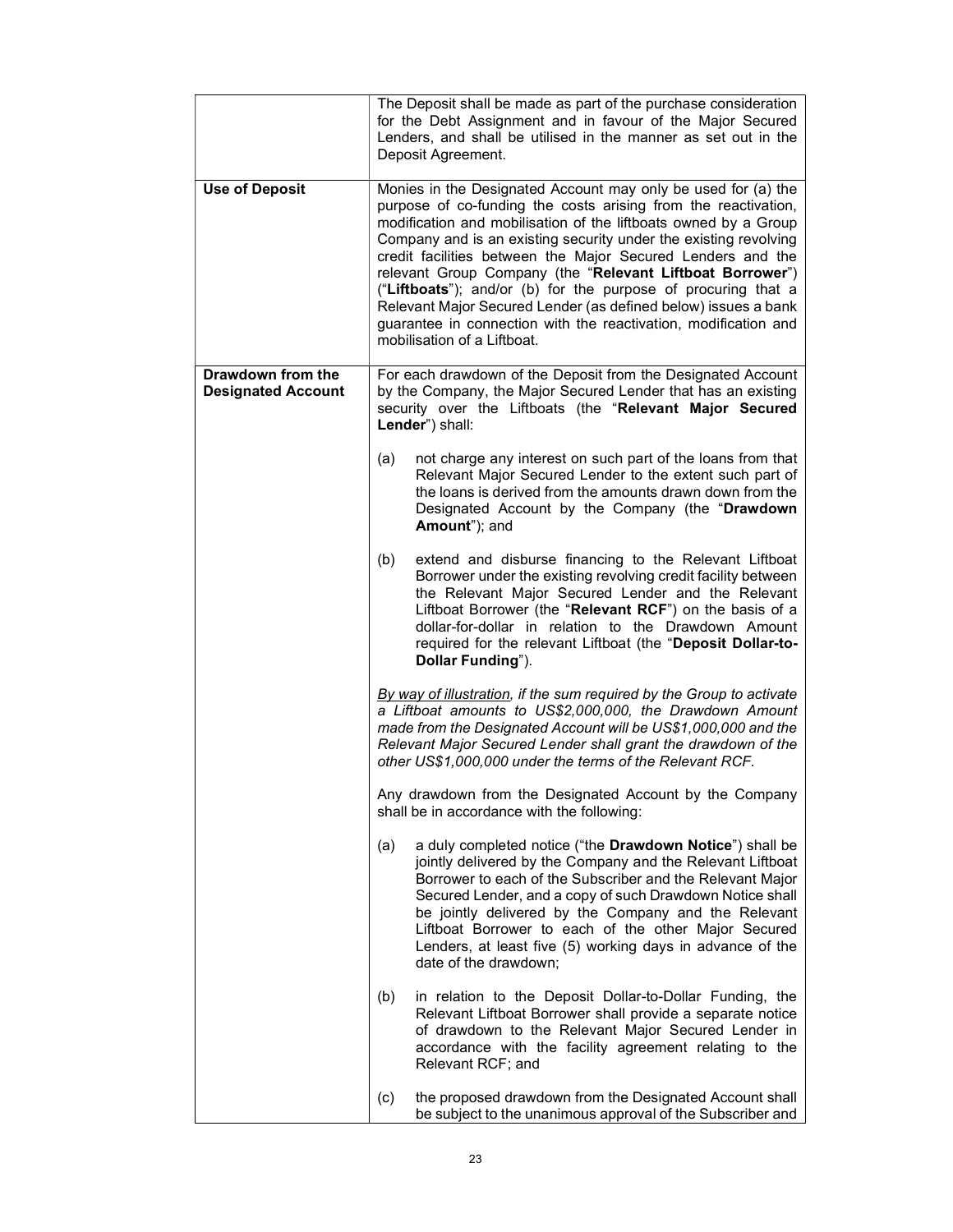|                                          | the Designated Approver, provided that such approval shall<br>not be withheld if the proposed drawdown has been<br>budgeted and approved in the approved budget as set out<br>in the Deposit Agreement (the "Approved Budget").                                                                                                                                                                                                                          |  |  |
|------------------------------------------|----------------------------------------------------------------------------------------------------------------------------------------------------------------------------------------------------------------------------------------------------------------------------------------------------------------------------------------------------------------------------------------------------------------------------------------------------------|--|--|
| <b>Conditions Precedent</b>              | The Interim Funding Arrangement in accordance with the Deposit<br>Agreement is conditional upon the following conditions having<br>been fulfilled (or waived by the Subscriber):                                                                                                                                                                                                                                                                         |  |  |
|                                          | the entry into the respective Debt Assignment Agreements<br>(a)<br>between the Subscriber and the respective Major Secured<br>Lenders:                                                                                                                                                                                                                                                                                                                   |  |  |
|                                          | (b)<br>the entry into the Conditional Subscription Agreement<br>between the Subscriber and the Company;                                                                                                                                                                                                                                                                                                                                                  |  |  |
|                                          | the entry into the Conditional Options and Convertible Notes<br>(c)<br>Subscription Agreement between the Subscriber and the<br>Company;                                                                                                                                                                                                                                                                                                                 |  |  |
|                                          | (d)<br>the entry into the Option to Purchase Agreement between<br>the Subscriber and the Major Secured Lenders;                                                                                                                                                                                                                                                                                                                                          |  |  |
|                                          | (e)<br>the entry into the Deed of Obligations between the<br>Company and OCBC; and                                                                                                                                                                                                                                                                                                                                                                       |  |  |
|                                          | (f)<br>the opening of the Designated Account.                                                                                                                                                                                                                                                                                                                                                                                                            |  |  |
| <b>Long-stop Date</b>                    | If the Conditions Precedent are not satisfied or waived within one<br>(1) month from the date of the Deposit Agreement (or such other<br>date as may be mutually agreed between the Company, the<br>Subscriber and the Major Secured Lenders), the Deposit<br>Agreement shall be terminated.                                                                                                                                                             |  |  |
| Charge over<br><b>Designated Account</b> | The Designated Account shall be subject to a first priority<br>mortgage charge in favour of a security trustee for the benefit of<br>the Major Secured Lenders ("Designated Account Charge").                                                                                                                                                                                                                                                            |  |  |
|                                          | Subject to Repayment by the Major Secured Lenders to the<br>Subscriber as set out below, each Major Secured Lender shall<br>have rights to and in respect of the Designated Account in the<br>proportion as to the amounts owed by the Relevant Liftboat<br>Borrowers to them pursuant to the Deposit Dollar-to-Dollar<br>Funding which the Major Secured Lenders have provided to the<br><b>Relevant Liftboat Borrowers.</b>                            |  |  |
|                                          | As soon as reasonably practicable after the date of the Deposit<br>Agreement, the Company and the Major Secured Lenders shall<br>take the necessary steps to create and register the Designated<br>Account Charge.                                                                                                                                                                                                                                       |  |  |
| <b>Undertakings</b>                      | Each of the Major Secured Lender undertakes to the Subscriber<br>and to the Company that:                                                                                                                                                                                                                                                                                                                                                                |  |  |
|                                          | it will disburse the Deposit Dollar-to-Dollar Funding for the<br>(a)<br>co-funding of the reactivation, modification and mobilisation<br>of the relevant Liftboat(s) in accordance with the Deposit<br>Agreement, when the Designated Approver has verified and<br>confirmed to such Major Secured Lender that the funds to<br>be disbursed to the Company will be applied to co-fund the<br>reactivation, modification and mobilisation of the relevant |  |  |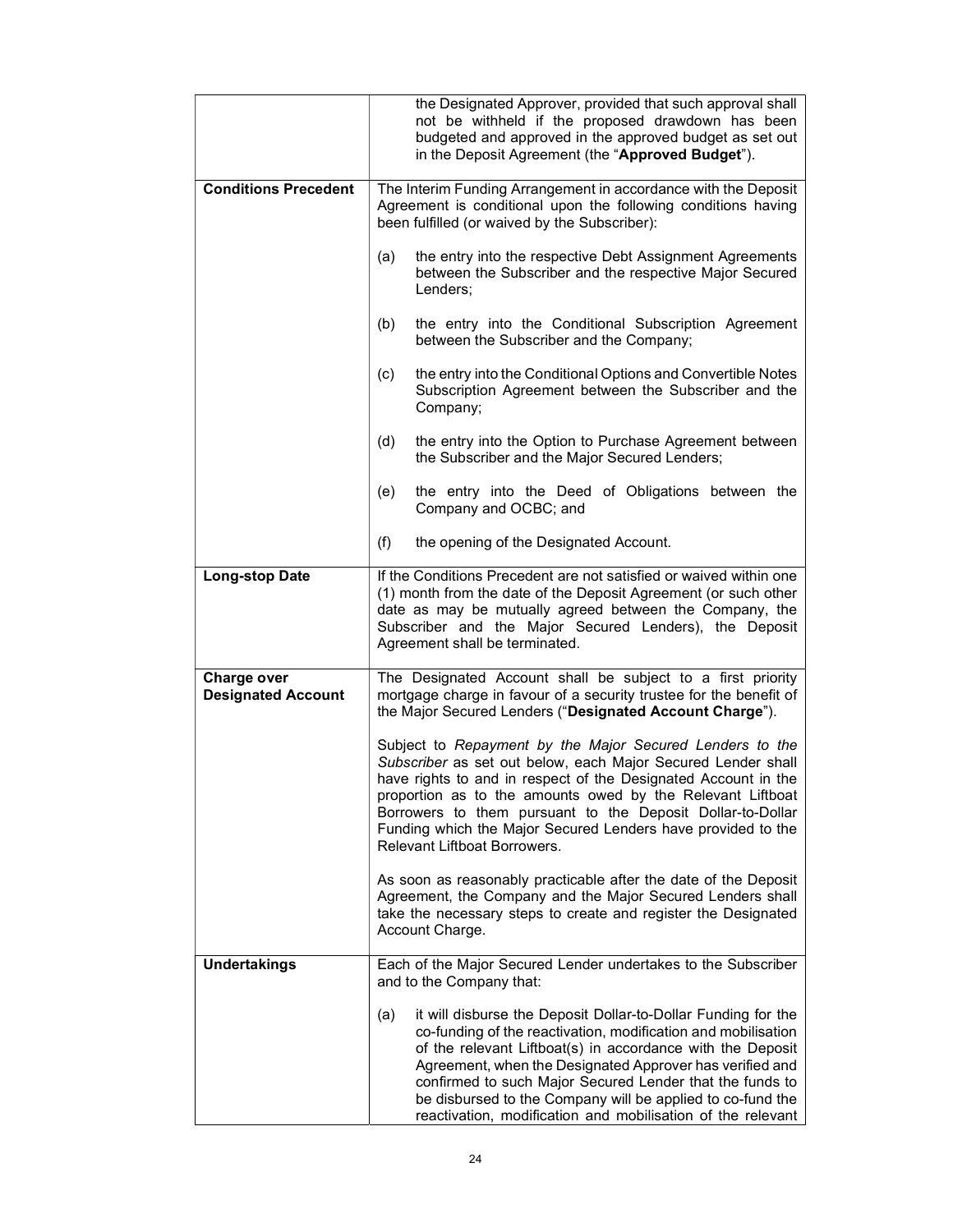|     | Liftboat and that such amount of the Deposit Dollar-to-Dollar<br>Funding is within the Approved Budget in respect of such<br>Liftboat;                                                                                                                                                                                                                                                                                                                                                                                                                                                                                                                                                                                                                                                                                                                                                                                                                                                                                                |
|-----|---------------------------------------------------------------------------------------------------------------------------------------------------------------------------------------------------------------------------------------------------------------------------------------------------------------------------------------------------------------------------------------------------------------------------------------------------------------------------------------------------------------------------------------------------------------------------------------------------------------------------------------------------------------------------------------------------------------------------------------------------------------------------------------------------------------------------------------------------------------------------------------------------------------------------------------------------------------------------------------------------------------------------------------|
| (b) | it will not, without the prior written consent of the Subscriber,<br>exercise its right to sell any Liftboat before the later of (i) the<br>date on which the Debt Assignment in respect of the<br>Relevant Debt is completed as contemplated in the<br>respective Debt Assignment Agreements; and (ii) the<br>earliest to occur of (A) the date of completion of the sale and<br>purchase of the mortgaged assets as contemplated in the<br>Option to Purchase Agreement; (B) the date of termination<br>of the Option to Purchase Agreement; and (C) (in the event<br>the Proposed Option to Purchase is not exercised by the<br>expiry of the option period (as defined in the Option to<br>Purchase Agreement)) the last day of such option period;                                                                                                                                                                                                                                                                               |
| (c) | it will vote in favour of, and procures that its assignee or<br>successor votes in favour of, the proposed Scheme of<br>Arrangement at the creditors' meeting convened to vote on<br>the proposed Scheme of Arrangement, including such<br>adjourned or re-scheduled meeting(s) and any meeting(s)<br>to re-vote on the proposed Scheme of Arrangement;                                                                                                                                                                                                                                                                                                                                                                                                                                                                                                                                                                                                                                                                               |
| (d) | it will vote in favour of the resolutions tabled at the EGM,<br>save for any resolutions tabled at the EGM which it is<br>required to abstain from voting pursuant to applicable laws<br>or regulations and rules of governmental, administrative,<br>regulatory or supervisory entities (including<br>without<br>limitation the SGX-ST or the SIC);                                                                                                                                                                                                                                                                                                                                                                                                                                                                                                                                                                                                                                                                                  |
| (e) | it will expressly support, and procure that its assignee or<br>supports,<br>the<br>successor<br>expressly<br>Company's<br>application(s) for leave to convene the creditors' meeting to<br>vote on the proposed Scheme of Arrangement;                                                                                                                                                                                                                                                                                                                                                                                                                                                                                                                                                                                                                                                                                                                                                                                                |
| (f) | as soon as practicable, it will enter into the bilateral release,<br>waiver and discharge with the relevant Group Companies in<br>respect of those indebtedness which are the subject of the<br>contingent claims under the corporate guarantees from the<br>Company which have been compromised in the proposed<br>Scheme of Arrangement, but excluding the indebtedness<br>owing by Teras Lyza Pte Ltd; and                                                                                                                                                                                                                                                                                                                                                                                                                                                                                                                                                                                                                         |
| (g) | in the event that (i) the approval for the proposed Scheme<br>of Arrangement (including, for the avoidance of doubt, if<br>such approval is granted by the courts subject to any<br>alterations or conditions of the proposed Scheme of<br>Arrangement imposed by the courts which results in a<br>material adverse impact to (A) the Subscriber's investment<br>in the Group Companies (contemplated under, inter alia, the<br>proposed Scheme of Arrangement and the agreements to<br>which any of the Subscriber or Group Company is a party<br>thereto); or (B) any Major Secured Lenders' interest in<br>respect of the Relevant Debt (save as already contemplated<br>in the proposed Scheme of Arrangement in the form voted<br>upon by that Major Secured Lenders), such alterations or<br>conditions shall be acceptable to the Subscriber and/or (as<br>the case may be) the Major Secured Lenders) and/or<br>approvals under the EGM are not obtained; and/or (ii) the<br>proposed Scheme of Arrangement, Debt Assignment, |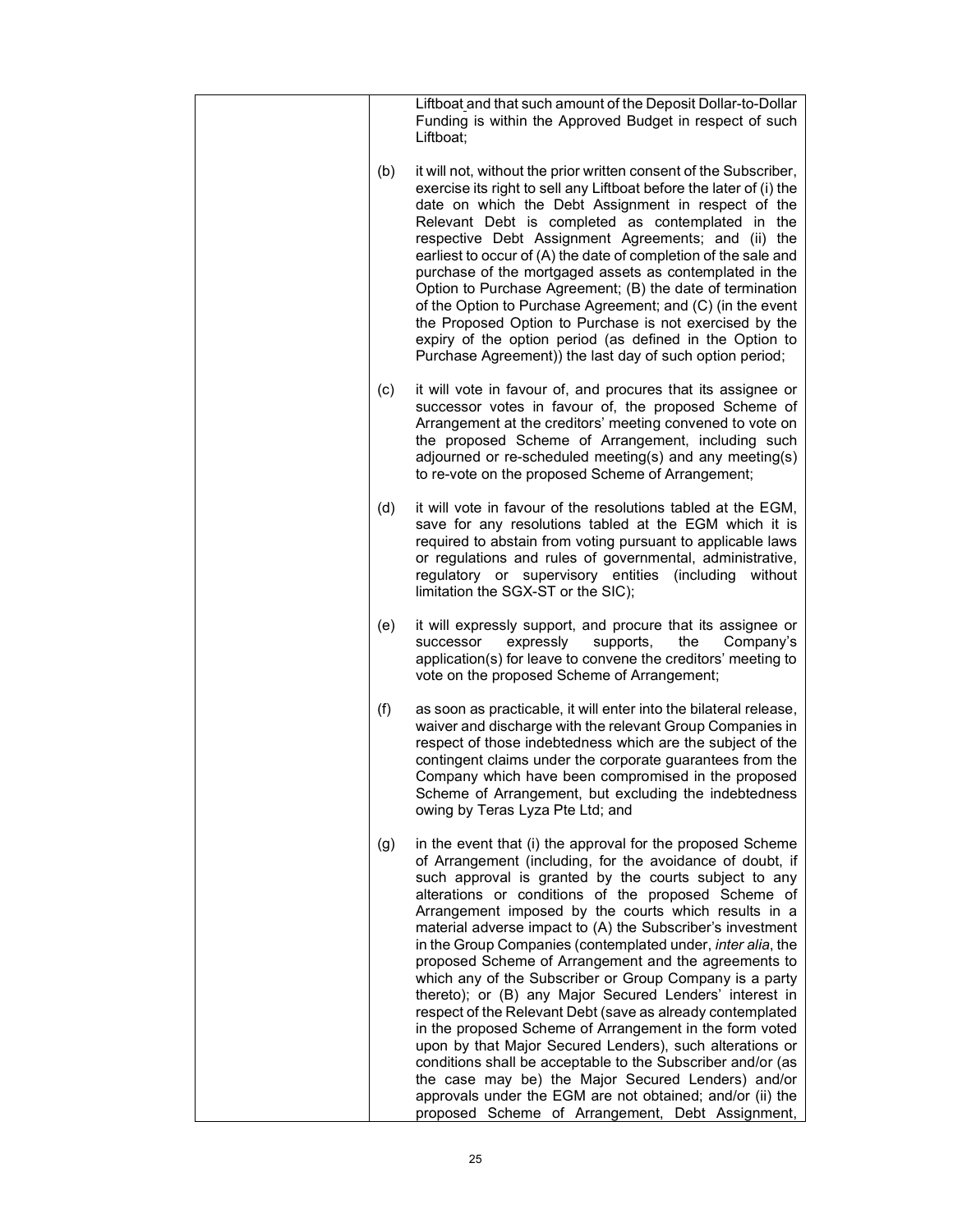|                                                             | Proposed Subscription, Proposed Grant of Options and<br>Proposed Convertible Notes Subscription and all other<br>transactions contemplated thereunder are not completed<br>successfully; and (iii) the Subscriber has exercised its<br>option to purchase in accordance with the terms of the<br>Option to Purchase Agreement, it will complete its<br>obligations for the sale of the assets to the Subscriber in<br>accordance with the terms of the Option to Purchase<br>Agreement.<br>The Company undertakes to each of the Major Secured Lenders<br>and to the Subscriber that:<br>it will hold the EGM after the proposed Scheme of<br>(a)<br>Arrangement approval is obtained; and<br>upon the completion of the proposed Scheme of<br>(b)<br>Arrangement, Debt Assignment, Proposed Subscription,<br>Proposed Grant of Options and Proposed Convertible<br>Notes Subscription and all other transactions contemplated<br>thereunder, it will apply the Convertible Notes Proceeds<br>towards repayment of the Deposit and terminate the<br>Deposit Agreement.                                                                                                                                                                                                                                                                                               |
|-------------------------------------------------------------|----------------------------------------------------------------------------------------------------------------------------------------------------------------------------------------------------------------------------------------------------------------------------------------------------------------------------------------------------------------------------------------------------------------------------------------------------------------------------------------------------------------------------------------------------------------------------------------------------------------------------------------------------------------------------------------------------------------------------------------------------------------------------------------------------------------------------------------------------------------------------------------------------------------------------------------------------------------------------------------------------------------------------------------------------------------------------------------------------------------------------------------------------------------------------------------------------------------------------------------------------------------------------------------------------------------------------------------------------------------------|
|                                                             | The Subscriber undertakes to each of the Major Secured Lender<br>and to the Company that upon the approval for the proposed<br>Scheme of Arrangement (including, for the avoidance of doubt, if<br>such approval is granted by the courts subject to any alterations<br>or conditions of the proposed Scheme of Arrangement imposed<br>by the courts which results in a material adverse impact to (a) the<br>Subscriber's investment in the Group Companies (contemplated<br>under, inter alia, the proposed Scheme of Arrangement and the<br>agreements to which any of the Subscriber or Group Company is<br>a party thereto); or (b) any Major Secured Lenders' interest in<br>respect of the Relevant Debt (save as already contemplated in the<br>proposed Scheme of Arrangement in the form voted upon by that<br>Major Secured Lenders), such alterations or conditions shall be<br>acceptable to the Subscriber and/or (as the case may be) the<br>Major Secured Lenders) and approvals under the EGM being<br>obtained, it will use its reasonable endeavours to obtain all<br>relevant board and shareholder approvals (including that of<br>Yinson Holdings) required for, among others, the Debt<br>Assignment, the Proposed Subscription, the Proposed Grant of<br>Options, the Proposed Convertible Notes Subscription and the<br>Option to Purchase. |
| <b>Repayment and</b><br>forfeiture of the<br><b>Deposit</b> | Repayment by the Company and the Relevant Liftboat<br><b>Borrowers to the Major Secured Lenders:</b><br>If the proposed Scheme of Arrangement, the Debt Assignment,<br>the Proposed Subscription, the Proposed Grant of Options and<br>the Proposed Convertible Notes Subscription and all other<br>transactions contemplated thereunder have been successfully<br>completed, the Major Secured Lenders shall be deemed to have<br>lent the full amount of the Deposit to the Company and the<br>Relevant Liftboat Borrowers, and the Deposit shall be repaid to<br>the Major Secured Lenders by the Company using the proceeds<br>from the issue of the Convertible Notes Proceeds in the proportion<br>of US\$5,000,000 for each Major Secured Lender.                                                                                                                                                                                                                                                                                                                                                                                                                                                                                                                                                                                                             |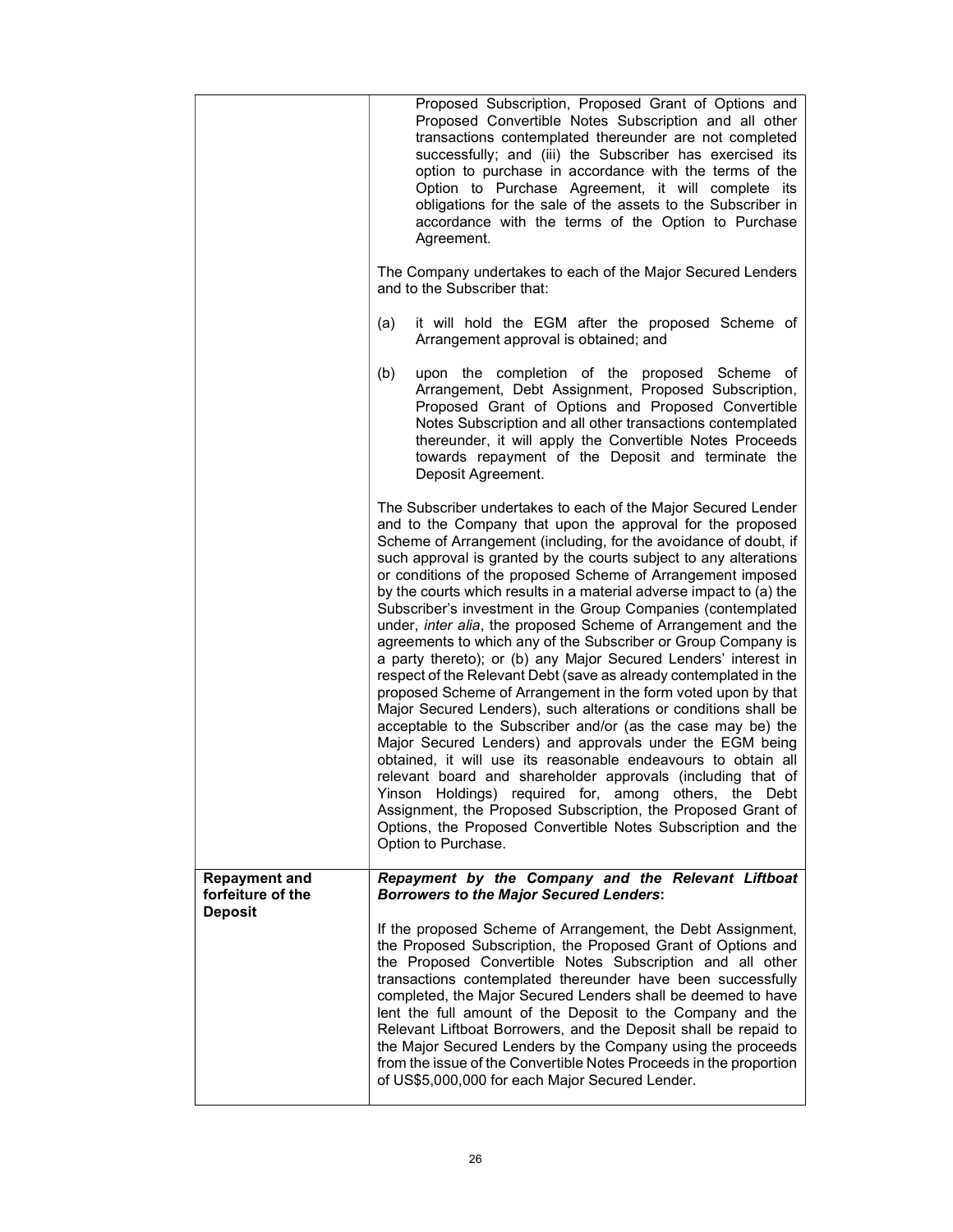| Repayment by the Company and the Relevant Liftboat<br><b>Borrowers to the Subscriber:</b>                                                                                                                                                                                                                                                                                                                                                                                                                                                                                                                                                                                                                                                                                                                                                                                                                                                                               |
|-------------------------------------------------------------------------------------------------------------------------------------------------------------------------------------------------------------------------------------------------------------------------------------------------------------------------------------------------------------------------------------------------------------------------------------------------------------------------------------------------------------------------------------------------------------------------------------------------------------------------------------------------------------------------------------------------------------------------------------------------------------------------------------------------------------------------------------------------------------------------------------------------------------------------------------------------------------------------|
| Without prejudice to sub-paragraph (c) under Repayment by the<br>Major Secured Lenders to the Subscriber, in the event that:                                                                                                                                                                                                                                                                                                                                                                                                                                                                                                                                                                                                                                                                                                                                                                                                                                            |
| the approval for the proposed Scheme of Arrangement<br>(a)<br>(including, for the avoidance of doubt, if such approval is<br>granted by the courts subject to any alterations or conditions<br>of the proposed Scheme of Arrangement imposed by the<br>courts which results in a material adverse impact to (i) the<br>Subscriber's<br>investment<br>in the<br>Group Companies<br>(contemplated under, inter alia, the proposed Scheme of<br>Arrangement and the agreements to which any of the<br>Subscriber or Group Company is a party thereto); or (ii) any<br>Major Secured Lenders' interest in respect of the Relevant<br>Debt (save as already contemplated in the proposed<br>Scheme of Arrangement in the form voted upon by that<br>Major Secured Lenders), such alterations or conditions shall<br>be acceptable to the Subscriber and/or (as the case may<br>be) the Major Secured Lenders) and/or the approvals under<br>the EGM are not obtained; and/or |
| (b)<br>proposed Scheme of Arrangement, the<br>the<br>Debt<br>Assignment, the Proposed Subscription, the Proposed<br>Grant of Options and the Proposed Convertible Notes<br>Subscription and all other transactions contemplated<br>thereunder are not completed successfully for any reason<br>whatsoever; and                                                                                                                                                                                                                                                                                                                                                                                                                                                                                                                                                                                                                                                          |
| (c)<br>the purchase of the mortgaged assets (including, without<br>limitation, any excluded option asset (as defined in the<br>Option to Purchase Agreement) by the Subscriber (and/or<br>its nominees) has been completed in accordance with the<br>terms of the Option to Purchase Agreement,                                                                                                                                                                                                                                                                                                                                                                                                                                                                                                                                                                                                                                                                         |
| the Major Secured Lenders shall be deemed to have (a) lent the<br>full amount of the Deposit to the Company and the Relevant<br>Liftboat Borrowers; and (b) assigned their respective benefits in<br>and to the Designated Account to the Subscriber, such that the<br>full amount of the Deposit shall thereafter be jointly owed by the<br>Company and the Relevant Liftboat Borrowers to the Subscriber.<br>The Major Secured Lenders further undertake to the Subscriber<br>to enter into such other definitive and/or ancillary documents as<br>may be required for the purpose of perfecting such assignment.                                                                                                                                                                                                                                                                                                                                                     |
| Repayment by the Major Secured Lenders to the Subscriber:                                                                                                                                                                                                                                                                                                                                                                                                                                                                                                                                                                                                                                                                                                                                                                                                                                                                                                               |
| In the event that:<br>(a)                                                                                                                                                                                                                                                                                                                                                                                                                                                                                                                                                                                                                                                                                                                                                                                                                                                                                                                                               |
| (i)<br>proposed<br>the<br>approval for the<br>Scheme<br>οf<br>Arrangement (including, for the avoidance of doubt, if<br>such approval is granted by the courts subject to any<br>alterations or conditions of the proposed Scheme of<br>Arrangement imposed by the courts which results in<br>a material adverse impact to (A) the Subscriber's<br>investment in the Group Companies (contemplated<br>inter alia, the proposed Scheme<br>under,<br>of<br>Arrangement and the agreements to which any of the<br>Subscriber or Group Company is a party thereto); or<br>(B) any Major Secured Lenders' interest in respect of                                                                                                                                                                                                                                                                                                                                             |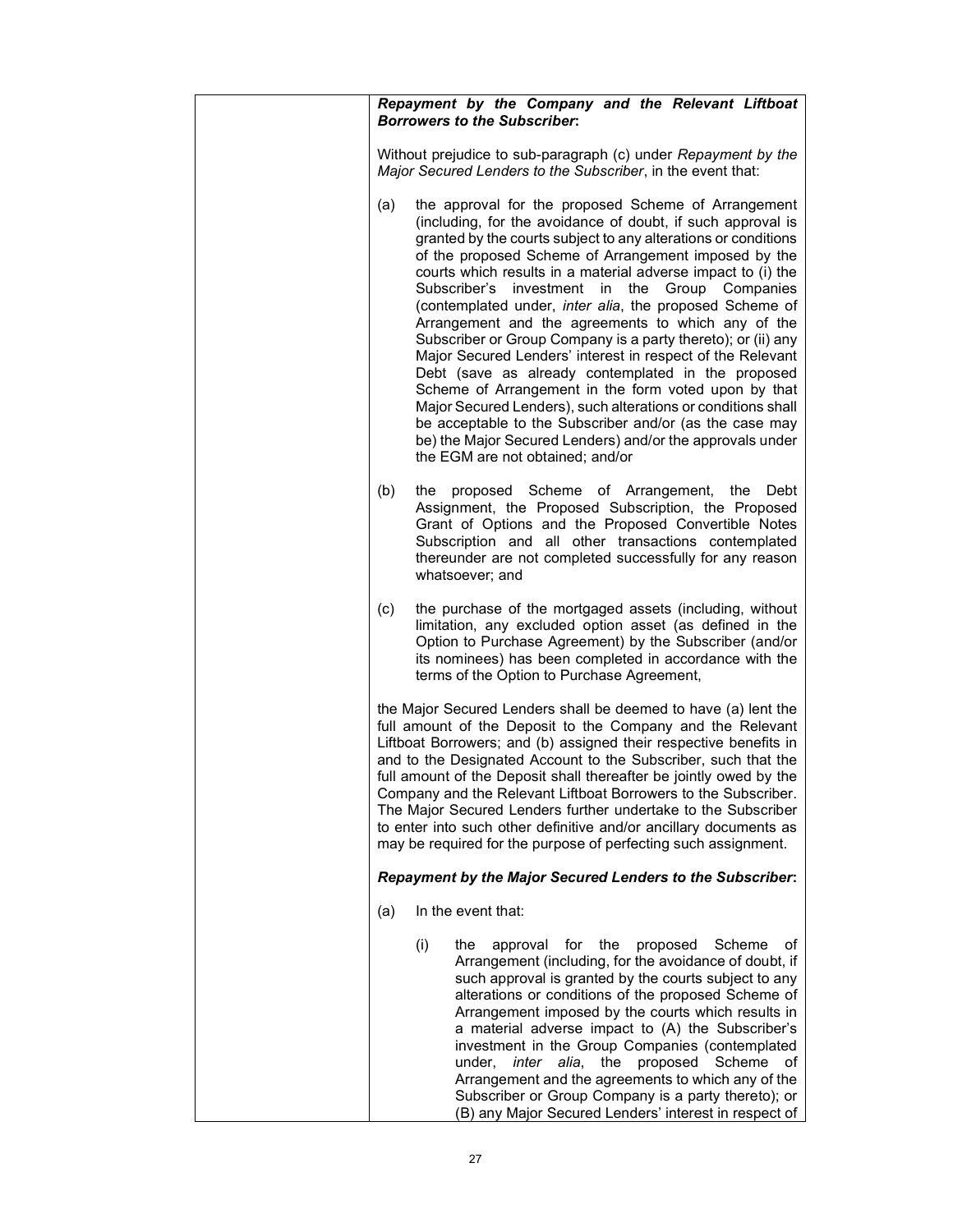|     |       |     | the Relevant Debt (save as already contemplated in<br>the proposed Scheme of Arrangement in the form<br>voted upon by that Major Secured Lenders), such<br>alterations or conditions shall be acceptable to the I<br>Subscriber and/or (as the case may be) the Major<br>Secured Lenders) and/or the approvals under the<br>EGM are not obtained; and/or                                                                                                                                                                                                                                                                                                                                             |
|-----|-------|-----|------------------------------------------------------------------------------------------------------------------------------------------------------------------------------------------------------------------------------------------------------------------------------------------------------------------------------------------------------------------------------------------------------------------------------------------------------------------------------------------------------------------------------------------------------------------------------------------------------------------------------------------------------------------------------------------------------|
|     | (ii)  | and | the proposed Scheme of Arrangement, the Debt<br>Assignment,<br>the<br>Proposed<br>Subscription,<br>the<br>Proposed Grant of Options and the Proposed<br>Notes Subscription and<br>Convertible<br>all other<br>transactions<br>contemplated thereunder<br>are<br>not<br>completed successfully for any reason whatsoever;                                                                                                                                                                                                                                                                                                                                                                             |
|     | (iii) |     | the purchase of the mortgaged assets by the<br>Subscriber (and/or its nominees) under the Option to<br>Purchase Agreement was not completed because the<br>materiality percentage (as defined in the Option to<br>Purchase Agreement) did not satisfy the materiality<br>threshold (as defined in the Option to Purchase<br>Agreement) or the completion materiality percentage<br>(as defined in the Option to Purchase Agreement) did<br>not satisfy the completion materiality threshold (as<br>defined in the Option to Purchase Agreement), an<br>amount equal to the full amount of the Deposit shall<br>be repaid by the Major Secured Lenders to the<br>Subscriber, in the following manner: |
|     |       | (A) | first, all balances in the Designated Account<br>which are not drawn shall be returned to the<br>Subscriber immediately upon demand; and                                                                                                                                                                                                                                                                                                                                                                                                                                                                                                                                                             |
|     |       | (B) | second, all amounts that have been withdrawn<br>from the Designated Account and utilised for<br>the purposes as set out in the Deposit<br>Agreement shall be returned by the Relevant<br>Major Secured Lenders to the Subscriber on<br>the earlier of (1) the date falling 12 months from<br>the start date of the Proposed Option to<br>Purchase (as set out in the Option to Purchase<br>Agreement); and (2) the date on which the sale<br>of the Liftboats that such amounts have been<br>utilised for is completed, such repayment to be<br>made in priority to the discharge of the<br>respective mortgage over such Liftboats.                                                                 |
| (b) |       |     | In the event that one or more of the Major Secured Lenders<br>breaches certain of the undertakings under the Deposit<br>Agreement (the "Defaulting Major Secured Lenders"), an<br>amount equal to the full amount of Deposit shall be repaid<br>by the Defaulting Major Secured Lenders (such amount of<br>the Deposit to be borne equally by the number of the<br>Defaulting Major Secured Lenders) to the Subscriber<br>immediately upon demand.                                                                                                                                                                                                                                                   |
| (c) |       |     | In the event that the Subscriber does not exercise its right<br>to purchase any of the excluded option assets (as defined<br>in the Option to Purchase Agreement) (the "Unpurchased<br><b>Excluded Option Assets")</b> by the time period stipulated                                                                                                                                                                                                                                                                                                                                                                                                                                                 |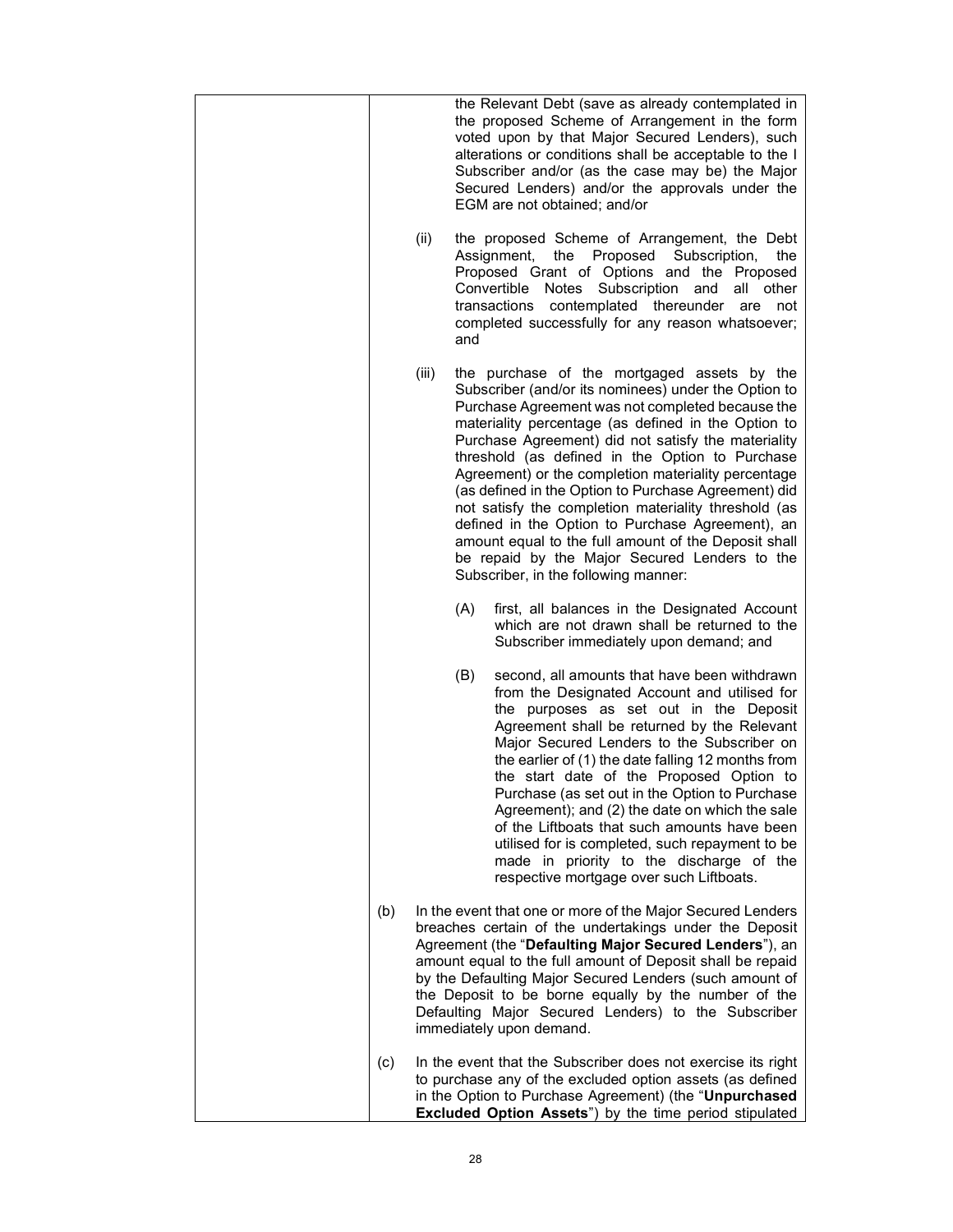| under the Option to Purchase Agreement for any reason<br>whatsoever, all amounts that have been withdrawn from the<br>Designated Account and utilised for the purposes as set out<br>in the Deposit Agreement, shall be repaid by each of the<br>Relevant Major Secured Lenders to the Subscriber on the<br>earlier of (i) the date falling 12 months from the start date of<br>the Proposed Option to Purchase (as set out in the Option<br>to Purchase Agreement); and (ii) the date on which the sale<br>of the Liftboats that such amounts have been utilised for is<br>completed, such repayment to be made in priority to the<br>discharge of the respective mortgage over such Liftboats.<br>For the avoidance of doubt, the amount to be repaid by each<br>Relevant Major Secured Lender to the Subscriber pursuant<br>to this sub-paragraph (c) shall not exceed the amount which<br>has been withdrawn from the Designated Account for the<br>purposes set out in the Deposit Agreement.<br>For the avoidance of doubt, the amount to be repaid by the Major                                                                                                                                                                                                      |  |  |  |  |
|-----------------------------------------------------------------------------------------------------------------------------------------------------------------------------------------------------------------------------------------------------------------------------------------------------------------------------------------------------------------------------------------------------------------------------------------------------------------------------------------------------------------------------------------------------------------------------------------------------------------------------------------------------------------------------------------------------------------------------------------------------------------------------------------------------------------------------------------------------------------------------------------------------------------------------------------------------------------------------------------------------------------------------------------------------------------------------------------------------------------------------------------------------------------------------------------------------------------------------------------------------------------------------|--|--|--|--|
| Secured Lenders to the Subscriber pursuant to Repayment by the<br>Major Secured Lenders to the Subscriber shall not exceed<br>US\$20,000,000.                                                                                                                                                                                                                                                                                                                                                                                                                                                                                                                                                                                                                                                                                                                                                                                                                                                                                                                                                                                                                                                                                                                               |  |  |  |  |
| Forfeiture by the Subscriber: If                                                                                                                                                                                                                                                                                                                                                                                                                                                                                                                                                                                                                                                                                                                                                                                                                                                                                                                                                                                                                                                                                                                                                                                                                                            |  |  |  |  |
| (a)<br>the<br>approval for the<br>proposed Scheme<br>upon<br>ot<br>Arrangement (including, for the avoidance of doubt, if such<br>approval is granted by the courts subject to any alterations<br>or conditions of the proposed Scheme of Arrangement<br>imposed by the courts which results in a material adverse<br>impact to (i) the Subscriber's investment in the Group<br>Companies (contemplated under, <i>inter alia</i> , the proposed<br>Scheme of Arrangement and the agreements to which any<br>of the Subscriber or Group Company is a party thereto); or<br>(ii) any Major Secured Lenders' interest in respect of the<br>Relevant Debt (save as already contemplated in the<br>proposed Scheme of Arrangement in the form voted upon<br>by that Major Secured Lenders), such alterations or<br>conditions shall be acceptable to the Subscriber and/or (as<br>the case may be) the Major Secured Lenders) and the<br>approvals under the EGM being obtained, but the<br>Subscriber fails to obtain its shareholders approval<br>(including that of Yinson Holdings) required for the Debt<br>Assignment, the Proposed Subscription, the Proposed<br>Grant of Options, the Proposed Convertible Notes<br>Subscription and the Proposed Option to Purchase; or |  |  |  |  |
| the Subscriber fails to exercise the Proposed Option to<br>(b)<br>Purchase in accordance with the terms of the Option to<br>Purchase Agreement,                                                                                                                                                                                                                                                                                                                                                                                                                                                                                                                                                                                                                                                                                                                                                                                                                                                                                                                                                                                                                                                                                                                             |  |  |  |  |
| the Deposit shall be fully forfeited by the Subscriber to the<br>Major Secured Lenders, with the full amount of the Deposit<br>being deemed to be owing jointly by the Company and the<br>Relevant Liftboat Borrowers to the Major Secured Lenders.<br>Upon the forfeiture, the Major Secured Lenders shall have<br>full control over the Designated Account and the remaining<br>monies in the Designated Account shall be released to the<br>Major Secured Lenders in the following manner:                                                                                                                                                                                                                                                                                                                                                                                                                                                                                                                                                                                                                                                                                                                                                                               |  |  |  |  |
| (i)<br>first, a sum of up to the total amount of the Deposit<br>Dollar-to-Dollar Funding provided by the Major                                                                                                                                                                                                                                                                                                                                                                                                                                                                                                                                                                                                                                                                                                                                                                                                                                                                                                                                                                                                                                                                                                                                                              |  |  |  |  |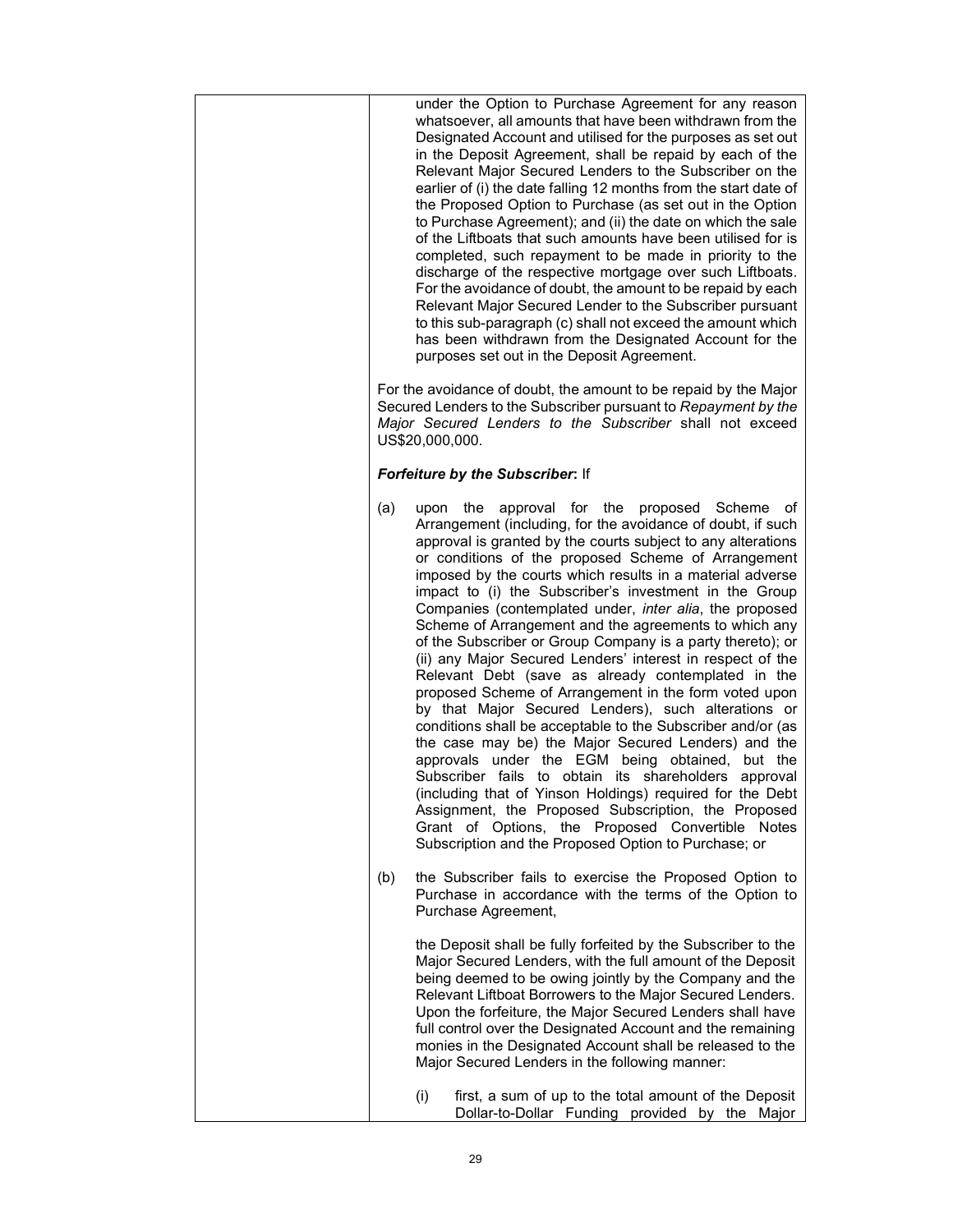|                    | Secured Lenders pursuant to the Deposit Agreement<br>shall be distributed to the Major Secured Lenders,<br>such that each Major Secured Lender shall be<br>entitled to receive a sum equivalent to the proportion<br>which its Deposit Dollar-to-Dollar Funding bears to<br>the aggregate Deposit Dollar-to-Dollar Funding of all<br>the Major Secured Lenders; and<br>(ii)<br>in the event there is any monies remaining after the<br>distribution pursuant to sub-paragraph (i) above, the<br>remaining monies shall be distributed to the Major<br>Secured Lenders, such that each Major Secured<br>Lender shall be entitled to receive a sum equivalent<br>to the proportion which the outstanding debt owing by<br>the Group to it bears to the outstanding debt owing                                                                                               |  |  |  |
|--------------------|---------------------------------------------------------------------------------------------------------------------------------------------------------------------------------------------------------------------------------------------------------------------------------------------------------------------------------------------------------------------------------------------------------------------------------------------------------------------------------------------------------------------------------------------------------------------------------------------------------------------------------------------------------------------------------------------------------------------------------------------------------------------------------------------------------------------------------------------------------------------------|--|--|--|
|                    | by the Group to all the Major Secured Lenders.<br>For the avoidance of doubt, the Group Companies shall have no<br>recourse against the Subscriber for the Deposit.                                                                                                                                                                                                                                                                                                                                                                                                                                                                                                                                                                                                                                                                                                       |  |  |  |
|                    | <b>Repayment upon Mutual Termination:</b>                                                                                                                                                                                                                                                                                                                                                                                                                                                                                                                                                                                                                                                                                                                                                                                                                                 |  |  |  |
|                    | If the Deposit Agreement is terminated on a date which was<br>mutually agreed in writing among all parties (the "Mutual<br>Termination Date"):                                                                                                                                                                                                                                                                                                                                                                                                                                                                                                                                                                                                                                                                                                                            |  |  |  |
|                    | (a)<br>an amount equal to the balance amount standing to the<br>credit of the Designated Account as at the Mutual<br>Termination Date or the Deposit, whichever is lower, shall<br>be repaid by the Major Secured Lenders to the Subscriber<br>on the Mutual Termination Date; and                                                                                                                                                                                                                                                                                                                                                                                                                                                                                                                                                                                        |  |  |  |
|                    | (b)<br>as at the Mutual Termination Date, the Major Secured<br>Lenders shall be deemed to have (i) lent all amounts that<br>have been withdrawn from the Designated Account<br>(including the returned amount under the Deposit<br>Agreement, which forms part of the Deposit) as at the<br>Mutual Termination Date to the Company and the Relevant<br>Liftboat Borrowers; and (ii) assigned their respective<br>benefits in and to the Designated Account to the<br>Subscriber, such that the amounts referred to in sub-<br>paragraph (b)(i) above shall thereafter be jointly owed by<br>the Company and the Relevant Liftboat Borrowers to the<br>Subscriber. The Major Secured Lenders further undertake<br>to the Subscriber to enter into such other definitive and/or<br>ancillary documents as may be required for the purpose of<br>perfecting such assignment. |  |  |  |
| <b>Termination</b> | The Deposit Agreement shall be terminated in the following<br>scenarios:                                                                                                                                                                                                                                                                                                                                                                                                                                                                                                                                                                                                                                                                                                                                                                                                  |  |  |  |
|                    | on the date of repayment as provided above in accordance<br>(a)<br>with Repayment by the Company to the Major Secured<br>Lenders:                                                                                                                                                                                                                                                                                                                                                                                                                                                                                                                                                                                                                                                                                                                                         |  |  |  |
|                    | on the later of (i) the date when the Major Secured Lenders<br>(b)<br>assign their respective benefits in and to the Designated<br>Account to the Subscriber pursuant to Repayment by the<br>Company and the Relevant Liftboat Borrowers to the<br>Subscriber; or (ii) the date of payment of all amounts that<br>have been withdrawn from the Designated Account in                                                                                                                                                                                                                                                                                                                                                                                                                                                                                                      |  |  |  |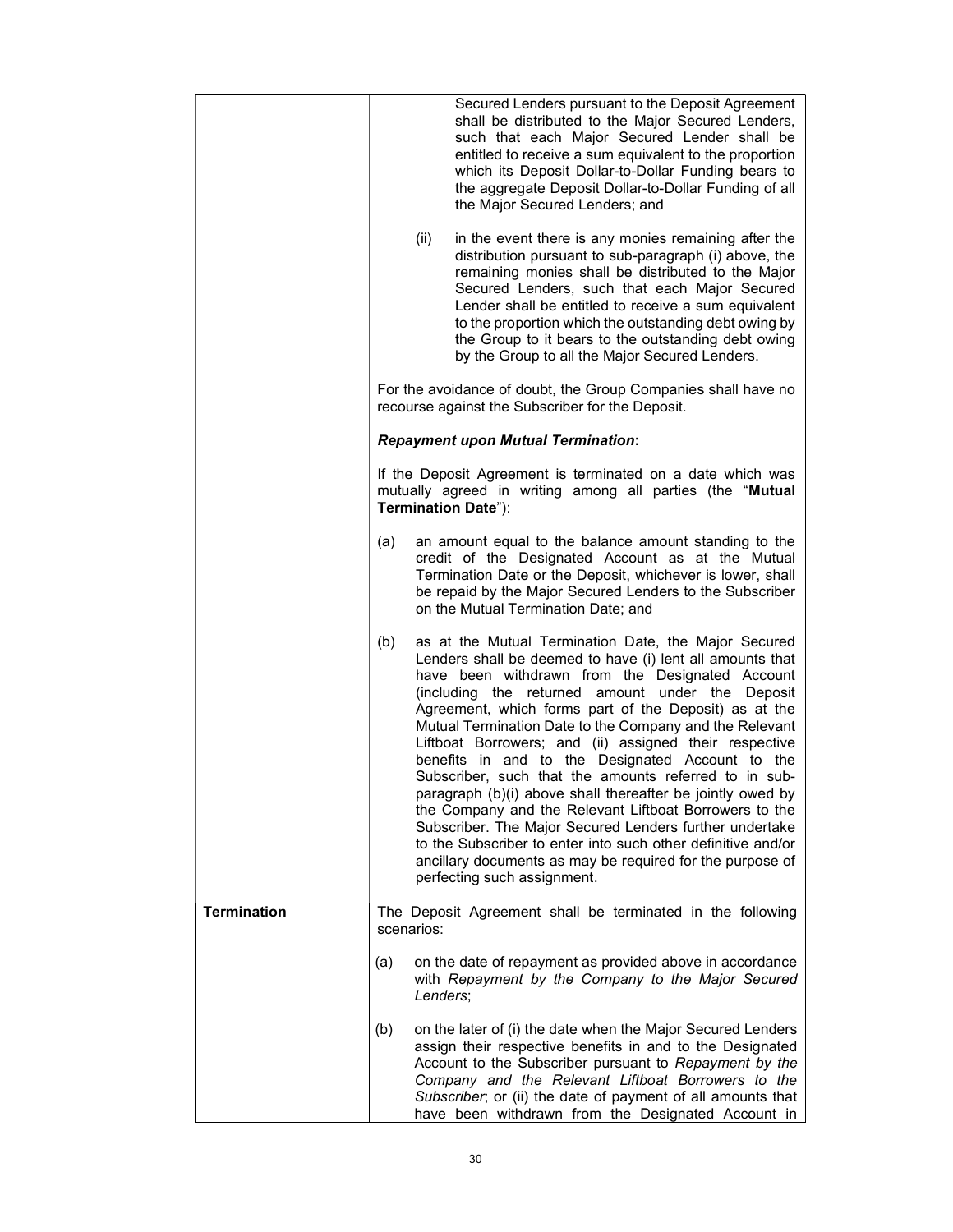| relation to the Unpurchased Excluded Option Assets and for<br>the purposes set out in the Deposit Agreement by each of<br>the Relevant Major Secured Lenders in accordance with<br>sub-paragraph (c) of Repayment by the Major Secured<br>Lenders to the Subscriber;                                             |
|------------------------------------------------------------------------------------------------------------------------------------------------------------------------------------------------------------------------------------------------------------------------------------------------------------------|
| in the event of forfeiture by the Subscriber to the Major<br>(c)<br>Secured Lenders under Forfeiture by the Subscriber, or                                                                                                                                                                                       |
| (d)<br>in the event where the parties had mutually agreed in writing<br>to terminate the Deposit Agreement, on the Mutual<br>Termination Date whereby the repayment and assignment<br>as provided for under Repayment under Mutual Termination<br>shall be completed.                                            |
| Upon the termination of the Deposit Agreement, the obligations of<br>the parties shall cease and be of no further effect, and no party<br>shall have any claim against the other for costs, expenses,<br>damages, losses, compensation or otherwise, save for any<br>antecedent breach of the Deposit Agreement. |

### 5. USE OF PROCEEDS

In consideration of the Proposed Subscription, (a) the Company shall capitalise US\$482,330,928.64 amounting to all the Relevant Debt owed to the Subscriber, pursuant to the Debt Assignment Agreements to be entered into; and (b) the Subscriber shall inject capital in the sum of up to US\$46,985,964.44 in cash to the Company (or such amount being US\$150,000,000.00 less the aggregate cash consideration payable and/or paid by the Subscriber to the Major Secured Lender under the Debt Assignment Agreements).

The cash proceeds from the Proposed Subscription shall be used by the Company towards the satisfaction of the compromise with the Company's creditors via the proposed Scheme of Arrangement.

The Option Proceeds (assuming full exercise of the Options) will be approximately S\$207,000,000. As and when the Options are exercised, such Option Proceeds may, at the discretion of the Directors, be applied towards business expansion or the pursuit of new business opportunities, including but not limited to, capital contributions or investments into joint ventures or partnerships with various strategic partners, working capital and/or such other purposes as the Directors may deem fit.

Pending the deployment for the uses identified above, the Option Proceeds may be deposited with banks and/or financial institutions or invested in money market instruments and/or securities, or used for any other purpose on a short-term basis, as the Directors may in their absolute discretion deem fit.

The Company will make periodic announcements on the utilisation of Option Proceeds as and when such funds are materially disbursed, and provide a status report on the use of the Option Proceeds from the Proposed Grant of Options in the Company's half and full year financial statements issued under Rule 705 of the Listing Manual of the SGX-ST and its annual reports. Where the Option Proceeds have been used for working capital purposes, the Company will disclose a breakdown with specific details on how the Option Proceeds have been applied in the announcements and status reports. Where there is any material deviation from the stated use of Option Proceeds, the Company will announce the reasons for such deviation.

The Convertible Notes are issued to the Subscriber and the Convertible Notes Proceeds of US\$20,000,000.00 shall be used by the Company upon the completion of the Proposed Transactions to repay the Major Secured Lenders for of the Deposit which is on lent by the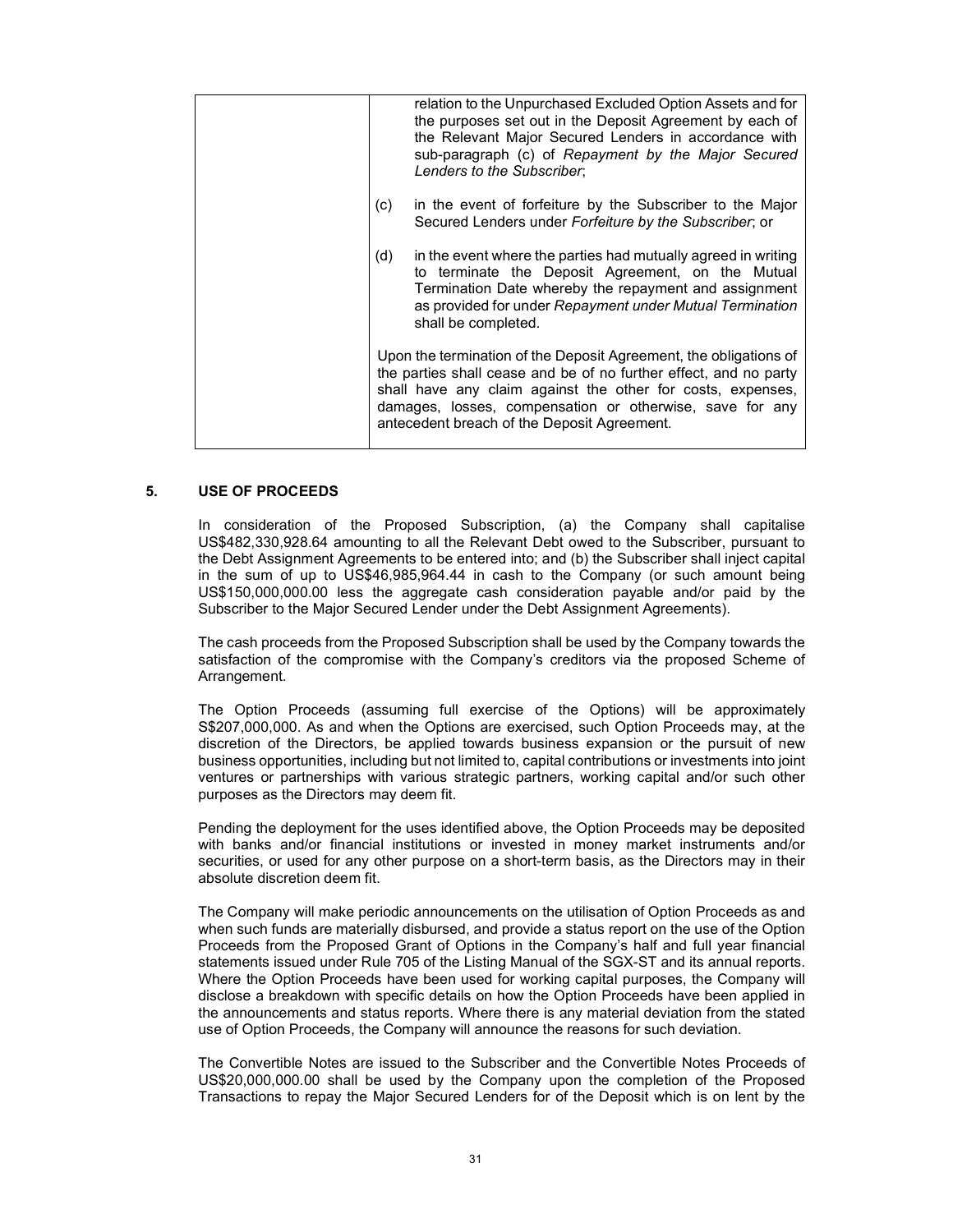Major Secured Lenders to the Company in accordance with the Interim Funding Arrangement and the terms and conditions of the Deposit Agreement.

The Directors are of the opinion that, as of the date of this Announcement, after taking into consideration the Proposed Transactions, the Option Proceeds and its present banking facilities, the working capital available to the Group is sufficient to meet its present requirements.

### 6. FINANCIAL EFFECTS

The financial effects of the Proposed Subscription, the Proposed Grant of Options and the Proposed Convertible Notes Subscription as set out below are strictly for illustrative purposes and are not indicative of the actual financial position and results of the Group following the Proposed Subscription, the Proposed Grant of Options and the Proposed Convertible Notes Subscription.

As at the date of this Announcement, the share capital of the Company is US\$934,656,000.00 and its issued share capital less treasury shares is 3,727,202,077 ordinary shares (3,730,386,077 issued ordinary shares less 3,184,000 treasury shares).

Upon completion of the Proposed Subscription, the Proposed Grant of Options and the Proposed Convertible Notes Subscription, and the allotment and issue of the Subscription Shares, Option Shares and Convertible Notes Shares, the Company will have an enlarged issued share capital of approximately US\$1,633,973,000 comprising approximately 33,571,914,054 Shares (and if the Issue Price is adjusted to the Minimum Issue Price, approximately 36,578,604,990 Shares) (both figures assuming the Options have been fully exercised and the Convertible Notes have been fully converted). The Subscription Shares, Option Shares and Convertible Notes Shares when issued represent approximately 8.0 times (and if the Issue Price is adjusted to the Minimum Issue Price, approximately 8.8 times) of the issued share capital of the Company as at the date of this Announcement prior to the Proposed Subscription, the Proposed Grant of Options and the Proposed Convertible Notes Subscription, and would represent approximately 88.9% (and if the Issue Price is adjusted to the Minimum Issue Price, approximately 89.8%) of the enlarged issued share capital of the Company after the completion of the Proposed Subscription, the Proposed Grant of Options and the Proposed Convertible Notes Subscription. For the avoidance of doubt, these figures exclude any Scheme and Professional Fees Additional Shares. Please see paragraph 1.12 for further information on the Scheme and Professional Fees Additional Shares.

Based on the latest audited financial results announcement of the Group for the financial year ended 31 December 2018 and assuming that the Group raises gross proceeds of approximately S\$207,000,000 from the exercise of all Options, the effect on the Group's net tangible liabilities ("NTL") or net tangible assets ("NTA") per share and earnings or loss per share will be as follows:

### 6.1. Net Tangible Liabilities / Net Tangible Assets per Share

Assuming that the Proposed Subscription, the Proposed Grant of Options and the Proposed Convertible Notes Subscription were completed on 31 December 2018, and further assuming full exercise of all Options and conversion of the Convertible Notes, the effects on the Group's NTL/NTA per Share would be as follows: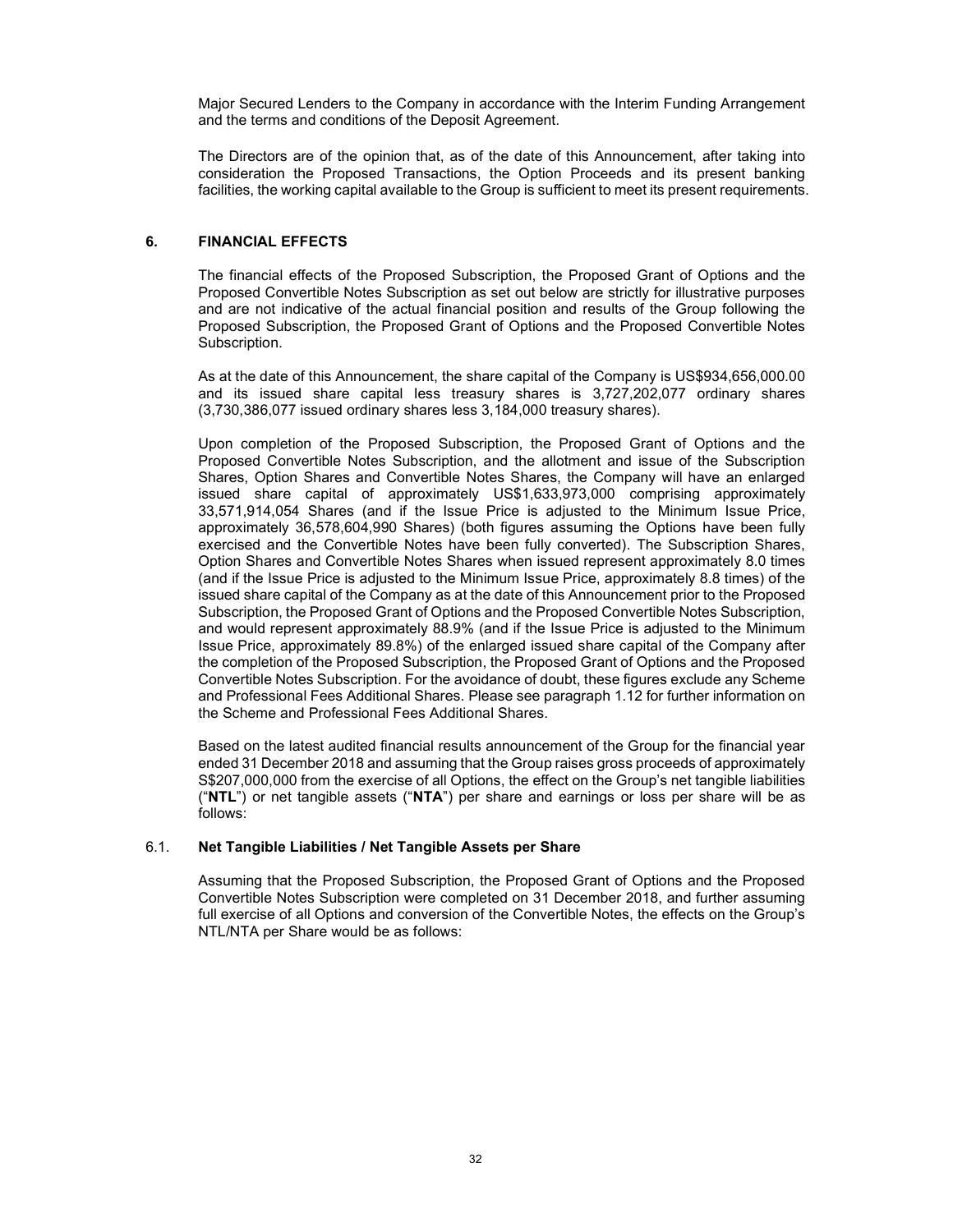|                                             | Before Issue of<br><b>Subscription</b><br><b>Shares, Option</b><br><b>Shares and</b><br><b>Convertible Notes</b><br><b>Shares</b> | After Issue of<br><b>Subscription</b><br><b>Shares, Option</b><br><b>Shares and</b><br><b>Convertible Notes</b><br><b>Shares</b> | After Issue of<br><b>Subscription</b><br><b>Shares, Option</b><br><b>Shares and</b><br><b>Convertible Notes</b><br>Shares (in a<br><b>Minimum Issue</b><br>Price scenario) |
|---------------------------------------------|-----------------------------------------------------------------------------------------------------------------------------------|----------------------------------------------------------------------------------------------------------------------------------|----------------------------------------------------------------------------------------------------------------------------------------------------------------------------|
| (NTL)/NTA<br>(US\$'000)                     | (254, 752)                                                                                                                        | 355,353                                                                                                                          | 355,353                                                                                                                                                                    |
| Number of<br><b>Shares</b>                  | 3,707,782,790                                                                                                                     | 33,552,494,767                                                                                                                   | 36,559,185,703                                                                                                                                                             |
| (NTL)/NTA per<br><b>Share</b><br>(US cents) | (6.87)                                                                                                                            | 1.06                                                                                                                             | 1.97                                                                                                                                                                       |

Note: The above figures exclude any financial effects from the proposed Scheme of Arrangement and the issuance of Scheme and Professional Fees Additional Shares. Please see paragraphs 1.12, 1.13 (Filing of the proposed Scheme of Arrangement) and 10 (Proposed Scheme of Arrangement) for further information.

## 6.2. Earnings / Loss per Share

Assuming that the Proposed Subscription, the Proposed Grant of Options and the Proposed Convertible Notes Subscription were completed on 1 January 2018, and further assuming full exercise of all Options and conversion of the Convertible Notes, the effects on the Group's earnings / loss per Share would be as follows:

|                                                                         | Before Issue of<br><b>Subscription</b><br><b>Shares, Option</b><br><b>Shares and</b><br><b>Convertible Notes</b><br><b>Shares</b> | After Issue of<br><b>Subscription</b><br><b>Shares, Option</b><br><b>Shares and</b><br><b>Convertible Notes</b><br><b>Shares</b> | After Issue of<br><b>Subscription</b><br><b>Shares, Option</b><br><b>Shares and</b><br><b>Convertible Notes</b><br>Shares (in a<br><b>Minimum Issue</b><br>Price scenario) |
|-------------------------------------------------------------------------|-----------------------------------------------------------------------------------------------------------------------------------|----------------------------------------------------------------------------------------------------------------------------------|----------------------------------------------------------------------------------------------------------------------------------------------------------------------------|
| Profit/(Loss)<br>After<br>Tax and<br>Minority<br>Interest<br>(US\$'000) | (344, 339)                                                                                                                        | (372, 591)                                                                                                                       | (372, 591)                                                                                                                                                                 |
| Weighted Average<br>Number of Shares                                    | 3, 149, 357, 417                                                                                                                  | 32,994,069,394                                                                                                                   | 36,000,760,330                                                                                                                                                             |
| Earnings/(Loss)<br>Share (US<br>per<br>Cents)                           | (10.91)                                                                                                                           | (1.13)                                                                                                                           | (1.03)                                                                                                                                                                     |

Note: The above figures exclude any financial effects from the proposed Scheme of Arrangement and the issuance of Scheme and Professional Fees Additional Shares. Please see paragraphs 1.12, 1.13 (Filing of the proposed Scheme of Arrangement) and 10 (Proposed Scheme of Arrangement) for further information.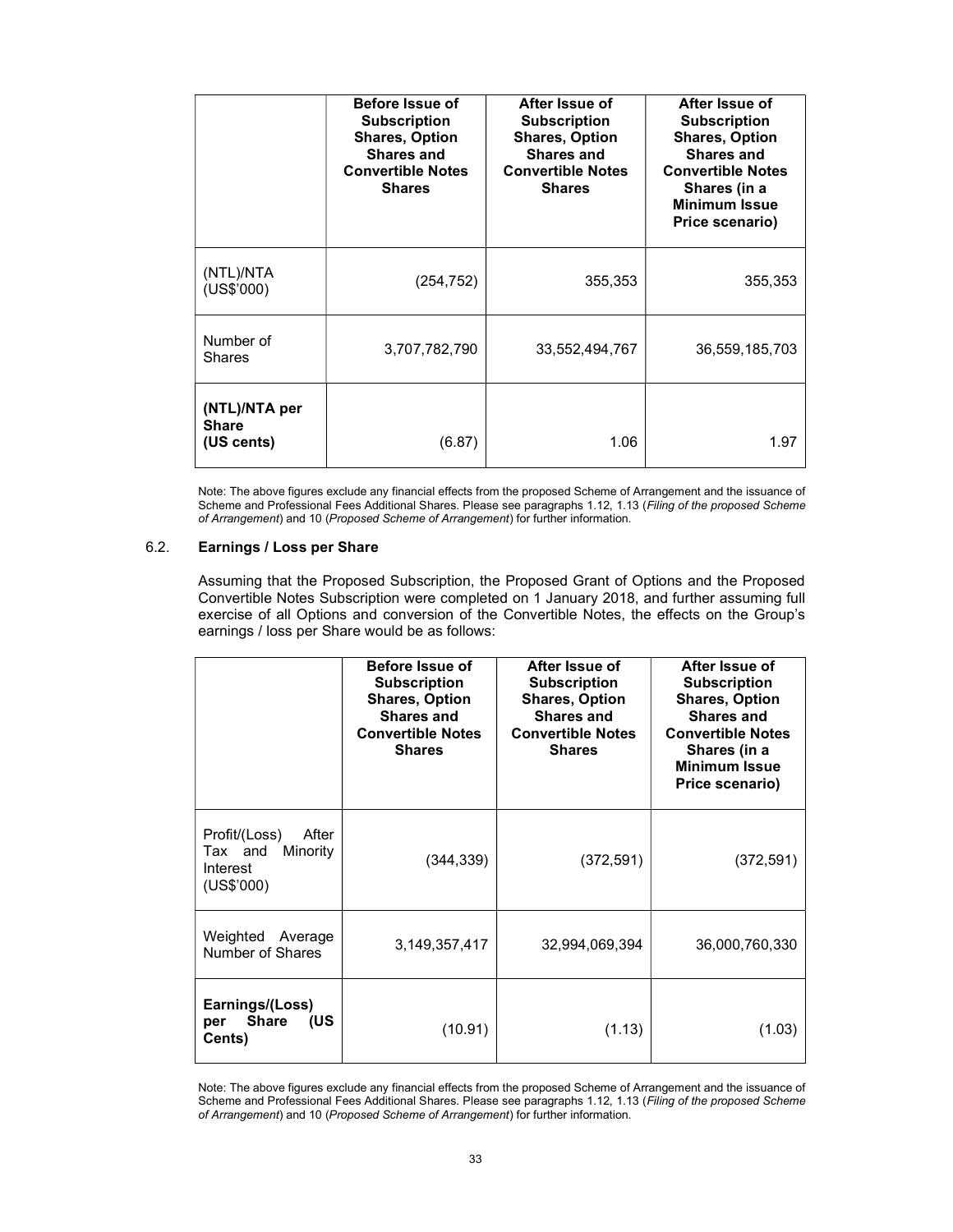## 7. INTERESTS OF DIRECTORS AND SUBSTANTIAL SHAREHOLDERS

None of the Directors, the substantial shareholders of the Company or their respective associates has any interest, direct or indirect, in the Proposed Transactions, other than through their respective directorships and/or shareholdings in the Company.

### 8. PROPOSED WHITEWASH RESOLUTION

- 8.1. Under Rule 14.1 of the Takeover Code, except with the consent of the SIC, where:
	- (a) any person acquires whether by a series of transactions over a period of time or not, shares which (taken together with shares held or acquired by persons acting in concert with him) carry 30% or more of the voting rights of a company; and
	- (b) any person who, together with persons acting in concert with him, holds not less than 30% but not more than 50% of the voting rights and such person, or any person acting in concert with him, acquires in any period of six (6) months additional shares carrying more than 1% of the voting rights.

such person must extend offers immediately to the holders of any class of share capital of the company which carries votes and in which such person, or persons acting in concert with him, hold shares (including, where applicable, to make a general offer for the downstream companies held by such company) (a "Mandatory Offer"). In addition to such person, each of the principal members of the group of persons acting in concert with him may, according to the circumstances of the case, have the obligation to extend an offer.

- 8.2. Upon completion of the Proposed Subscription, the Subscriber will hold 23,042,817,426 Shares (and if the Issue Price is adjusted to the Minimum Issue Price, 25,363,101,126 Shares) representing approximately 86.1% (and if the Issue Price is adjusted to the Minimum Issue Price, 87.2%) of the enlarged share capital of the Company as at the date of this Announcement. Assuming full exercise of the Options and conversion of the Convertible Notes, the Subscriber will hold approximately 29,844,711,977 Shares (and if based on the Issue Price being adjusted to the Minimum Issue Price, 32,851,402,913 Shares) representing approximately 88.9% (and if based on the Issue Price being adjusted to the Minimum Issue Price, 89.9%) of the enlarged share capital of the Company as at the date of this Announcement. For the avoidance of doubt, these figures include the Subscription Shares which may be allotted and issued as MSL Consideration Shares to the MSL Entities but exclude any Scheme and Professional Fees Additional Shares. Please see paragraphs 1.11 and 1.12 for further information on the MSL Consideration Shares and the Scheme and Professional Fees Additional Shares, respectively. This triggers the requirement for the Subscriber and its concert parties to make a Mandatory Offer, unless independent Shareholders approve at an EGM to be convened for, inter alia, the Proposed Whitewash Resolution.
- 8.3. The Company will in due course submit an application to the SIC to seek the Whitewash Waiver for the Subscriber and its concert parties to make a Mandatory Offer as a result of the Proposed Transactions, and will make the necessary announcements upon receipt of the Whitewash Waiver from the SIC.

### 9. REGULATORY AND SHAREHOLDER APPROVALS REQUIRED

- 9.1. The Proposed Transactions are subject to the conditions precedent as set out in the Conditional Subscription Agreement and the Conditional Options and Convertible Notes Subscription Agreement and specifically the following:
	- (a) the receipt of the approval in-principle of the SGX-ST for the listing and quotation for the Subscription Shares, the Option Shares (when exercised) and the Convertible Notes Shares (when converted) on the Mainboard of the SGX-ST;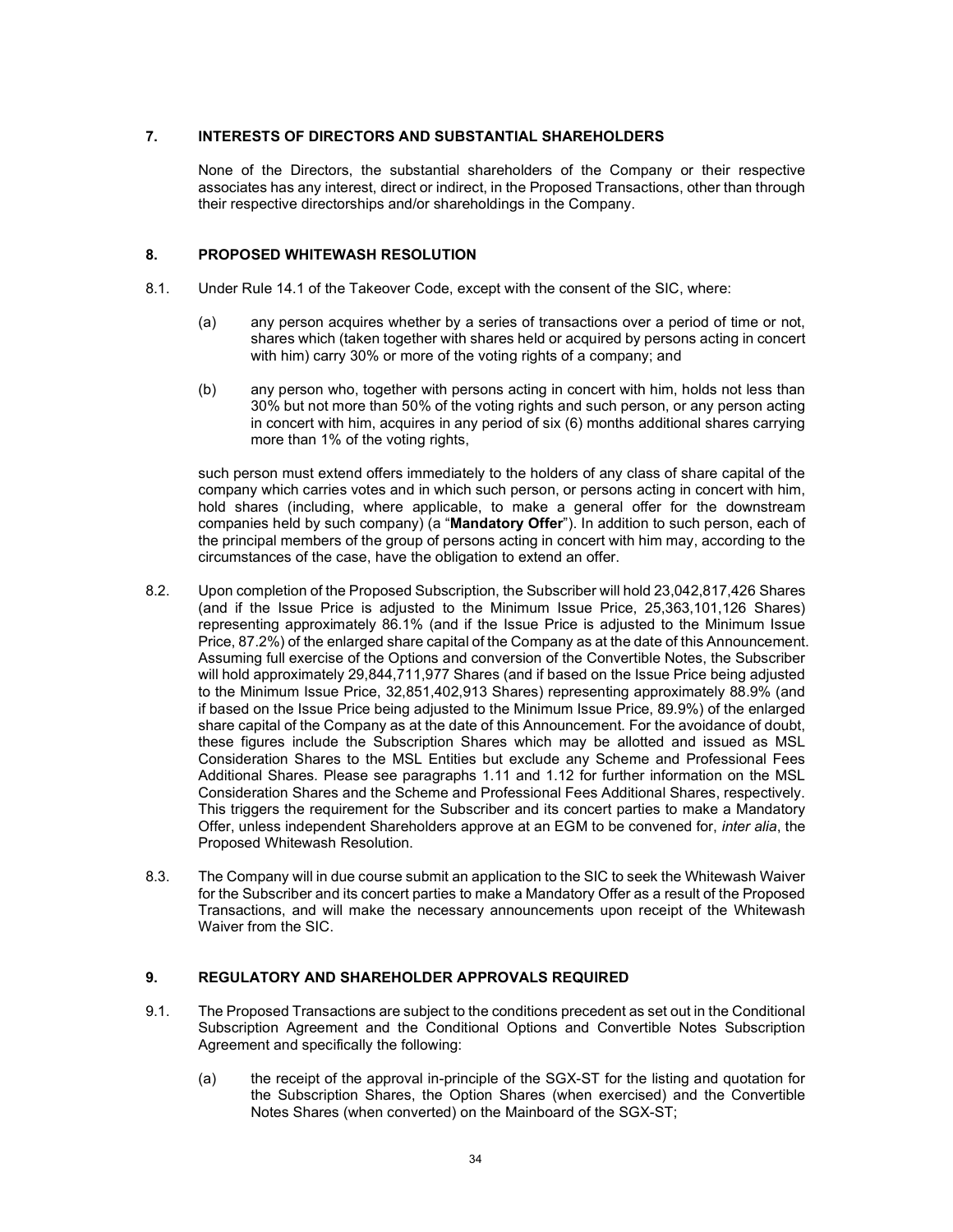- (b) approval of Shareholders for, inter alia, the Proposed Transactions (including the transfer of controlling interest in the Company to the Subscriber) at the EGM to be convened; and
- (c) the Whitewash Waiver granted by the SIC; and
- (d) approval of the independent Shareholders for the Proposed Whitewash Resolution at the EGM to be convened.
- 9.2. A circular to Shareholders containing, inter alia, further information on the Proposed Transactions, together with the notice of the EGM, will be despatched to Shareholders in due course.
- 9.3. The Company will in due course apply to the SGX-ST for the listing and quotation of the Subscription Shares, the Option Shares and the Convertible Notes Shares on the Main Board of the SGX-ST, and will make the necessary announcements upon receipt of the approval inprinciple of the SGX-ST for the listing and quotation of the Subscription Shares, the Option Shares and the Convertible Notes Shares.

## 10. PROPOSED SCHEME OF ARRANGEMENT

- 10.1. With reference to the Proposed Transactions with the Subscriber, it is a condition for the Company to propose the Scheme of Arrangement, which will compromise at least US\$740 million of the Company's debts (actual or contingent).
- 10.2. Subsequent to the proposed Scheme of Arrangement and Proposed Transactions contemplated with the Subscriber, it is anticipated that the total debts of the Company (actual or contingent) shall be reduced from approximately US\$1.6 billion to only secured bank debt of less than approximately US\$403 million; and the Subscriber will have a shareholding in the Company of no less than 63.46%.
- 10.3. In relation to the Proposed Transactions and proposed Scheme of Arrangement, the Group is in cross default of its borrowings and intends to address it under the proposed Scheme of Arrangement.
- 10.4. In view of the net liability position of the Group of US\$705.3 million as at 30 September 2019, the Board believes that it is in the best interest of the Company to apply to the High Court of the Republic of Singapore to file for the proposed Scheme of Arrangement in order to complete the Proposed Transactions and restructure its liabilities.
- 10.5. The Company will update its stakeholders on the proposed Scheme of Arrangement in due course.

## 11. ANNOUNCEMENTS

Further announcements on the Proposed Transactions and/or the proposed Scheme of Arrangement will be made in due course as and when appropriate.

## 12. DOCUMENTS AVAILABLE FOR INSPECTION

The Conditional Subscription Agreement, the Conditional Options and Convertible Notes Subscription Agreement, the Deposit Agreement, the Deed of Obligations and the Absolute Assignment of Insurance are available for inspection during normal business hours from 9.00 a.m. to 5.00 p.m. at the registered officer of the Company at 438B Alexandra Road, #05-08/10 Alexandra Technopark, Singapore 119968 for a period of three (3) months from the date of this Announcement.